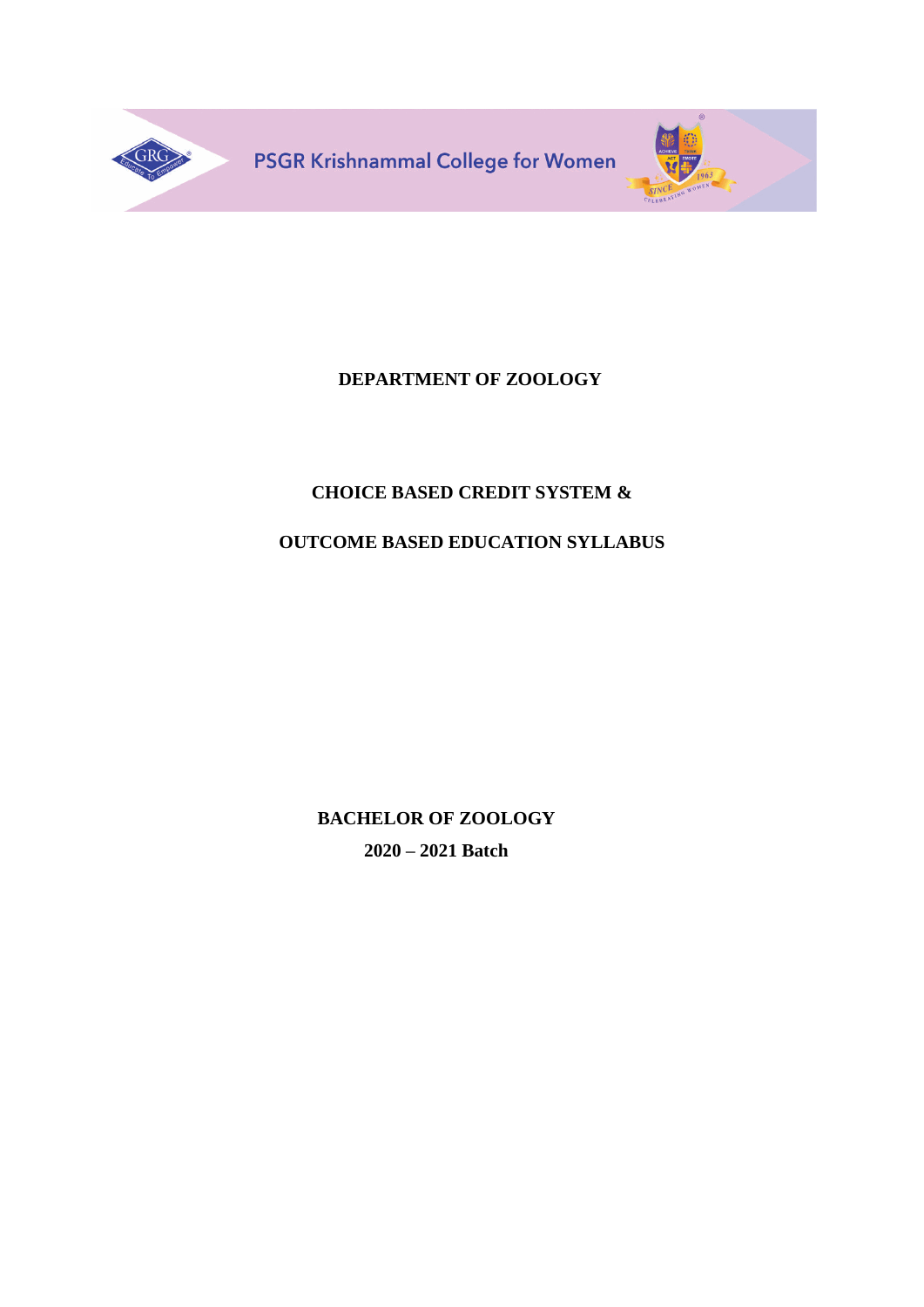



### **PROGRAMME OUTCOMES**

- **PO1:** Acquire quality life science education to turn into an outstanding researcher/teacher/career woman/entrepreneur and a responsible citizen
- **PO2:** Appreciate the complexities of various levels of organization in the living forms and address controversial biological issues in a scientific way
- **PO3**: Assess the scope of animal biology, opt relevant areas for inter-disciplinary and transdisciplinary studies
- **PO4:** Imbibe transformational impact on the quality of education, and to adopt scientific temper and live with scientific values
- **PO5:** Understand and apply the core strands of the knowledge acquired in various disciplines of life sciences to become a potential entrepreneur

### **PROGRAMME SPECIFIC OUTCOME**

The students at the time of graduation will

**PSO1:** Gain the knowledge of Zoology through theory and practicals.

**PSO2:** Analyze the relationships among animals with their ecosystems.

**PSO3:** Learn to classify the major groups of organisms under different phyla, understanding the functioning of organisms, compare and contrast anatomical and physiological characteristics of animals.

**PSO4:** Understand good laboratory practices as per laboratory standards, handling the sophisticated instruments/equipment to develop technical skills, research oriented skills about research methodologies, effective communication and skills of problem solving methods.

**PSO5:** Understand the applications of zoological knowledge in Agriculture, Medical and daily life and apply the knowledge for employment- Indian Forest Service, Sericulture, Fisheries, Veterinary, Clinical Laboratory, Museum Curator, departments and Entrepreneurship. They can go for Indian Forest Service and other competitive examinations.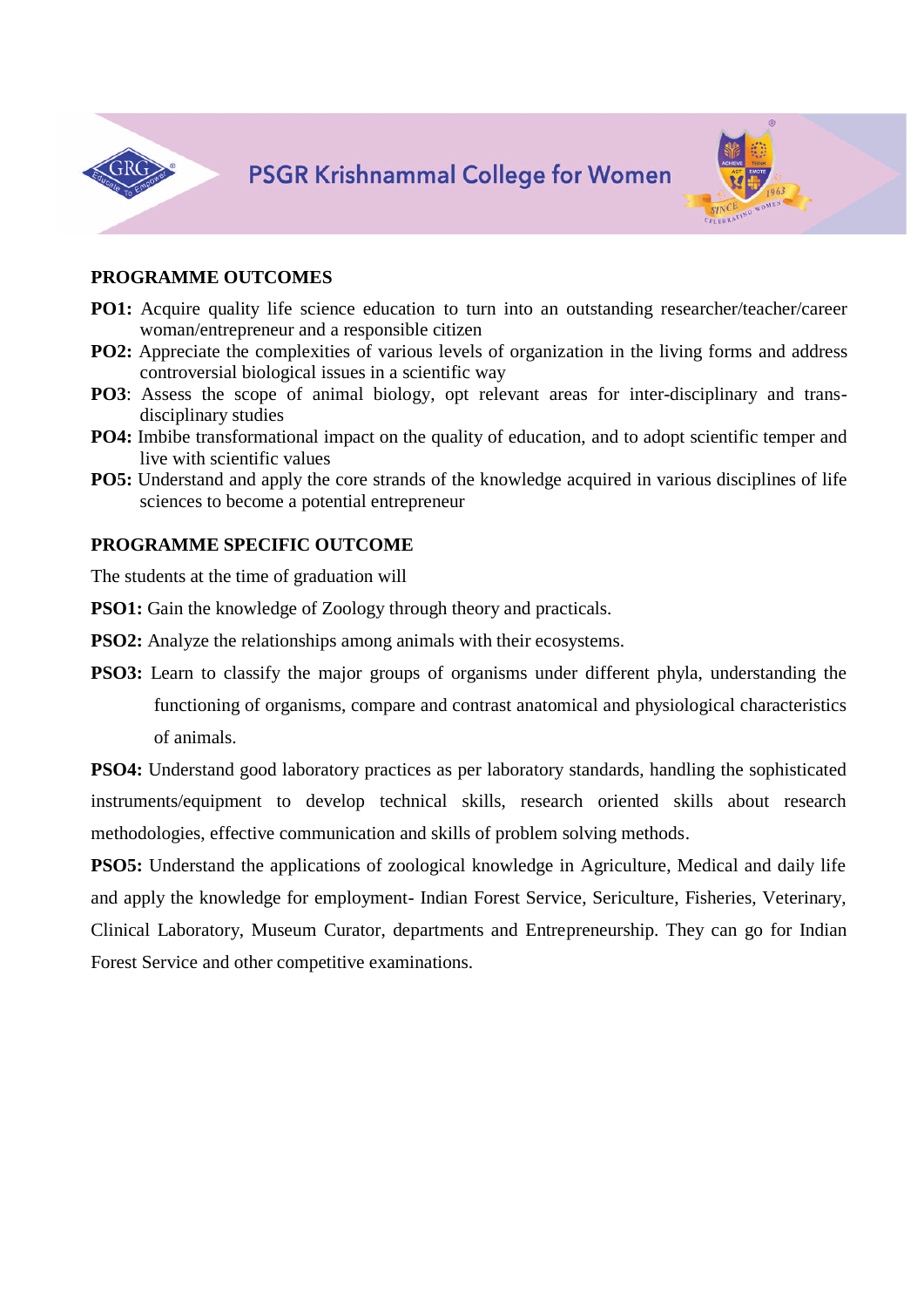



### **CHOICE BASED CREDIT SYSTEM & OUTCOME BASED EDUCATION SYLLABUS & SCHEME OF EXAMINATION BACHELOR OF ZOOLOGY 2020 – 2021 Batch**

|             | Programme & Branch B. Sc - Zoology |                                                                                  |                                                                                                                          |                                  |                      |                 |                            |                   |                    |                     |                |  |
|-------------|------------------------------------|----------------------------------------------------------------------------------|--------------------------------------------------------------------------------------------------------------------------|----------------------------------|----------------------|-----------------|----------------------------|-------------------|--------------------|---------------------|----------------|--|
|             |                                    |                                                                                  | <b>Scheme of Examination</b><br>(Applicable to students admitted during the academic year 2020-2021onwards)              |                                  |                      |                 |                            |                   |                    |                     |                |  |
| Semester    | Part                               | Subject code                                                                     | <b>Title of the Paper</b>                                                                                                | <b>Hours/Week</b><br>Instruction | <b>Contact Hours</b> | <b>Tutorial</b> | Examination<br>Duration of | <b>Marks</b>      | <b>Examination</b> |                     | Credits        |  |
|             |                                    |                                                                                  |                                                                                                                          |                                  |                      |                 |                            | CA                | <b>ESE</b>         | <b>Total</b>        |                |  |
|             | I                                  | TAM2001/<br>HIN2001/<br><b>FRE2001</b>                                           | Language T/H/F Paper I                                                                                                   | 6                                | 86                   | $\overline{4}$  | 3                          | 40                | 60                 | 100                 | 3              |  |
|             | $_{\rm II}$                        | ENG2001/<br>ENG20F1                                                              | English Paper-I/<br>Functional English Paper -I                                                                          | 6                                | 86                   | $\overline{4}$  | 3                          | 40                | 60                 | 100                 | 3              |  |
|             | Ш                                  | AS20C01                                                                          | Invertebrata Paper I                                                                                                     | 6                                | 86                   | $\overline{4}$  | 3                          | 40                | 60                 | 100                 | 5              |  |
|             |                                    | AS20CP1                                                                          | Zoology Practical I                                                                                                      | 3                                | 45                   |                 | $\overline{\phantom{a}}$   | $\overline{a}$    | $\overline{a}$     | $\blacksquare$      | L,             |  |
| $\mathbf I$ |                                    | <b>CE20A01</b>                                                                   | Allied Chemistry Paper I                                                                                                 | $\overline{4}$                   | 56                   | $\overline{4}$  | 3                          | 20                | 55                 | 75                  | $\overline{4}$ |  |
|             |                                    | CE20AP1                                                                          | <b>Allied Chemistry Practical</b>                                                                                        | 3                                | 45                   |                 | L.                         | $\blacksquare$    | L,                 | $\overline{a}$      | $\overline{a}$ |  |
|             | IV                                 | <b>NME16B1/</b><br><b>NME16A1/</b><br>NME12W/<br>NME12AS/<br>NME12GS/<br>NME18ES | Basic Tamil /<br>Advanced Tamil /<br>Women Studies/<br>Ambedhkar Studies/<br><b>Gandhian Studies</b><br>Entrepreneurship | 2/2/<br>$\mathfrak{D}$           | 28/26<br>26          | 2/4/4           | $-1/2/$                    | 50/<br>50/<br>100 | $50/$<br>$50/-$    | 100/<br>100/<br>100 | $\overline{2}$ |  |
|             | $_{\rm II}$                        | TAM2002/<br>HIN2002/<br><b>FRE2002</b>                                           | Language T/H/F Paper - II                                                                                                | 6                                | 86                   | $\overline{4}$  | 3                          | 40                | 60                 | 100                 | 3              |  |
| $\rm II$    | $_{\rm II}$                        | <b>ENG2002/</b><br><b>ENG20F2</b>                                                | English Paper-II /<br>Functional English Paper -II                                                                       | 6                                | 86                   | $\overline{4}$  | 3                          | 40                | 60                 | 100                 | 3              |  |
|             | Ш                                  | AS20C02                                                                          | Chordata Paper II                                                                                                        | 5                                | 71                   | $\overline{4}$  | 3                          | 40                | 60                 | 100                 | 5              |  |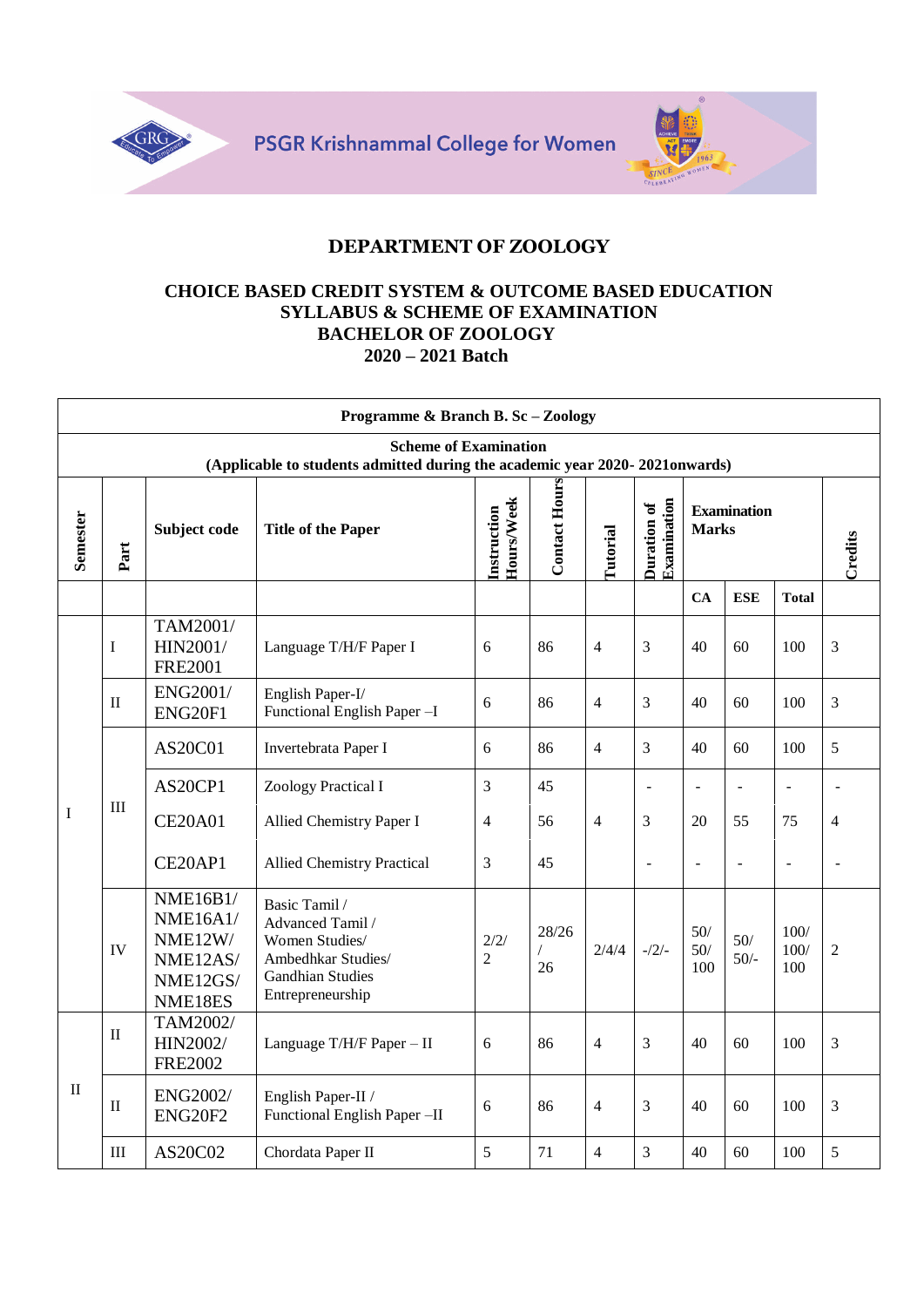|                                                                                                                                                                                                                                                                                                                                                                                                                                                                                                                                                                                                                                                                                                                                                                              |                              | AS20CP1 | Zoology Practical I                                              | 3              | 45                                             |                          | $\mathfrak{Z}$           | 40                       | 60                       | 100                          | $\overline{4}$ |
|------------------------------------------------------------------------------------------------------------------------------------------------------------------------------------------------------------------------------------------------------------------------------------------------------------------------------------------------------------------------------------------------------------------------------------------------------------------------------------------------------------------------------------------------------------------------------------------------------------------------------------------------------------------------------------------------------------------------------------------------------------------------------|------------------------------|---------|------------------------------------------------------------------|----------------|------------------------------------------------|--------------------------|--------------------------|--------------------------|--------------------------|------------------------------|----------------|
| $\mathop{\rm III}$<br><b>CE20A02</b><br>CE20AP1<br><b>OPS1601</b><br>$\rm II$<br><b>Online Courses</b><br><b>NME16B2/</b><br>IV<br>A2<br><b>Effective English</b><br>REG16EE<br>Communication<br><b>VI</b><br>NM12GAW<br>TAM1903/<br>HIN1903/<br>I<br><b>FRE1903</b><br>ENG2003 /<br>English Paper III /<br>$\mathbf{I}$<br><b>ENG20F3</b><br>AS19C03<br>III<br>AS17CP2<br>Zoology Practical II<br>AS19A01<br>PL19A01<br>III<br>III<br>AS19AP1<br>PL17AP1<br>AS19SB01<br>AS19SBP1<br>IV<br>NM14VHR<br><b>Rights</b><br><b>Job Oriented Course</b><br><b>VI</b><br>JOB1993<br>Apiculture<br>TAM1904/<br>I<br>HIN1904/<br><b>FRE1904</b><br>English Paper IV/<br>ENG2004 /<br>$\rm II$<br>ENG20F4<br>IV<br>AS19C04<br>Paper IV<br>$\rm III$<br>Zoology Practical II<br>AS17CP2 |                              |         | Allied Chemistry Paper II                                        | 5              | 71                                             | $\overline{4}$           | 3                        | 20                       | 55                       | 75                           | $\overline{4}$ |
|                                                                                                                                                                                                                                                                                                                                                                                                                                                                                                                                                                                                                                                                                                                                                                              | Allied Chemistry Practical I | 3       | 45                                                               |                | 3                                              | 20                       | 30                       | 50                       | $\overline{2}$           |                              |                |
|                                                                                                                                                                                                                                                                                                                                                                                                                                                                                                                                                                                                                                                                                                                                                                              |                              |         | Open Course - Self Study                                         | $\overline{a}$ | $\blacksquare$                                 | $\blacksquare$           | $\blacksquare$           | $\overline{\phantom{a}}$ |                          | $\blacksquare$               | L,             |
|                                                                                                                                                                                                                                                                                                                                                                                                                                                                                                                                                                                                                                                                                                                                                                              |                              |         | Basic Tamil/Advanced Tamil**                                     | $\blacksquare$ | $\overline{\phantom{a}}$                       | $\overline{\phantom{a}}$ | $\blacksquare$           | $\overline{\phantom{a}}$ | $\overline{\phantom{a}}$ | $\blacksquare$               | $\blacksquare$ |
|                                                                                                                                                                                                                                                                                                                                                                                                                                                                                                                                                                                                                                                                                                                                                                              |                              |         |                                                                  | $\overline{c}$ | 27                                             | 3                        |                          | 50                       | 50                       | 100                          | $\overline{2}$ |
|                                                                                                                                                                                                                                                                                                                                                                                                                                                                                                                                                                                                                                                                                                                                                                              |                              |         | (General Awareness)                                              |                | Self study (Online)                            |                          |                          |                          |                          |                              | Grade          |
|                                                                                                                                                                                                                                                                                                                                                                                                                                                                                                                                                                                                                                                                                                                                                                              |                              |         | Language T/H/F Paper III                                         | 6              | 86                                             | $\overline{4}$           | $\overline{3}$           | 40                       | 60                       | 100                          | 3              |
|                                                                                                                                                                                                                                                                                                                                                                                                                                                                                                                                                                                                                                                                                                                                                                              |                              |         | Functional English Paper III                                     | 5              | 71                                             | $\overline{4}$           | $\overline{3}$           | 40                       | 60                       | 100                          | 3              |
|                                                                                                                                                                                                                                                                                                                                                                                                                                                                                                                                                                                                                                                                                                                                                                              |                              |         | Ecology and Embryology Paper                                     | $\overline{4}$ | 56                                             | 4                        | 3                        | 40                       | 60                       | 100                          | $\overline{4}$ |
|                                                                                                                                                                                                                                                                                                                                                                                                                                                                                                                                                                                                                                                                                                                                                                              |                              |         |                                                                  | 3              | 45                                             |                          | $\overline{\phantom{a}}$ | $\overline{\phantom{a}}$ | $\overline{a}$           | $\overline{\phantom{a}}$     |                |
|                                                                                                                                                                                                                                                                                                                                                                                                                                                                                                                                                                                                                                                                                                                                                                              |                              |         | Invertebrata and Chordata<br>Allied Botany Paper I               | 5              | 71                                             | $\overline{4}$           | $\overline{3}$           | 20                       | 55                       | 75                           | $\overline{4}$ |
|                                                                                                                                                                                                                                                                                                                                                                                                                                                                                                                                                                                                                                                                                                                                                                              |                              |         | <b>Allied Zoology Practical</b><br>Allied Botany Practical I     | $\overline{c}$ | 30                                             |                          | $\overline{a}$           | $\overline{\phantom{a}}$ | $\overline{a}$           | $\overline{\phantom{a}}$     |                |
|                                                                                                                                                                                                                                                                                                                                                                                                                                                                                                                                                                                                                                                                                                                                                                              |                              |         | Skill Based - Sericulture I                                      |                | 29                                             | 1                        | $\overline{2}$           | $\overline{\phantom{a}}$ | $\overline{\phantom{a}}$ | $\qquad \qquad \blacksquare$ | ÷,             |
|                                                                                                                                                                                                                                                                                                                                                                                                                                                                                                                                                                                                                                                                                                                                                                              |                              |         | Skill Based Subject Practical-<br><b>Sericulture Practical-I</b> | 3              | 15                                             | $\blacksquare$           | $\blacksquare$           | $\overline{\phantom{a}}$ | $\overline{\phantom{a}}$ | $\frac{1}{2}$                | $\overline{a}$ |
|                                                                                                                                                                                                                                                                                                                                                                                                                                                                                                                                                                                                                                                                                                                                                                              |                              |         | Value Education and Human                                        | $\overline{2}$ | 26                                             | $\overline{4}$           | $\blacksquare$           | $\blacksquare$           | $\blacksquare$           | 100                          | $\sqrt{2}$     |
|                                                                                                                                                                                                                                                                                                                                                                                                                                                                                                                                                                                                                                                                                                                                                                              |                              |         |                                                                  |                | After<br>12.30<br><b>PM</b><br>60 <sub>h</sub> |                          | <b>GRADE</b><br>$\pm\pm$ |                          |                          |                              |                |
|                                                                                                                                                                                                                                                                                                                                                                                                                                                                                                                                                                                                                                                                                                                                                                              |                              |         | Language T/H/F Paper - IV                                        | 5              | 71                                             | $\overline{4}$           | $\mathfrak{Z}$           | 40                       | 60                       | 100                          | $\mathfrak{Z}$ |
|                                                                                                                                                                                                                                                                                                                                                                                                                                                                                                                                                                                                                                                                                                                                                                              |                              |         | Functional English Paper IV                                      | 6              | 86                                             | $\overline{4}$           | $\overline{3}$           | 40                       | 60                       | 100                          | $\mathfrak{Z}$ |
|                                                                                                                                                                                                                                                                                                                                                                                                                                                                                                                                                                                                                                                                                                                                                                              |                              |         | Cell Biology and Biochemistry                                    | $\overline{4}$ | 56                                             | $\overline{4}$           | $\mathfrak{Z}$           | 40                       | 60                       | 100                          | $\overline{4}$ |
|                                                                                                                                                                                                                                                                                                                                                                                                                                                                                                                                                                                                                                                                                                                                                                              |                              |         |                                                                  | 3              | 45                                             |                          | $\overline{3}$           | 40                       | 60                       | 100                          | $\overline{4}$ |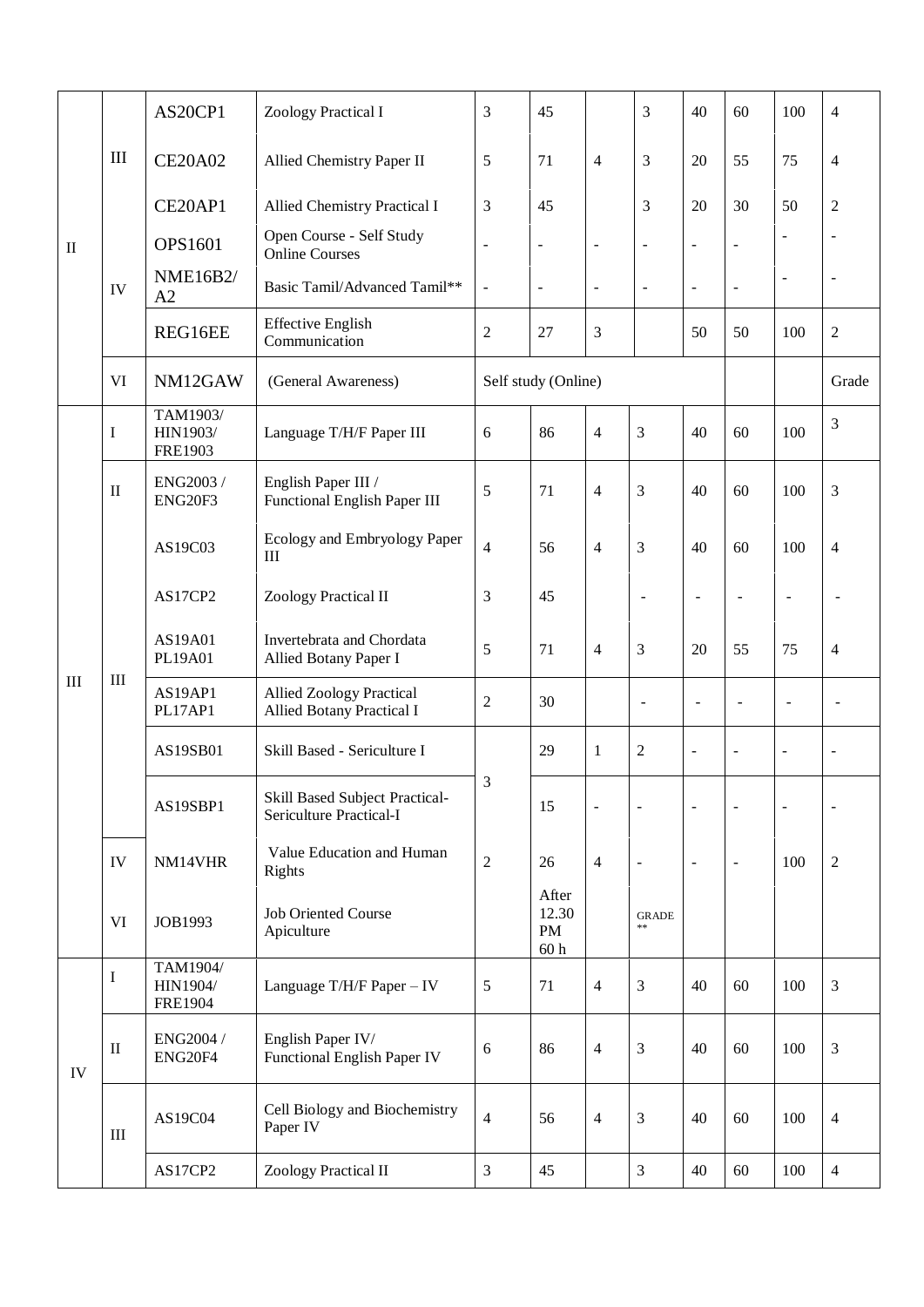|    |     | AS19A02<br>PL19A02 | General Principles in Zoology<br>Allied Botany Paper-II           | 5 | 71 | $\overline{4}$           | 3 | 20     | 55                       | 75  | $\overline{4}$ |
|----|-----|--------------------|-------------------------------------------------------------------|---|----|--------------------------|---|--------|--------------------------|-----|----------------|
|    | III | AS19AP1<br>PL17AP1 | <b>Allied Zoology Practical</b><br><b>Allied Botany Practical</b> | 2 | 30 |                          | 3 | 20     | 30                       | 50  | $\overline{2}$ |
| IV |     | AS19SB01           | Skill Based - Sericulture I                                       | 3 | 29 |                          | 2 | 25     | 75                       | 100 | $\overline{4}$ |
|    |     | AS19SBP1           | <b>Skill Based Subject Practical-</b><br>Sericulture Practical-I  |   | 15 | $\overline{\phantom{a}}$ |   | 40     | 60                       | 100 | 2              |
|    | IV  | NM10EVS            | <b>Environmental Studies</b>                                      | 2 | 26 | $\overline{4}$           | 2 | $\sim$ | $\overline{\phantom{a}}$ | 100 | $\overline{2}$ |
|    |     | <b>INST1</b>       | Internship<br>(4 Weeks)                                           |   |    |                          |   |        | 100                      | 100 | $\overline{2}$ |
|    | V   |                    | NSS/NCC/YRC/SPORTS<br>$\&$<br><b>GAMES</b>                        |   |    |                          |   |        | 100                      | 100 | 1              |

\*Not considered for Grand Total and CGPA

\*\*outside regular class hours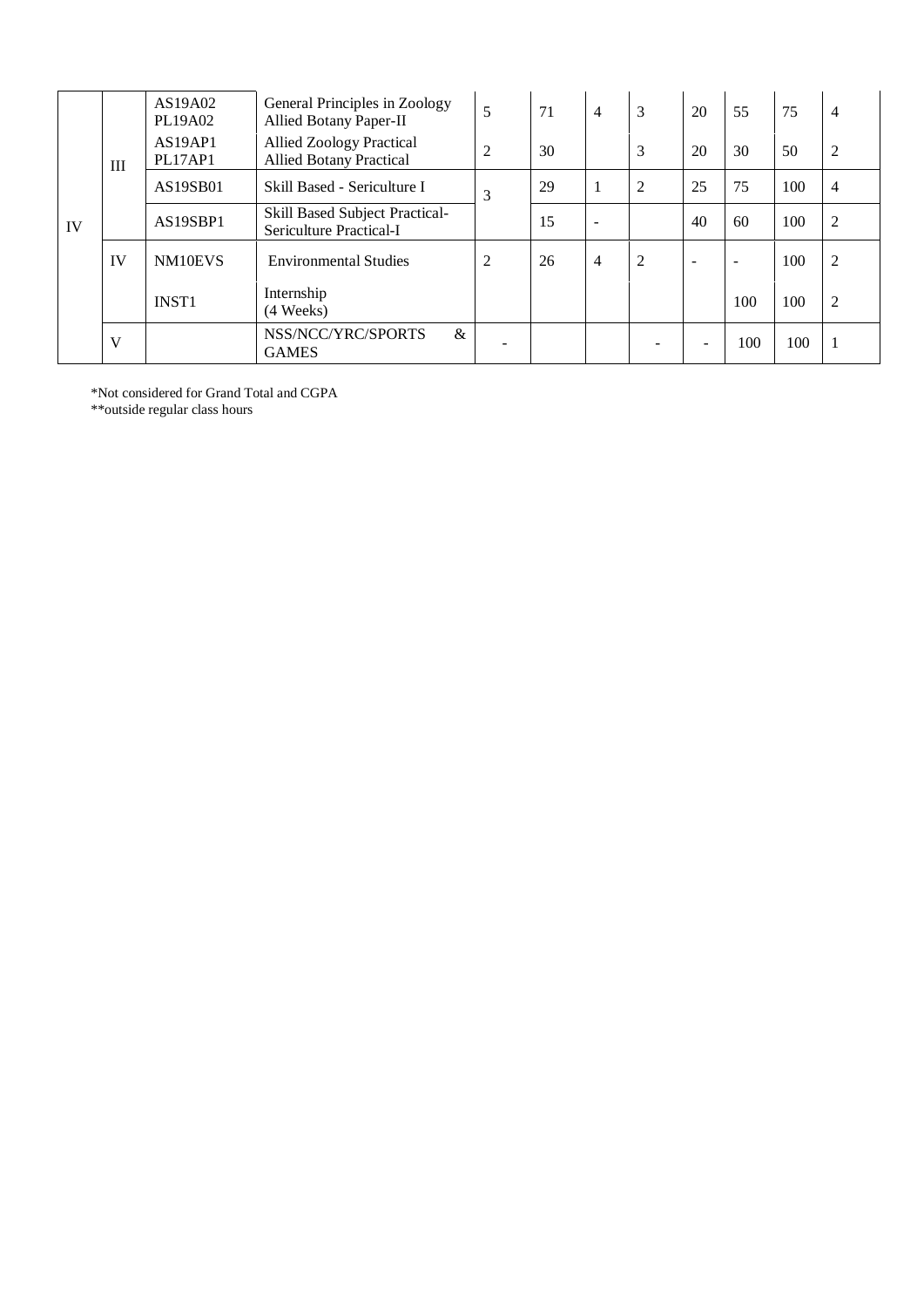# **QUESTION PAPER PATTERN**

# **CORE & ALLIED PAPERS**

# **Continuous Internal Assessment: 50 Marks**

| <b>SECTION</b>            | <b>MARKS   TOTAL</b> |    |
|---------------------------|----------------------|----|
| $A - 5 \times 2$ Marks    | 10                   |    |
| $B - 4 \times 5$ Marks    | 20                   | 50 |
| $C - 2/3 \times 10$ Marks | 20-                  |    |

### **End Semester Examination: 100 Marks**

| <b>SECTION</b>            | <b>WORD LIMIT</b>       | <b>MARKS</b> | <b>TOTAL</b> |
|---------------------------|-------------------------|--------------|--------------|
| A-11/13 $\times$ 2 Marks  | One or two<br>sentences | 22           |              |
| $B - 5/7 \times 6$ Marks  | 250                     | 30           | 100          |
| C - $4/6 \times 12$ Marks | 500                     |              |              |

### **WEIGHTAGE ASSIGNED TO VARIOUS COMPONENTS OF CONTINUOUS INTERNAL ASSESSMENT**

|            | <b>Theory</b> |    |      |                    |        |     |              |        |           |      |  |
|------------|---------------|----|------|--------------------|--------|-----|--------------|--------|-----------|------|--|
|            | CI            | CI | Mode | Assignmen          | Semina | Qui | Class        | Librar | Attendanc | Max. |  |
|            | ΑI            | A  |      |                    |        | z   | Participatio |        | e         | Mark |  |
|            |               | П  | Exam | <b>Class Notes</b> |        |     | n            | Usage  |           | S    |  |
| Core /     | 5             | 5  | 6    |                    |        | 4   |              | 3      | 3         | 40   |  |
| Allied     |               |    |      |                    |        |     |              |        |           |      |  |
| <b>SBS</b> | 5             |    | 15   |                    |        |     |              |        |           | 25   |  |
| <b>ALC</b> |               | 10 | 15   |                    |        |     |              |        |           | 25   |  |
| Informatio | 40            | 40 |      | 10                 |        | 10  |              |        |           | 100  |  |
| n Security |               |    |      |                    |        |     |              |        |           |      |  |

|              | <b>Practical</b>  |             |                      |                   |                |  |  |  |  |  |
|--------------|-------------------|-------------|----------------------|-------------------|----------------|--|--|--|--|--|
|              | <b>Model Exam</b> | Lab         | <b>Regularity in</b> | <b>Attendance</b> | <b>Maximum</b> |  |  |  |  |  |
|              |                   | Performance | <b>Record</b>        |                   | <b>Marks</b>   |  |  |  |  |  |
|              |                   |             | <b>Submission</b>    |                   |                |  |  |  |  |  |
| Core/        |                   | 20          |                      |                   | 40             |  |  |  |  |  |
| Allied / SBS |                   |             |                      |                   |                |  |  |  |  |  |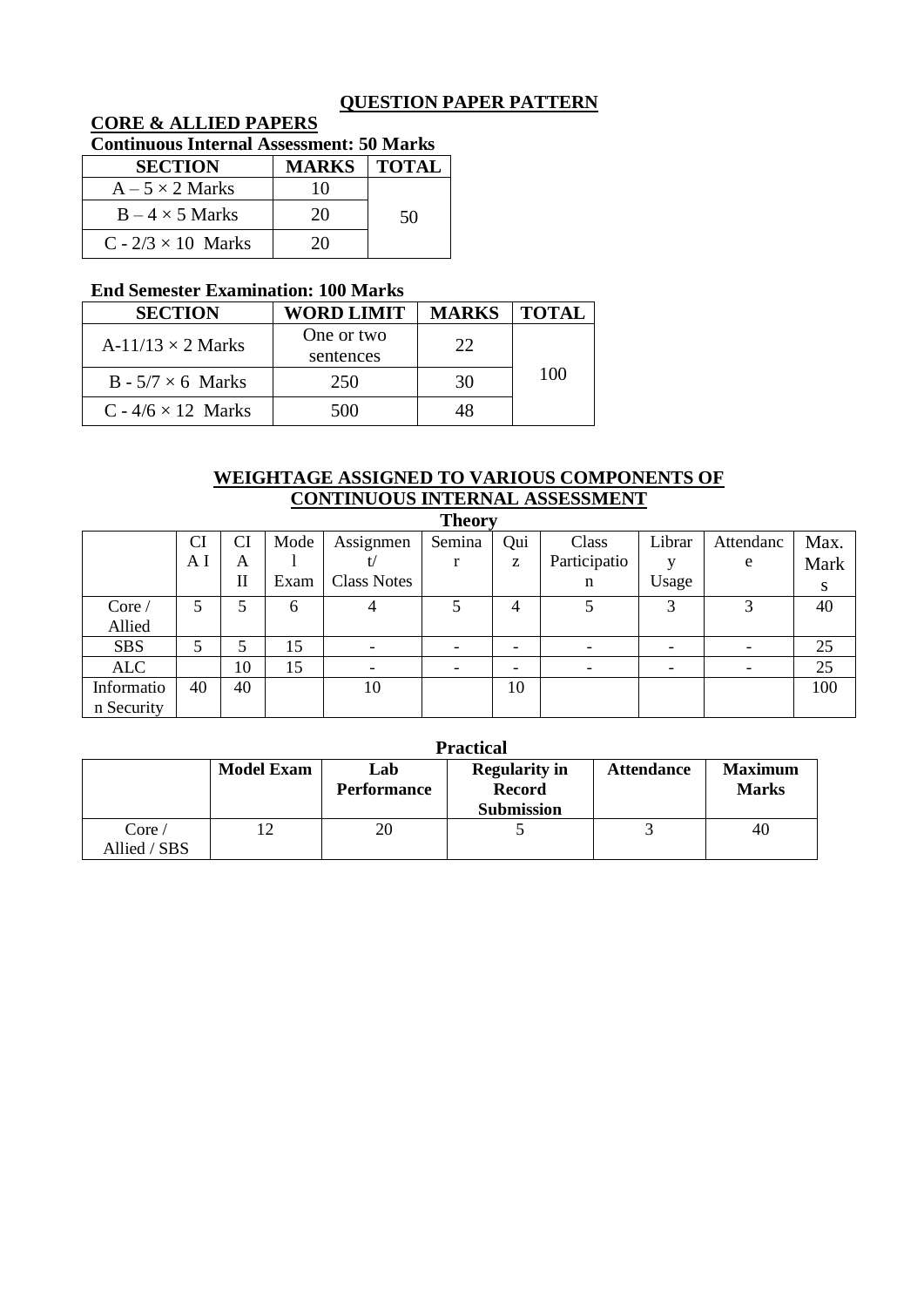#### **RUBRICS Assignment/ Seminar Maximum - 20 Marks (converted to 4 marks)**

| <b>Criteria</b>                      | 4 Marks                                                                    | 3 Marks                                                          | 2 Marks                                                       | 1 Mark                                        |  |  |
|--------------------------------------|----------------------------------------------------------------------------|------------------------------------------------------------------|---------------------------------------------------------------|-----------------------------------------------|--|--|
| <b>Focus</b><br>Purpose              | Clear                                                                      | Shows awareness                                                  | little<br><b>Shows</b><br>awareness                           | No awareness                                  |  |  |
| Main idea                            | Clearly presents<br>a main idea.                                           | idea<br>Main<br>supported<br>throughout                          | Vague sense                                                   | No main idea                                  |  |  |
| Organisation:<br>Overall             | Well planned                                                               | overall<br>Good<br>organization                                  | There is a sense<br>of organization                           | N <sub>o</sub><br>of<br>sense<br>organization |  |  |
| <b>Content</b>                       | Exceptionally<br>well presented                                            | Well presented                                                   | Content is sound                                              | Not good                                      |  |  |
| Style:<br>and<br>Details<br>Examples | Large amounts of<br>specific<br>and<br>examples<br>detailed<br>description | of<br>Some<br>use<br>examples<br>and<br>detailed<br>descriptions | Little<br>of<br>use<br>specific<br>examples<br>and<br>details | of<br>N <sub>0</sub><br>use<br>examples       |  |  |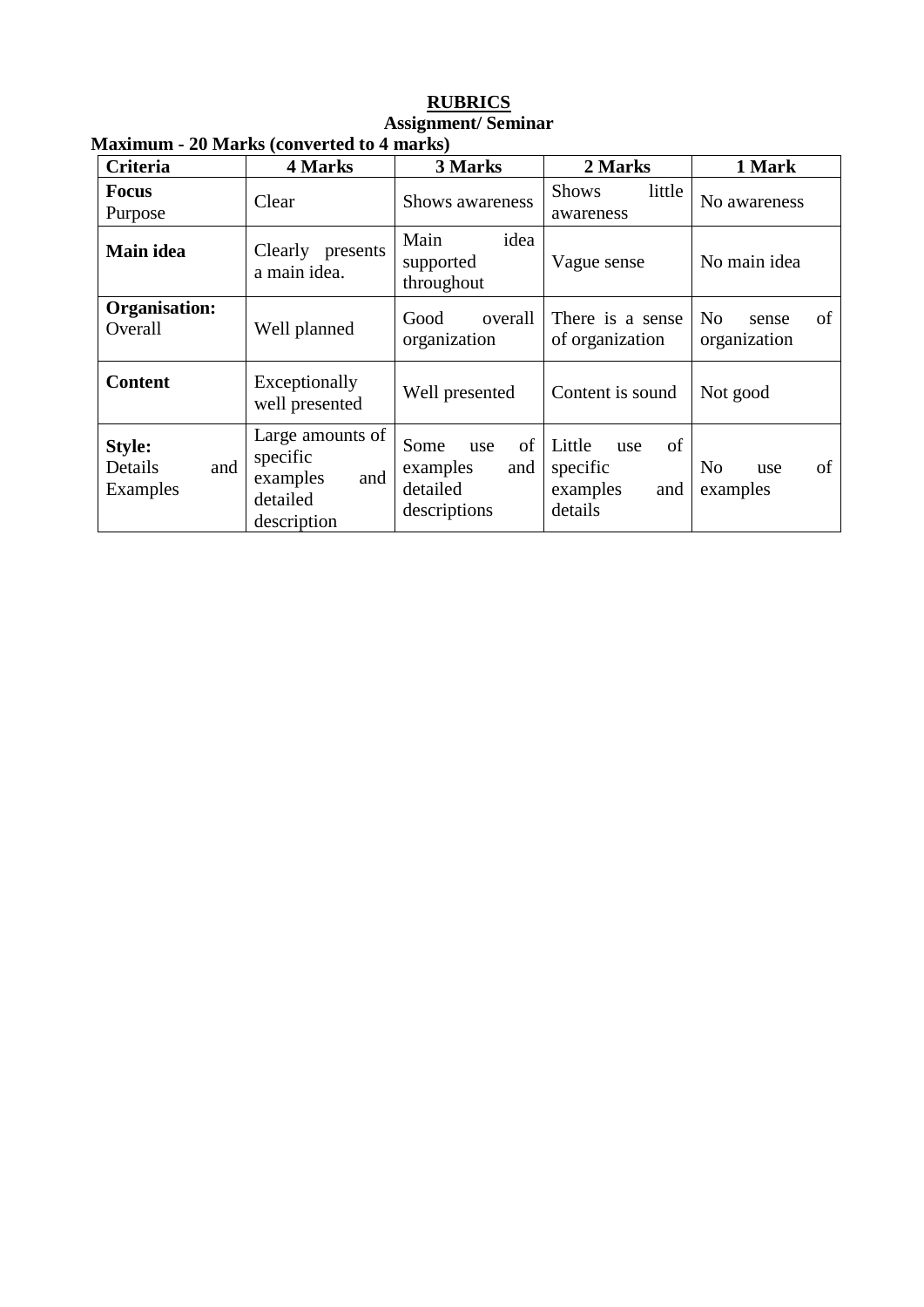| <b>Criteria</b>                                     | 5 Marks                                                                                                                                                             | 4 Marks                                                                                                                       | 3 Marks                                                                                                 | 2 Marks                                                                                                  | 1 Mark                                                                                                                                                             | <b>Points</b><br>scored |
|-----------------------------------------------------|---------------------------------------------------------------------------------------------------------------------------------------------------------------------|-------------------------------------------------------------------------------------------------------------------------------|---------------------------------------------------------------------------------------------------------|----------------------------------------------------------------------------------------------------------|--------------------------------------------------------------------------------------------------------------------------------------------------------------------|-------------------------|
| <b>Level</b><br>of<br><b>Engagement</b><br>in Class | Student<br>proactively<br>contributes<br>to class by<br>offering<br>ideas<br>and<br>asks<br>questions<br>than<br>more<br>once<br>per<br>class.                      | Student<br>proactively<br>contributes<br>to class by<br>offering<br>ideas<br>and<br>asks<br>questions<br>once<br>per<br>class | Student<br>contributes<br>to class and<br>asks<br>questions<br>occasionally                             | Student<br>rarely<br>contributes<br>to class by<br>offering<br>ideas<br>and<br>asking<br>no<br>questions | Student<br>never<br>contributes<br>to class by<br>offering<br>ideas                                                                                                |                         |
| <b>Listening</b><br><b>Skills</b>                   | Student<br>listens when<br>talk,<br>others<br>both<br>in<br>and<br>groups<br>in<br>class.<br>Student<br>incorporates<br>or builds off<br>of the ideas<br>of others. | Student<br>listens when<br>talk,<br>others<br>both<br>in<br>and<br>groups<br>in class.                                        | Student<br>listens when<br>others<br>talk<br>groups<br>in<br>and in class<br>occasionally               | Student does<br>listen<br>not<br>when others<br>talk, both in<br>groups and<br>in class.                 | Student<br>does<br>not<br>listen when<br>others<br>talk,<br>both<br>in<br>and<br>groups<br>class.<br>in<br>Student<br>often<br>interrupts<br>when others<br>speak. |                         |
| <b>Behavior</b>                                     | Student<br>almost<br>never<br>displays<br>disruptive<br>behavior<br>during class                                                                                    | Student<br>rarely<br>displays<br>disruptive<br>behavior<br>during class                                                       | Student<br>occasionally<br>displays<br>disruptive<br>behavior<br>during class                           | Student<br>often<br>displays<br>disruptive<br>behavior<br>during class                                   | Student<br>almost<br>always<br>displays<br>disruptive<br>behavior<br>during class                                                                                  |                         |
| <b>Preparation</b>                                  | Student<br><b>1S</b><br>almost<br>always<br>prepared for<br>class<br>with<br>required<br>class<br>materials                                                         | Student<br><b>1S</b><br>usually<br>prepared for<br>class<br>with<br>required<br>class<br>materials                            | Student<br><b>1S</b><br>occasionally<br>prepared for<br>class<br>with<br>required<br>class<br>materials | Student<br><b>1S</b><br>rarely<br>prepared for<br>class<br>with<br>required<br>class<br>materials        | Student<br><b>1S</b><br>almost<br>never<br>prepared for<br>class.<br><b>Total</b>                                                                                  |                         |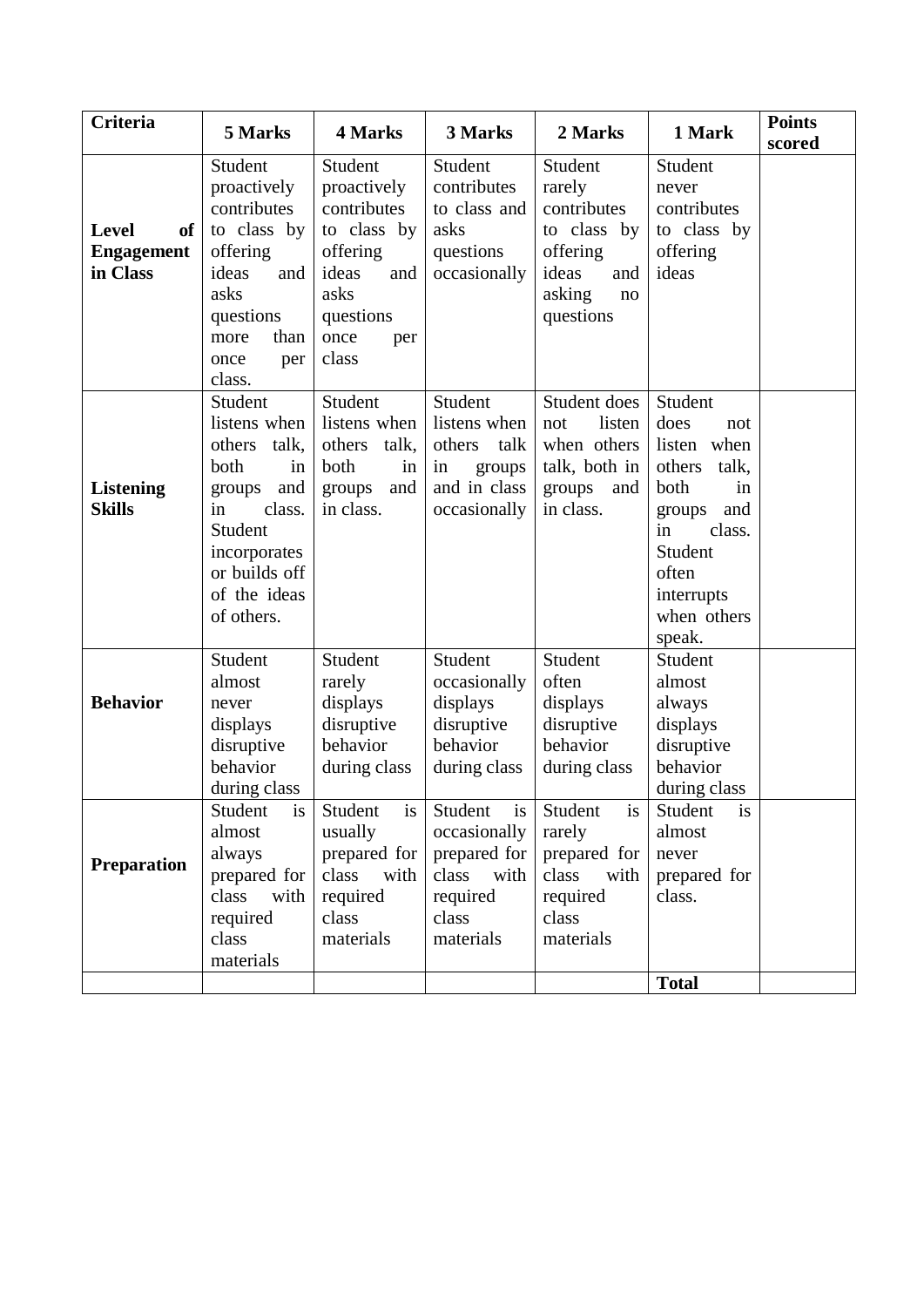|                 |             |                 | <b>MAPPING OF POS WITH COS</b> |                 |              |
|-----------------|-------------|-----------------|--------------------------------|-----------------|--------------|
| <b>COURSE</b>   |             |                 | PROGRAMME OUTCOMES             |                 |              |
|                 | <b>PO1</b>  | PO <sub>2</sub> | PO <sub>3</sub>                | PO <sub>4</sub> | <b>PO5</b>   |
| CO1             | ${\bf S}$   | S               | <b>COURSE-AS20CO1</b><br>M     | M               | L            |
| CO <sub>2</sub> | S           | S               | M                              | M               | $\mathbf{M}$ |
| CO <sub>3</sub> | ${\bf S}$   | S               | S                              | S               | M            |
| CO <sub>4</sub> | S           | S               | S                              | S               | M            |
| CO <sub>5</sub> | S           | S               | S.                             | M               | M            |
|                 |             |                 | $COURSE - AS20CO2$             |                 |              |
| CO1             | L           | S               | M                              | M               | M            |
| CO <sub>2</sub> | L           | S               | M                              | M               | S            |
| CO <sub>3</sub> | ${\bf S}$   | S               | S                              | ${\bf S}$       | S            |
| CO <sub>4</sub> | S           | S               | S                              | S               | S            |
| CO <sub>5</sub> | ${\bf S}$   | S               | S                              | ${\bf S}$       | S            |
|                 |             |                 | <b>COURSE-AS20CP1</b>          |                 |              |
| CO <sub>1</sub> | S           | S               | S                              | S               | S            |
| CO <sub>2</sub> | ${\bf S}$   | S               | S                              | ${\bf S}$       | S            |
| CO <sub>3</sub> | S           | S               | S                              | S               | S            |
| CO <sub>4</sub> | S           | S               | S                              | S               | S            |
|                 |             |                 | $COURSE - AS19CO3$             |                 |              |
| CO1             | S           | S               | M                              | M               | M            |
| CO <sub>2</sub> | S           | S               | $\mathbf M$                    | $\mathbf{M}$    | $\mathbf{M}$ |
| CO <sub>3</sub> | ${\bf S}$   | S               | S                              | S               | M            |
| CO <sub>4</sub> | S           | S               | S                              | S               | M            |
| CO <sub>5</sub> | ${\bf S}$   | S               | S                              | M               | $\mathbf{M}$ |
|                 |             |                 | <b>COURSE-AS19C04</b>          |                 |              |
| CO1             | ${\bf S}$   | ${\bf S}$       | ${\bf S}$                      | $\mathbf M$     | M            |
| CO <sub>2</sub> | S           | S               | S                              | $\mathbf M$     | $\mathbf M$  |
| CO <sub>3</sub> | S           | S               | S                              | S               | S            |
| CO <sub>4</sub> | $\mathbf M$ | S               | S                              | S               | S            |
| CO <sub>5</sub> | S           | S               | S                              | ${\bf S}$       | S            |
|                 |             |                 | COURSE-AS16CP2                 |                 |              |
| CO <sub>1</sub> | ${\bf S}$   | S               | ${\bf S}$                      | ${\bf S}$       | S            |
| CO <sub>2</sub> | S           | $\overline{S}$  | S                              | S               | S            |
| CO <sub>3</sub> | S           | S               | ${\bf S}$                      | S               | S            |
| CO <sub>4</sub> | S           | S               | S                              | ${\bf S}$       | S            |
|                 |             |                 | COURSE-AS19SB01                |                 |              |
| CO <sub>1</sub> | S           | S               | S                              | M               | M            |
| CO <sub>2</sub> | S           | S               | S                              | $\mathbf M$     | $\mathbf M$  |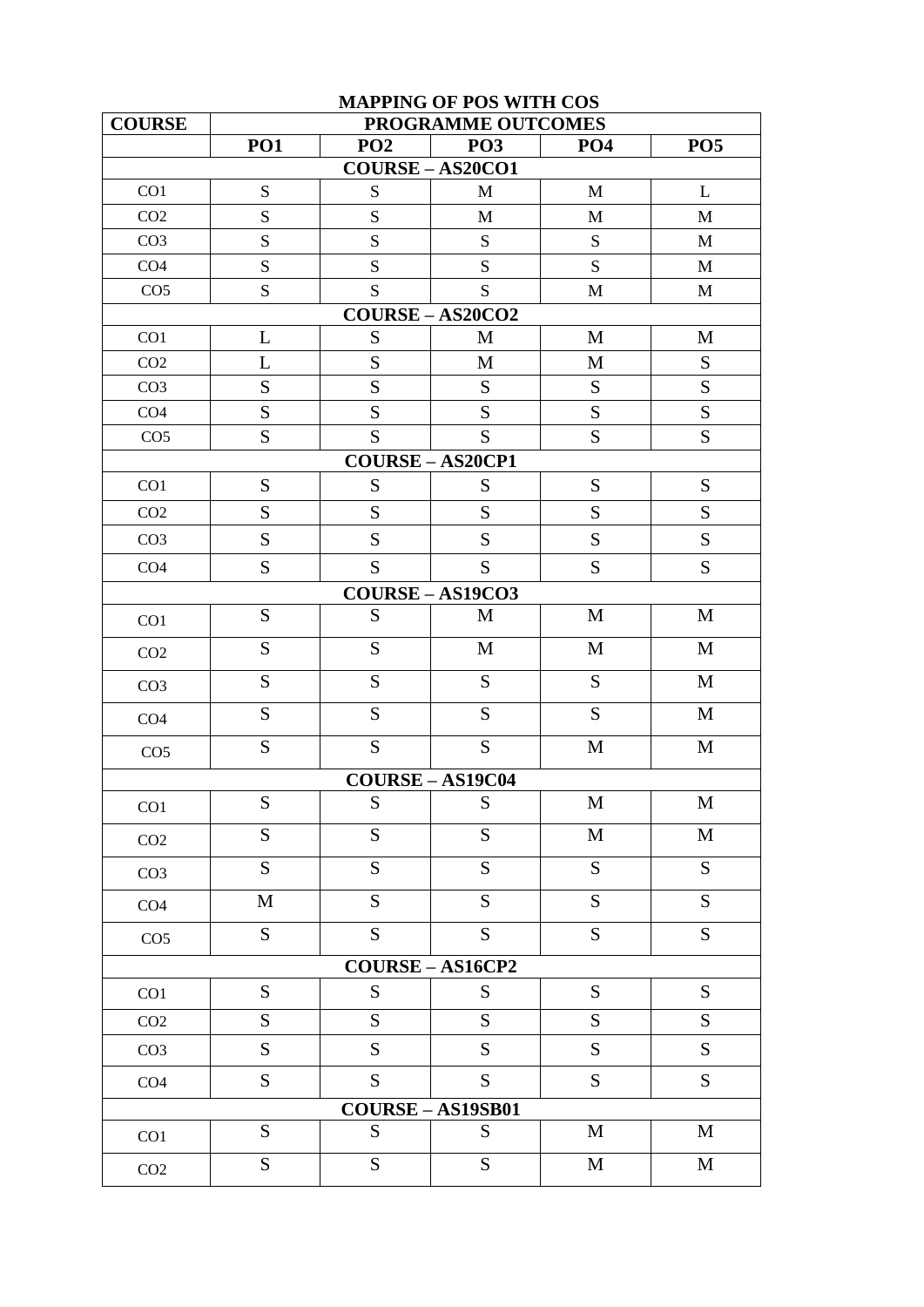| CO <sub>3</sub> | S              | S              | S                      | S              | S              |
|-----------------|----------------|----------------|------------------------|----------------|----------------|
| CO <sub>4</sub> | L              | S              | S                      | $\overline{S}$ | S              |
| CO <sub>5</sub> | $\overline{S}$ | $\overline{S}$ | S                      | $\overline{S}$ | S              |
|                 |                |                | <b>COURSE-AS19SBP1</b> |                |                |
| CO1             | S              | ${\bf S}$      | ${\bf S}$              | $\mathbf M$    | $\mathbf M$    |
| CO <sub>2</sub> | $\overline{S}$ | $\overline{S}$ | S                      | $\mathbf M$    | $\mathbf M$    |
| CO <sub>3</sub> | $\overline{S}$ | $\overline{S}$ | $\overline{S}$         | $\overline{S}$ | S              |
| CO <sub>4</sub> | $\overline{L}$ | $\overline{S}$ | S                      | $\overline{S}$ | S              |
| CO <sub>5</sub> | ${\bf S}$      | S              | S                      | ${\bf S}$      | ${\bf S}$      |
|                 |                |                | $COURSE - AS19A01$     |                |                |
| CO1             | L              | L              | L                      | $\mathbf M$    | $\mathbf M$    |
| CO <sub>2</sub> | ${\bf S}$      | S              | $\mathbf M$            | $\mathbf M$    | ${\bf S}$      |
| CO <sub>3</sub> | S              | S              | ${\bf S}$              | ${\bf S}$      | S              |
| CO <sub>4</sub> | S              | S              | S                      | $\overline{S}$ | $\overline{S}$ |
| CO <sub>5</sub> | ${\bf S}$      | S              | S                      | $\mathbf M$    | S              |
|                 |                |                | $COURSE - AS19A02$     |                |                |
| CO1             | L              | L              | L                      | $\mathbf M$    | $\mathbf M$    |
| CO <sub>2</sub> | S              | S              | $\mathbf M$            | $\mathbf{M}$   | S              |
| CO <sub>3</sub> | S              | S              | ${\bf S}$              | ${\bf S}$      | S              |
| CO <sub>4</sub> | S              | S              | S                      | S              | S              |
| CO <sub>5</sub> | S              | S              | S                      | $\mathbf M$    | S              |
|                 |                |                | <b>COURSE-AS19AP1</b>  |                |                |
| CO1             | S              | S              | S                      | S              | S              |
| CO <sub>2</sub> | S              | S              | ${\bf S}$              | $\overline{S}$ | S              |
| CO <sub>3</sub> | $\overline{S}$ | S              | $\overline{S}$         | $\mathbf M$    | $\mathbf M$    |
| CO <sub>4</sub> | $\overline{S}$ | $\overline{S}$ | $\overline{S}$         | $\mathbf M$    | $\mathbf M$    |
| CO <sub>5</sub> | ${\bf S}$      | $\overline{S}$ | $\overline{S}$         | ${\bf S}$      | $\mathbf M$    |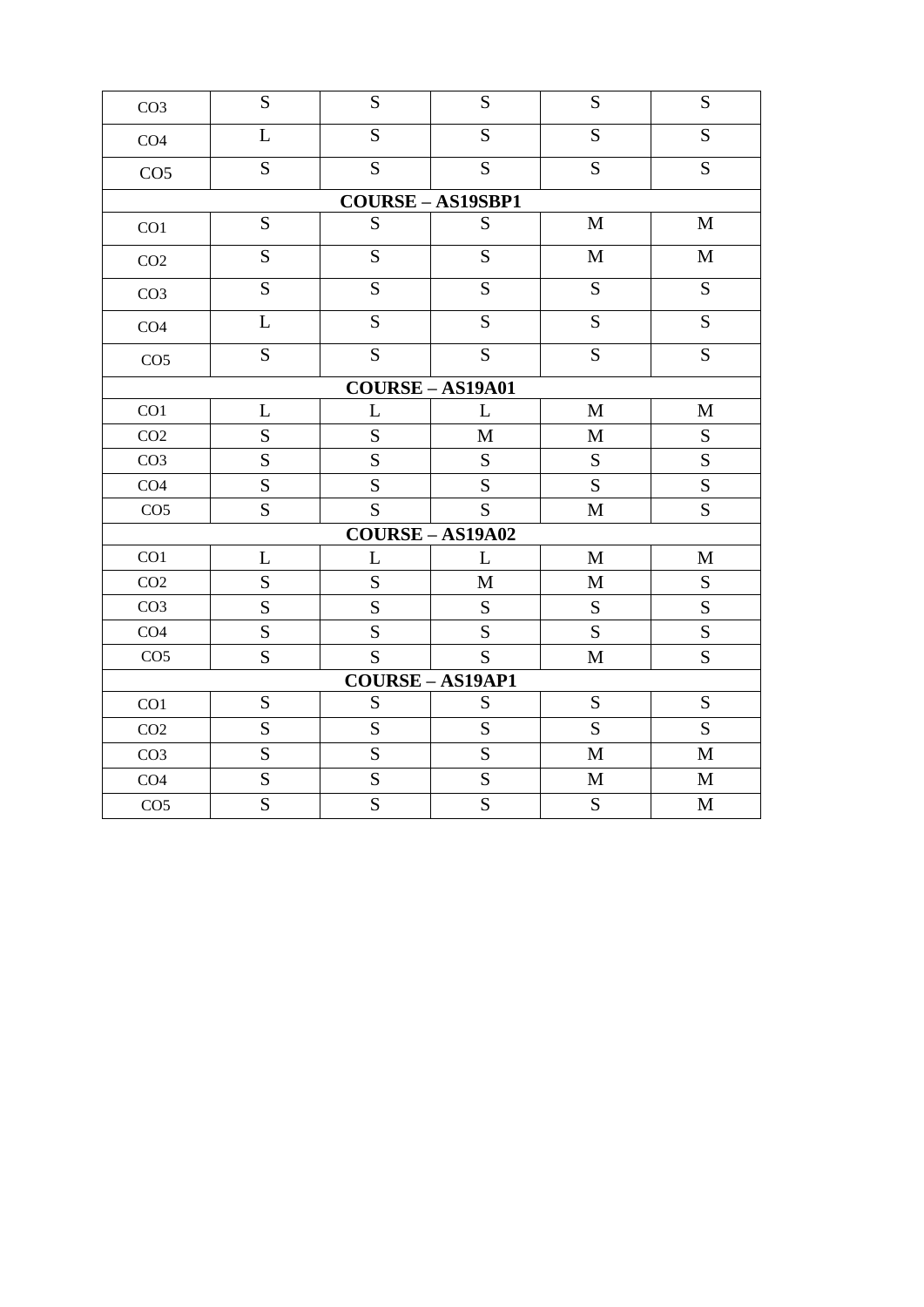|                | <b>COURSE NO</b><br><b>COURSE NAME</b> | Category |    | m | D | Credit |
|----------------|----------------------------------------|----------|----|---|---|--------|
| <b>AS20CO1</b> | <b>INVERTEBRATA</b>                    | Core     | 86 |   | - |        |

To understand the basic classification, structure and functional details of invertebrates and to appreciate the diversity of life on earth with respect to invertebrates.

#### **Course Outcomes**

On the successful completion of the course, students will be able to

| CO<br>Number | <b>CO</b> Statement                                                                                                                                                                                                                         | Knowledge<br>Level                                        |
|--------------|---------------------------------------------------------------------------------------------------------------------------------------------------------------------------------------------------------------------------------------------|-----------------------------------------------------------|
| CO1.         | Describe the distinguishing characteristics of the major taxa<br>Explain the basic aspects of classification details of invertebrates<br>Understand biodiversity, habitat, adaptation organization and taxonomic<br>status of invertebrates | $K_1$ , $K_2$ , $K_3$<br>$\rm K_4$                        |
| CO2.         | Recall certain morphological attributes and physiological processes that are<br>distinct and significant to each Phyla                                                                                                                      | $\mathbf{K}_1$ , $\mathbf{K}_2$ , $\mathbf{K}_3$<br>$K_4$ |
| $CO3$ .      | Understand the systemic and functional morphology of various groups of<br>invertebrates<br>Explain the basic aspects of structural and functional details of Invertebrates                                                                  | $K_1$ , $K_2$ , $K_3$<br>$\rm K_4$                        |
| CO4.         | To compare and understand the general and specific characteristics within<br>each Phyla                                                                                                                                                     | $K_1$ , $K_2$ , $K_3$<br>$K_4$                            |
| $CO5$ .      | Interpret the affinities, evolutionary relationships and adaptation of the major<br>taxa and to explain their economic importance with respect to Non-Chordates                                                                             | $K_1$ , $K_2$ , $K_3$<br>$K_4$                            |

#### **Mapping with Programme Outcomes**

| $\cos$            | PO <sub>1</sub> | PO <sub>2</sub> | PO <sub>3</sub> | PO <sub>4</sub> | PO <sub>5</sub> |
|-------------------|-----------------|-----------------|-----------------|-----------------|-----------------|
| CO1.              |                 |                 | М               | М               |                 |
| CO <sub>2</sub> . |                 |                 | М               | M               | IVI             |
| CO <sub>3</sub> . |                 |                 |                 |                 | 1V.L            |
| CO4.              |                 |                 |                 |                 | 1V.L            |
| CO <sub>5</sub> . | ັ               |                 | ັ               | М               | 1V.L            |

S- Strong; M-Medium; L-Low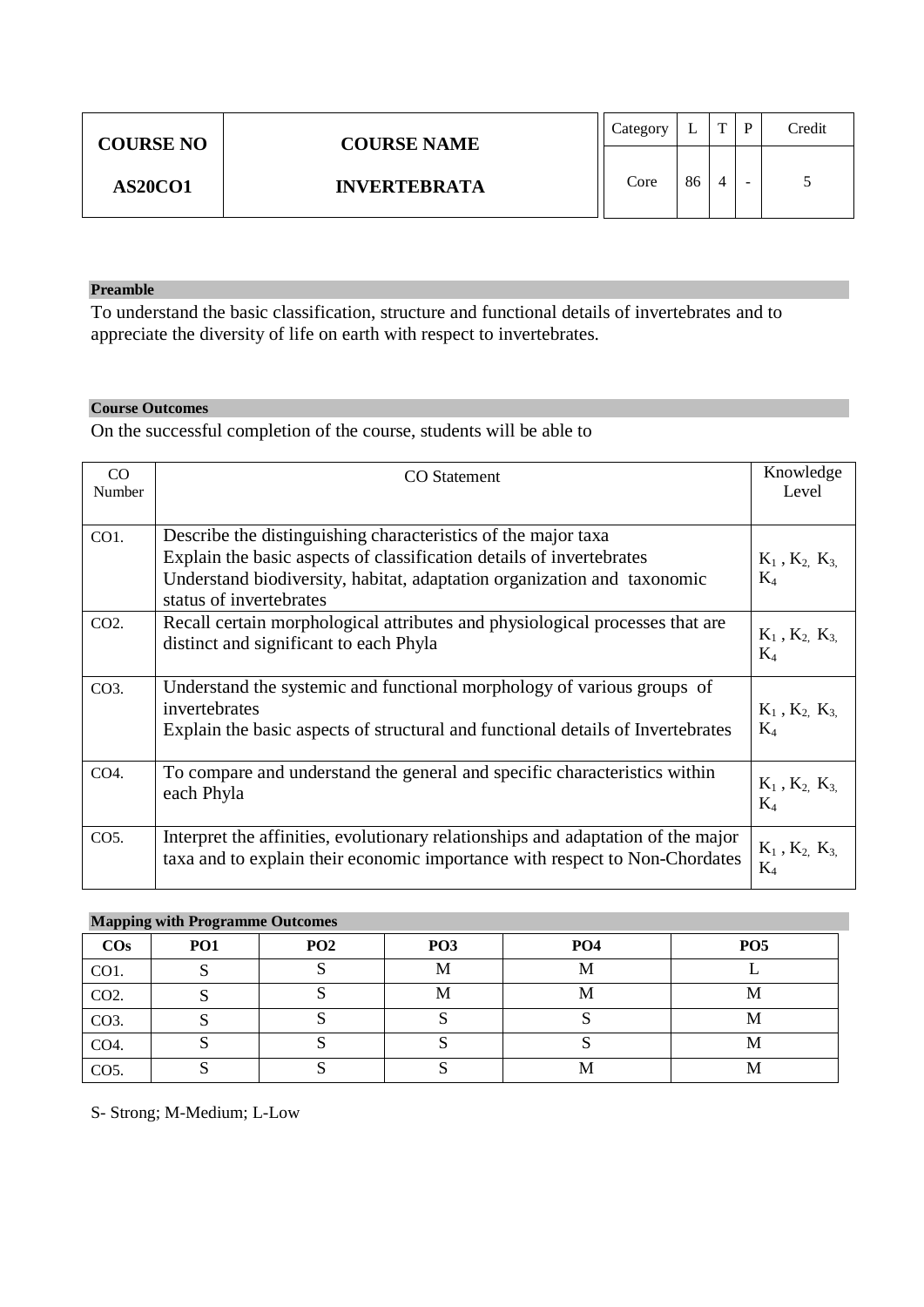# **Unit 1 18 hours**

**Syllabus**

### **Phylum Protozoa**

**Type Study:** *Paramecium caudatum* –External features, Nutrition, Locomotion- effective stroke, recovery stroke, Metachronal rhythm, Reproduction-Asexual- Binary fission ,Sexual reproduction – Conjugation, Autogamy, Endomixis, Hemimixis and Cytogamy.

# **General Essays**: Locomotion in Protozoa

Protozoan human diseases

### **Phylum Porifera**

**Type Study:** *Leucosolenia botryoides***-** External features, Body wall, Spicules, Canal System, Nutrition, Reproduction.

**General Essays**: Canal System in sponges Economic importance of sponges

### **Unit 2 17 hours**

### **Phylum Coelenterata**

**Type Study:** *Obelia geniculata* - External features, Histology of the colony, Cnidoblast and its functions, Life History of Obelia, Metagenesis.

**General Essays**: Corals & coral reefs Polymorphism in Coelentrates

### **Phylum Helminthes**

**Type Study:** *Taenia solium***-** External features, Body wall, Feeding, Respiratory system, Excretory system-flame cells, Nervous system, Reproductive system, Life cycle- Onchosphere and Cysticercus larvae.

**General Essays**: 1. Brief account on a) *Wuchereria bancrofti,* b) *Drancunculus medinensis,* c) *Ancylostoma duodenale*

2. Parasitic adaptation in Helminthes.

### **Phylum Annelida**

**Type Study:** *Megascolex mauritii* **-** External features, Body wall, Coelom, Locomotion, Digestive system, Respiratory system, Excretory system-Meganephridia, Micronephridia, Pharyngeal nephridia, Nervous system, Reproductive system.

### **General Essays**: Metamerism in annelids.

A Brief Account on vermiculture.

### **Unit 3** 17 hours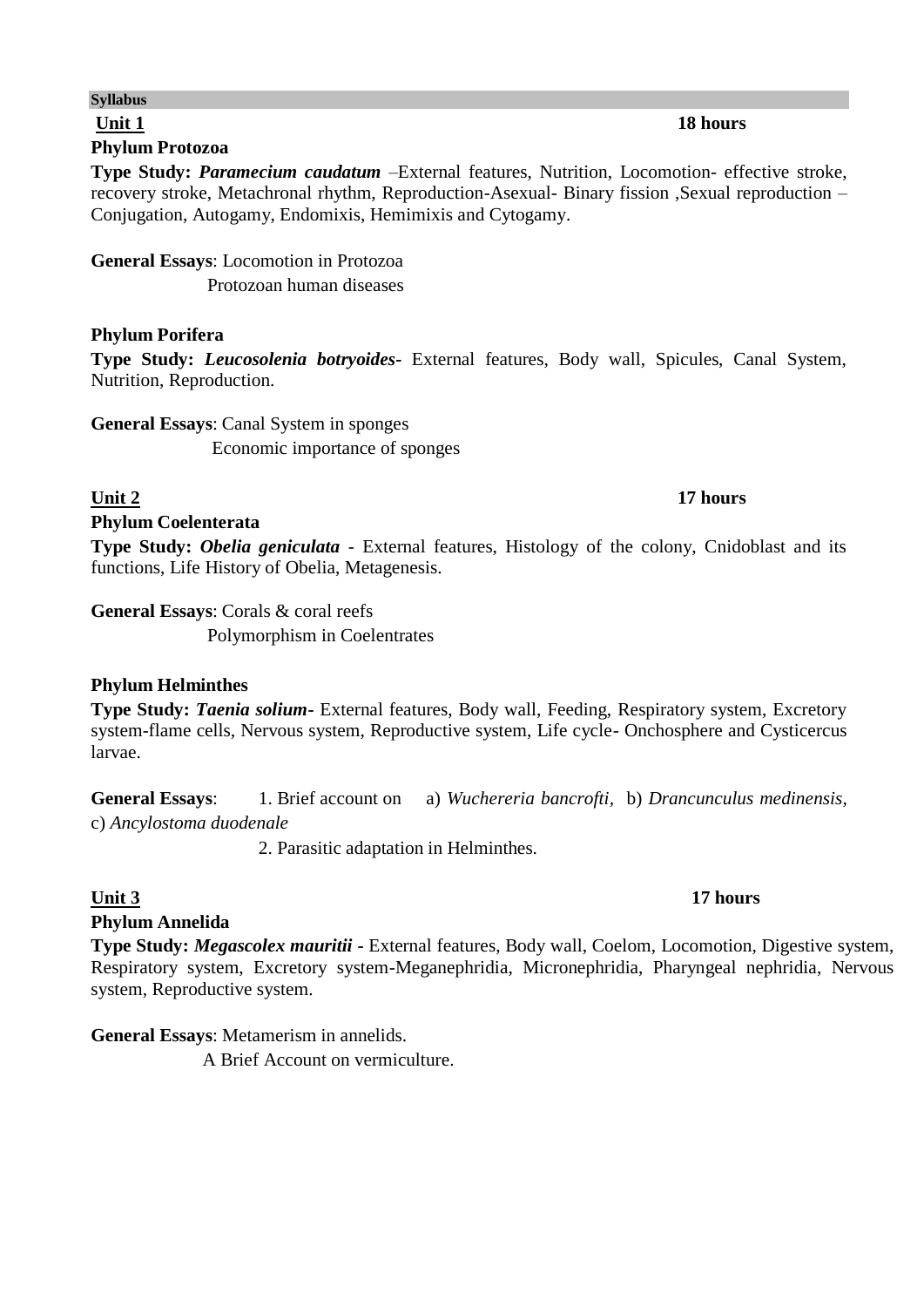### **Phylum Arthropoda**

**Type study:** *Periplaneta americana -* External features, Body wall, Mouthparts, Digestive system, Respiratory system, Circulatory system, Nervous system ,Sense organs, Excretory system, Reproductive system.

**General Essays**: Peripatus- Affinities as a living fossil.

A Brief Account on Apiculture.

### **Phylum Mollusca**

**Type Study:** *Pila globosa -* External features, Shell, Digestive system, Respiratory system, Circulatory system, Nervous system ,Sense organs- Eyes, Osphradium, Statocyst, Tentacles, Excretory system, Reproductive system..

**General Essays**: Torsion in Mollusca.

A Brief Account on Pearl Culture.

### **Phylum Echinodermata**

**Type Study:** *Asterias rubens.***-** External features, Pedicellaria-Structure and Function, Digestive system, Respiratory system, Water vascular system-Structure and Function, Circulatory system-Perihaemal and Haemal system, Nervous system ,Sense organs, Excretory system, Reproductive system.

**General Essays**: Larval forms of Echinoderms and their evolutionary significance. Economic importance in Echinoderms.

#### **Text Book**

1. Jordan.E.L and Verma.P.S, Invertebrate Zoology Revised Edn., S.Chand and Co. Ltd. Ram Nagar, New Delhi, 2014.

2. N. C. Nair, N. Soundara Pandian, S. Leelavathy, T. Murugan, A Text Book of Invertebrates, Saras Publications ,2013.

#### **Reference Books**

1. [Jan A. Pechenik,](http://www.amazon.ca/s/189-4972391-6445028?_encoding=UTF8&field-author=Jan%20A.%20Pechenik&search-alias=books-ca) Biology of the Invertebrates. McGraw-Hill McGraw-Hill Companies, 7th Revised Edition, 2014

2.Dhami P.S. and Dhami J.K, Invertebrate Zoology 5 th edition S. Chand & Co., New Delhi, 2012.

3. Ekambaranatha Ayyar,M. & Ananthakrishnan,T.N Manual of Zoology Vol-I (Invertebrata) Part I & II Vishwanathan (p) Ltd.Chennai, 2010

4. Fatik Baran Mandal, Invertebrate Zoology Ist Edn.,Eastern Economy Edition, 2012.

5. Kotpal R.L., Agarwal S.K and Ketarpal R.P.R, Modern Text Book of Zoology – Invertebrates, Rastogi Publications, 2011.

6. Rober D. Barnes, Invertebrate Zoology. 6th Edn. Brooks W.B.Saunders Company. Philadelphia, 1994.

7. Barrington EJW, Invertebrate Structure and Function II Edn, ELBS and Nelson, 1979.

# **Unit 4** 17 hours

### **Unit 5 17 hours**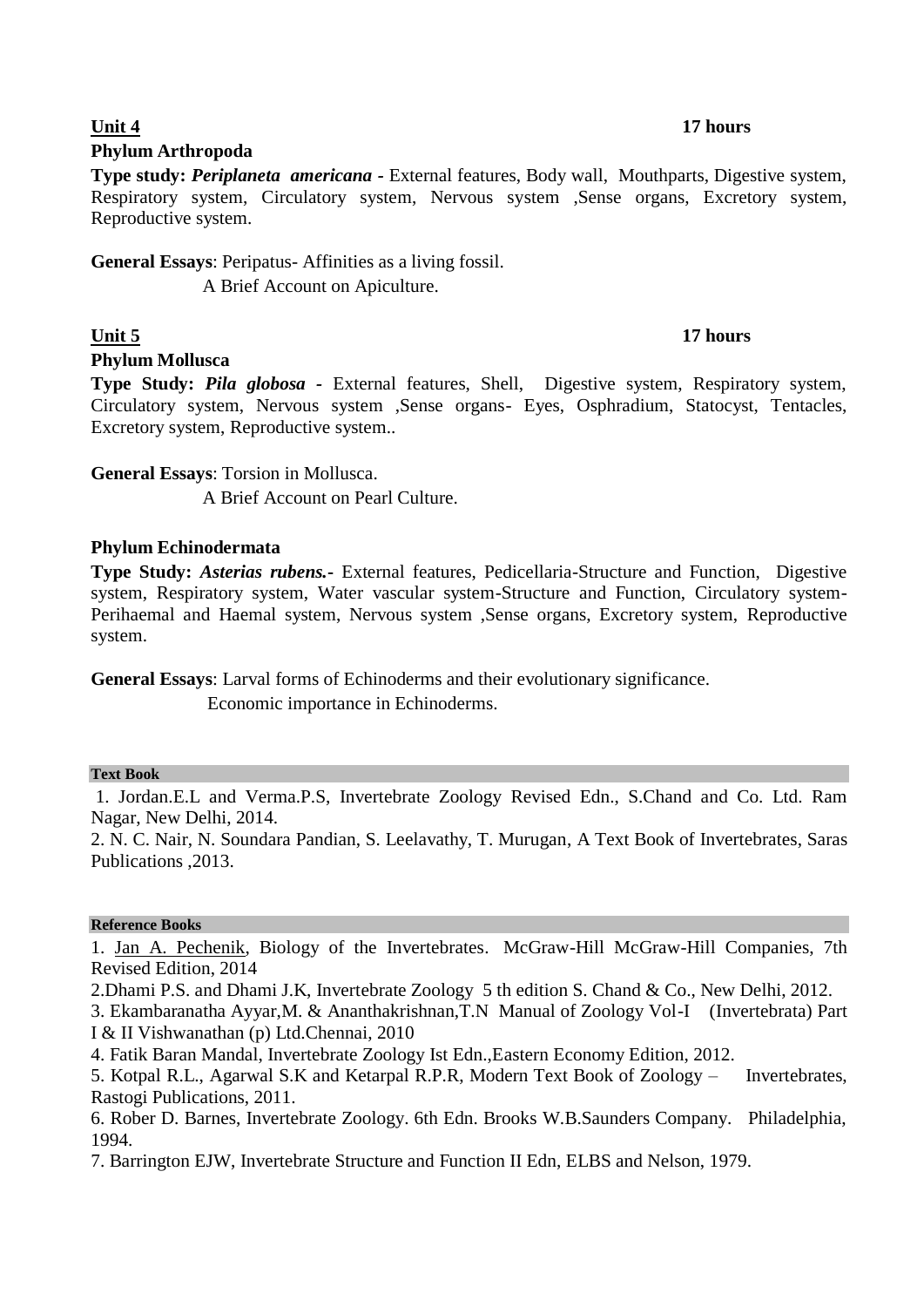| <b>COURSE</b>  | <b>COURSE NAME</b> | Category      | ┻  | $\mathbf{r}$ | D              | Credit |
|----------------|--------------------|---------------|----|--------------|----------------|--------|
| NO             |                    | <b>Theory</b> | 71 | 4            |                |        |
| <b>AS20CO2</b> | <b>CHORDATA</b>    |               | л  |              | $\blacksquare$ | ັ      |

To understand basic classification, structural and functional details of chordates and to interpret the evolutionary relationships among the major taxa

### **Course Outcomes**

On the successful completion of the course, students will be able to

| CO <sub>1</sub> | <b>CO</b> Statement                                                                                                                                         | Knowledge              |       |
|-----------------|-------------------------------------------------------------------------------------------------------------------------------------------------------------|------------------------|-------|
| Number          |                                                                                                                                                             | Level                  |       |
| CO <sub>1</sub> | Identify the general and specific characteristics of the different classes and<br>the organization of the representative types.                             | $K_1$<br>$K_3$ , $K_4$ | $K_2$ |
| CO <sub>2</sub> | Recognize and describe the major groups of chordates                                                                                                        | $K_1$<br>$K_3$ $K_4$   | $K_2$ |
| CO <sub>3</sub> | Understand the diversity of Chordates and its outline systematic.                                                                                           | $K_1$                  | $K_2$ |
|                 | Discuss their affinities and adaptations to different modes of life.                                                                                        | $K_3$ , $K_4$          |       |
| CO <sub>4</sub> | Understand the unique features, taxonomy and functional morphology of<br>different classes of chordates                                                     | $K_1$<br>$K_3$ $K_4$   | $K_2$ |
| CO <sub>5</sub> | To infer the affinities, evolutionary relationships and adaptation of the major<br>taxa and to explain their economic importance with respect to Chordates. | $K_1$                  | K2    |

# **Mapping with Programme Outcomes**

| $\cos$          | <b>PO1</b> | PO <sub>2</sub> | PO <sub>3</sub> | PO <sub>4</sub> | PO <sub>5</sub> |
|-----------------|------------|-----------------|-----------------|-----------------|-----------------|
| CO <sub>1</sub> |            |                 | M               | M               | M               |
| CO <sub>2</sub> |            |                 | M               | М               |                 |
| CO <sub>3</sub> |            |                 |                 |                 |                 |
| CO <sub>4</sub> | N          |                 |                 |                 |                 |
| CO <sub>5</sub> | N          |                 |                 |                 |                 |

S- Strong; M-Medium; L-Low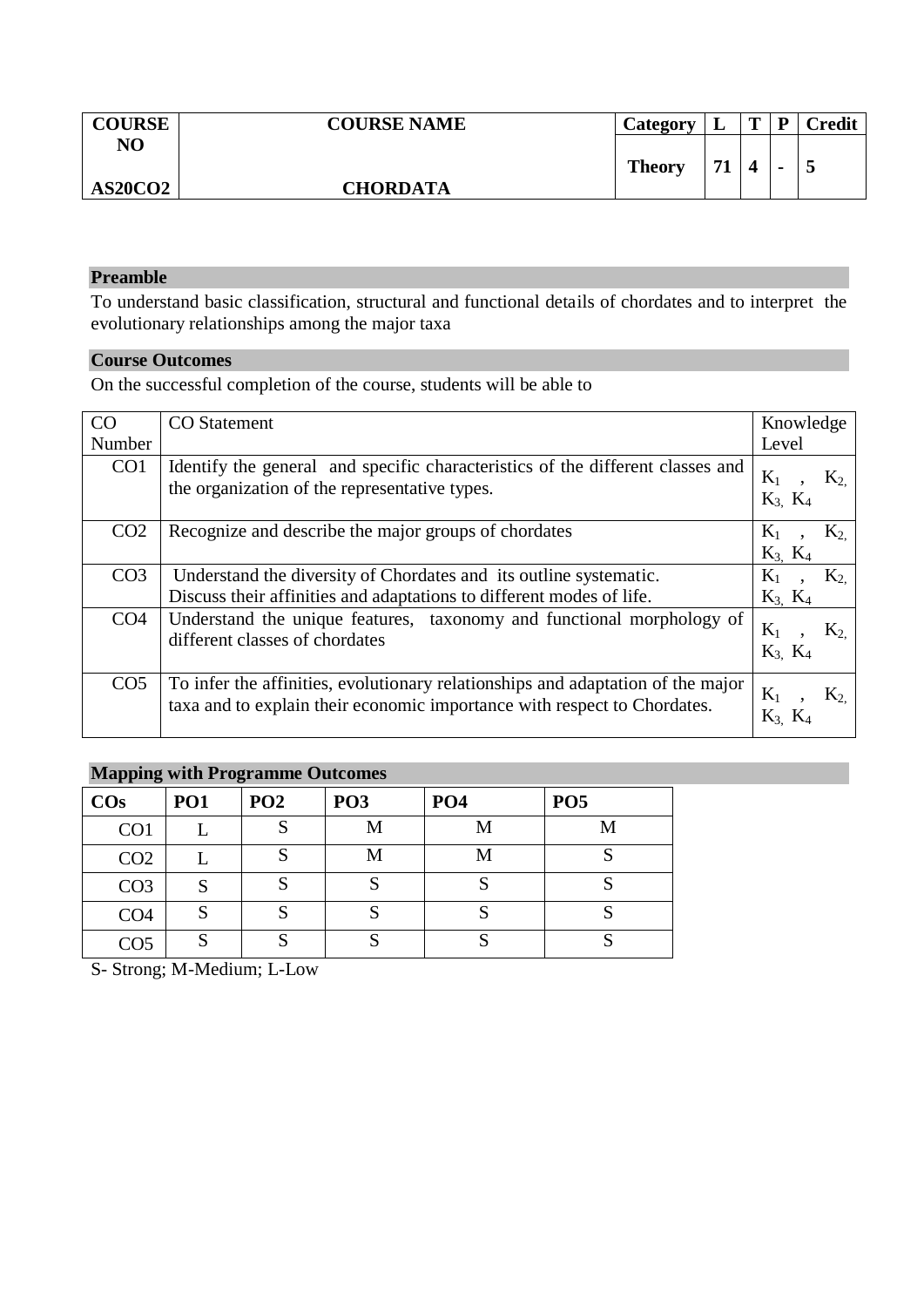### **CHORDATA- AS20CO2 (71 hrs)**

### **UNIT I: (15 Hrs)**

**Phylum Chordata** Introduction, Three fundamental Chordate characters, Advancements of Chordates over other phyla. Brief classification of chordate with characters.

#### **PROTOCHORDATA-** General Characters

**Type study: Amphioxus-** Affinities and Systematic Position, Habits and Habitat, External features, Body wall, Coelom, Atrium, Digestive System, Respiratory mechanism, Circulatory system, excretory system and Reproductive system.

#### **General Essays**

- Dipnoi- lung fishes-affinities and systematic Position
- Retrogressive metamorphosis in Urochordata

#### **PISCES- General Characters**

General characteristics of Chondrichthyes and Osteichthyes, classification up to order

**Type study: Shark -** Systematic Position, Habits and Habitat, External features, Exoskeleton-Placoid Scales, Digestive System**,** Respiratory system & Mechanism of respiration, Circulatory system -Blood, Heart and pericardium, Arterial system, Venous system, Nervous system-Brain, Spinal cord, cranial nerves and spinal nerves.Sense organs-Olfactory organs, Eyes, Internal ears, Neuromast or lateral line system, Ampullae of Lorenzini. Urinogenital system.

#### **General Essays**

- Accessory respiratory organs in fishes
- Migration, Osmoregulation and Parental care in fishes
- General account of a) *Oreochromis mossambicus* b) *Labeo rohita*c) *Catla catla*

#### **UNIT II: AMPHIBIA (14 hrs)**

#### General characteristics and classification up to order

**Type study: Frog-** Systematic Position, Habits and Habitat, External features, Sexual dimorphism, Digestive System, Respiratory system- Cutaneous respiration, Buccal respiration and Pulmonary respiration. Respiratory mechanism-inspiration and expiration. Circulatory system-Blood, Heart-Internal structure, Arterial system, Venous system. Nervous system-Brain, Spinal cord, cranial nerves and spinal nerves. Sense organs- Tangoreceptors, Tastebuds, Olfactory organs, Internal structure and functions of Eye and Ear, Urinogenital system

#### **General Essays**

- Origin of *Tetrapoda* (Evolution of terrestrial ectotherms)
- Parental care in Amphibia
- Neoteny in Amphibia

#### **UNIT III: REPTILIA** (14 hrs)

General characteristics and classification up to order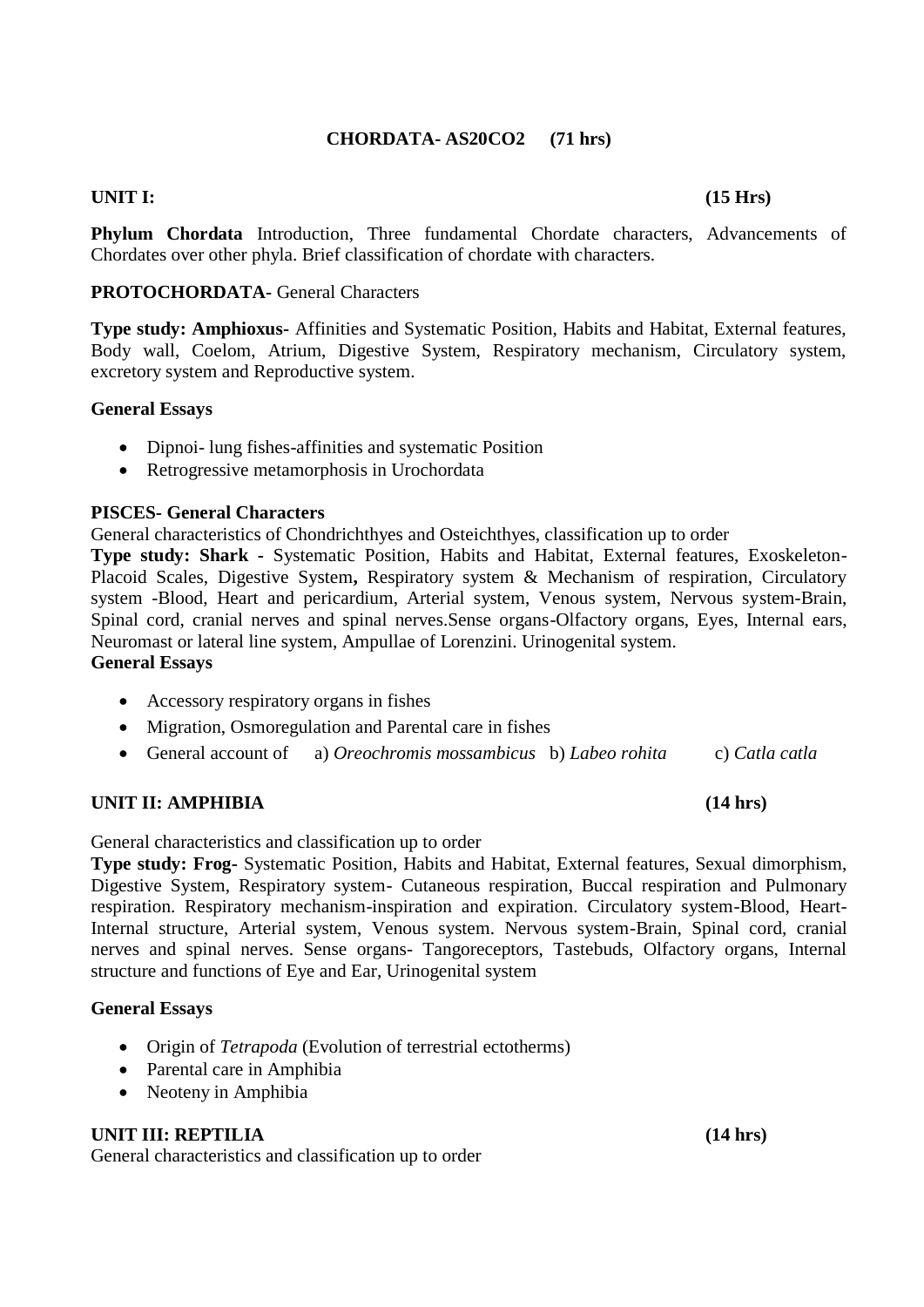**Type study: Calotes** - Systematic Position, Habits and Habitat, External features, Digestive System, Respiratory system- Respiratory mechanism, Circulatory system-Blood,Heart-Internal structure, Arterial system, Venous system. Nervous system- Brain, Spinal cord, cranial nerves and spinal nerves. Sense organs, Jacobson's organs, Internal structure and functions of Eye and Ear, Urinogenital system

### **General Essays**

- Affinities of *Sphenodon*
- Poison apparatus and Biting mechanism in snakes, First aid treatment for snake bite.
- Common poisonous and non poisonous snakes in India.

### **UNIT IV:** AVES (14 hrs)

General characteristics and classification up to order

**Type study: Pigeon** -Systematic Position, Habits and Habitat, External features, Feathers- Structure of a typical feather in Pigeon, Types of feathers in pigeon .Muscular System- Flight muscles, Digestive System, Respiratory system- Syrinx and voice production, Air sacs and functions. Respiratory mechanism, Circulatory system-Blood, Heart-Internal structure, Arterial system, Venous system. Nervous system-Brain, Spinal cord, cranial nerves and spinal nerves, Structure and function of Eye and Ear, Urinogenital system.

### **General Essays**

- *Archaeopteryx*—a connecting link
- Flightless birds, Migration in birds.

### **UNIT V: MAMMALIA** (14 hrs)

General characteristics and classification up to order

**Type study: Rabbit-** Systematic Position, Habits and Habitat, External features, Digestive System, Respiratory system, Circulatory system-Blood, Heart-Internal structure, Arterial system, Venous system. Nervous system-Brain, Spinal cord, cranial nerves and spinal nerves. Structure and function of Eye and Ear, Excretory system, Reproductive system.

### **General Essays**

- Affinities of Prototheria; Adaptive radiation with reference to locomotory appendages
- Aquatic adaptations in mammals.

#### **Text Books:**

| S.<br>No.      | <b>Authors</b>                                                             | <b>Title of the Book</b> | <b>Publishers</b>            | <b>Year of</b><br><b>Publication</b> |
|----------------|----------------------------------------------------------------------------|--------------------------|------------------------------|--------------------------------------|
|                | Jordan.E.L<br>and<br>Verma <sub>.P.S</sub>                                 | Chordate Zoology         | S.Chand<br>&<br>Co           | 2014                                 |
| $\overline{2}$ | A. Thangamani S.<br>kumar<br>Prasanna<br>Narayanan<br>L.M.<br>N. Arumugam, | A Text Book of Chordates | <b>Saras</b><br>Publications | 2013                                 |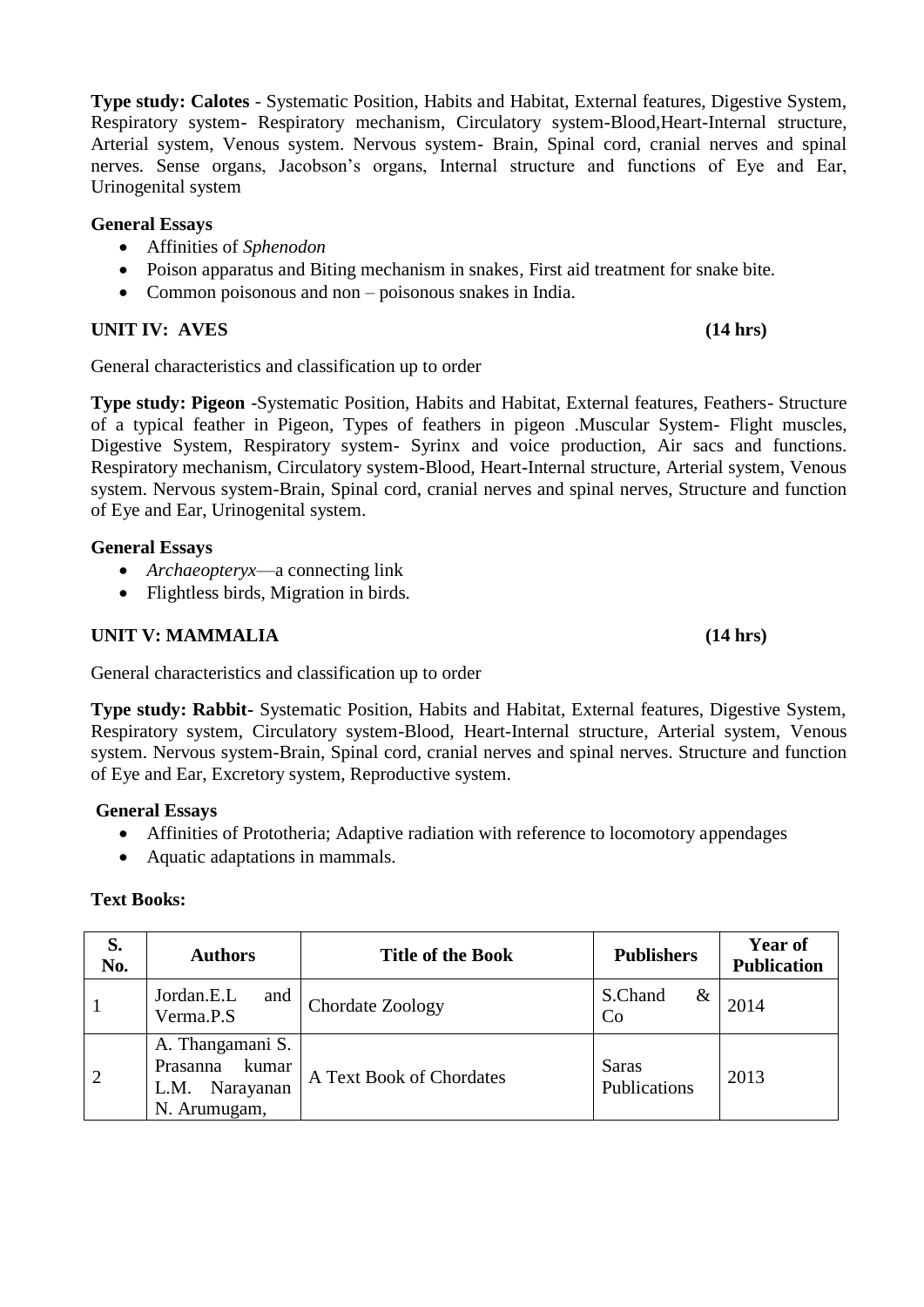### **Reference Books:**

| S. No.         | <b>Authors</b>                                 | <b>Title of the Book</b>                               | <b>Publishers</b>                           | Year of<br><b>Publication</b>    |
|----------------|------------------------------------------------|--------------------------------------------------------|---------------------------------------------|----------------------------------|
| $\mathbf{1}$   | Ekambaranatha Ayyar.M<br>& Ananthakrishnan.T.N | of<br>Manual<br>A<br>Zoology<br>Vol.II-<br>Part I & II | S. Vishwanathan<br>Pvt.<br>Ltd              | 2010                             |
| $\overline{2}$ | Kotpal R.L                                     | Modern Text Book<br>of<br>Zoology<br>Vertebrates       | Media<br>Global<br>Publications             | 2012                             |
| 3              | B Waterman, Allyn J                            | Chordate Structure<br>and Function                     | Mac Milan & Co.,                            | 1971                             |
| $\overline{4}$ | Young, J.Z                                     | of<br>The<br>Life<br>Vertebrates                       | Oxford<br>university<br>press               | $3^{\text{rd}}$<br>2004,<br>Edn. |
| 5              | Pough H.                                       | Vertebrate life                                        | <b>Pearson International</b>                | $9th$ Edn.                       |
| 6              | Darlington P.J.                                | Geographical<br>The<br>Distribution<br>of<br>Animals   | R.E. Krieger Pub Co.,                       | $3rd$ Edn.                       |
| $\overline{7}$ | Hall<br>B.K.<br>and<br>Hallgrimsson B.         | Strickberger's<br>Evolution                            | Jones<br>Bartlett<br>and<br>Publishers Inc. | $4th$ Edn.                       |

Pedagogy: Chalk and Talk method, Seminar, Quiz, Group discussion, power point presentation. **Course Designer(s)**

Dr. P. Susheela

1. Dr. G.Sasikala 2.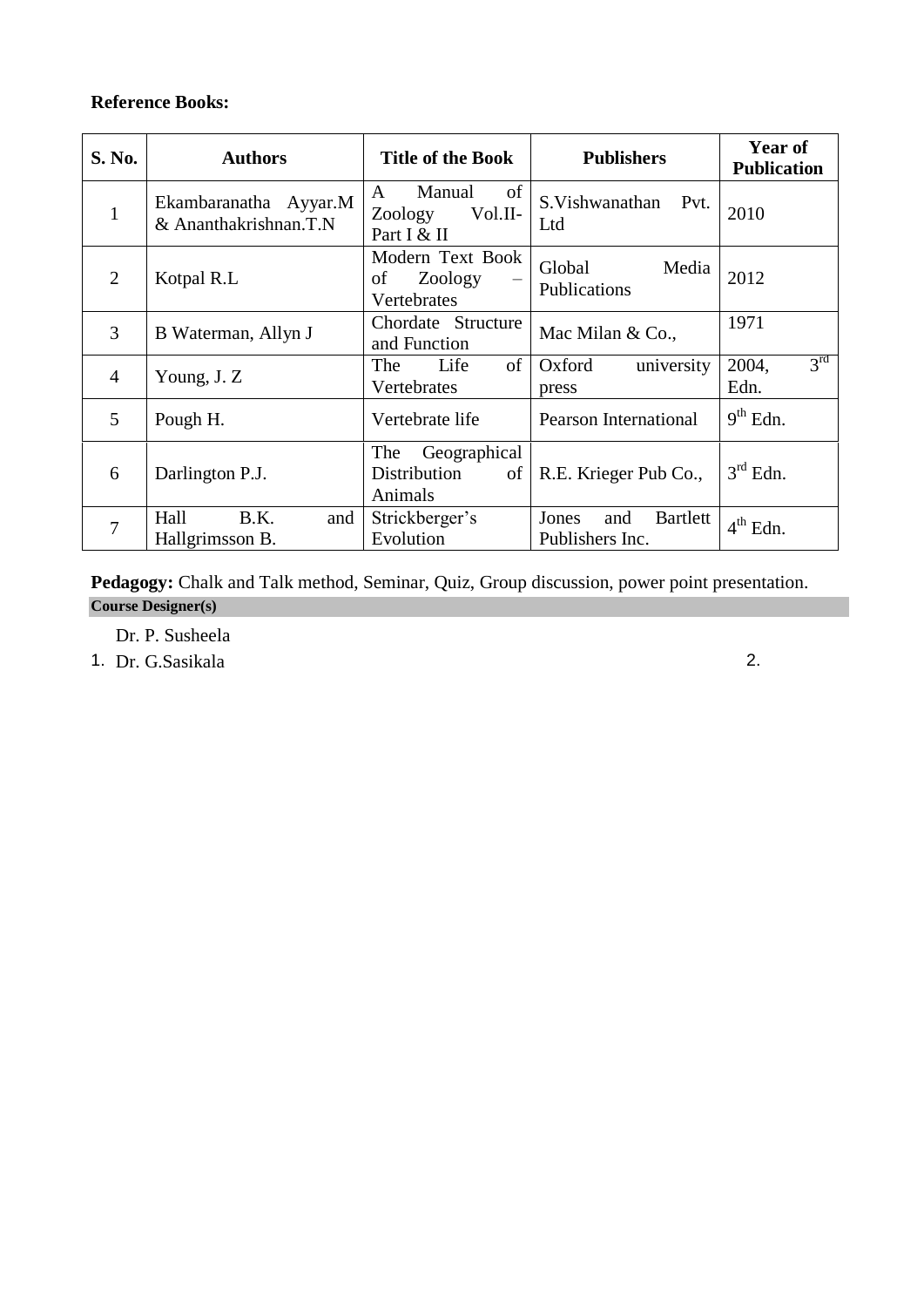| <b>COURSE</b> | <b>COURSE NAME</b>      | <b>Lategory</b>  | ≖              | m | D  | redit\ |
|---------------|-------------------------|------------------|----------------|---|----|--------|
| <b>NUMBER</b> | <b>CORE PRACTICAL I</b> | <b>Practical</b> |                |   | 90 |        |
| AS20CP1       |                         |                  | $\blacksquare$ |   |    |        |

- To enable the students to expose practically
- To learn the taxonomy of invertebrates and Chordates.
- To understand the relationships between invertebrates, Chordates and their environment.
- To learn the location and appearance of internal organs in a typical insect.
- To understand the structure and functional organization of animals.

#### **Course Outcomes**

On the successful completion of the course, students will be able to

| CO<br><b>Number</b> | <b>CO</b> Statement                                                                                                                                                                                                                                | Knowledge<br><b>Level</b> |
|---------------------|----------------------------------------------------------------------------------------------------------------------------------------------------------------------------------------------------------------------------------------------------|---------------------------|
| CO <sub>1</sub>     | Understand the basic concepts of zoological classification, the diversity<br>and relationships between majorgroups of invertebrates and Chordates.<br>Dissection helps to distinguish among different types of tissues within an<br>insect's body. | K <sub>2</sub>            |
| CO <sub>2</sub>     | Analyse invertebrates and Chordates in laboratory and field conditions,<br>and use taxonomic keys for identification.                                                                                                                              | K <sub>4</sub>            |
| CO <sub>3</sub>     | Application of the skills necessary for self-employment in adopting Field<br>observations of sericulture and Apiary farm.                                                                                                                          | K3                        |
| ∩⊿                  | To compare and contrasts the life processes in different phyla.                                                                                                                                                                                    | K <sub>5</sub>            |

#### **Mapping with Programme Outcomes**

| <b>COs</b>      | PO <sub>1</sub> | PO <sub>2</sub> | <b>PO3</b> | PO <sub>4</sub> | PO <sub>5</sub> | PO <sub>6</sub> |
|-----------------|-----------------|-----------------|------------|-----------------|-----------------|-----------------|
| CO <sub>1</sub> | S               | R               |            |                 | Q               |                 |
| CO <sub>2</sub> | S               | C               | C          |                 | S               |                 |
| CO <sub>3</sub> | S               | C               |            |                 | S               |                 |
| CO <sub>4</sub> | S               |                 |            |                 |                 |                 |

S- Strong; M-Medium; L-Low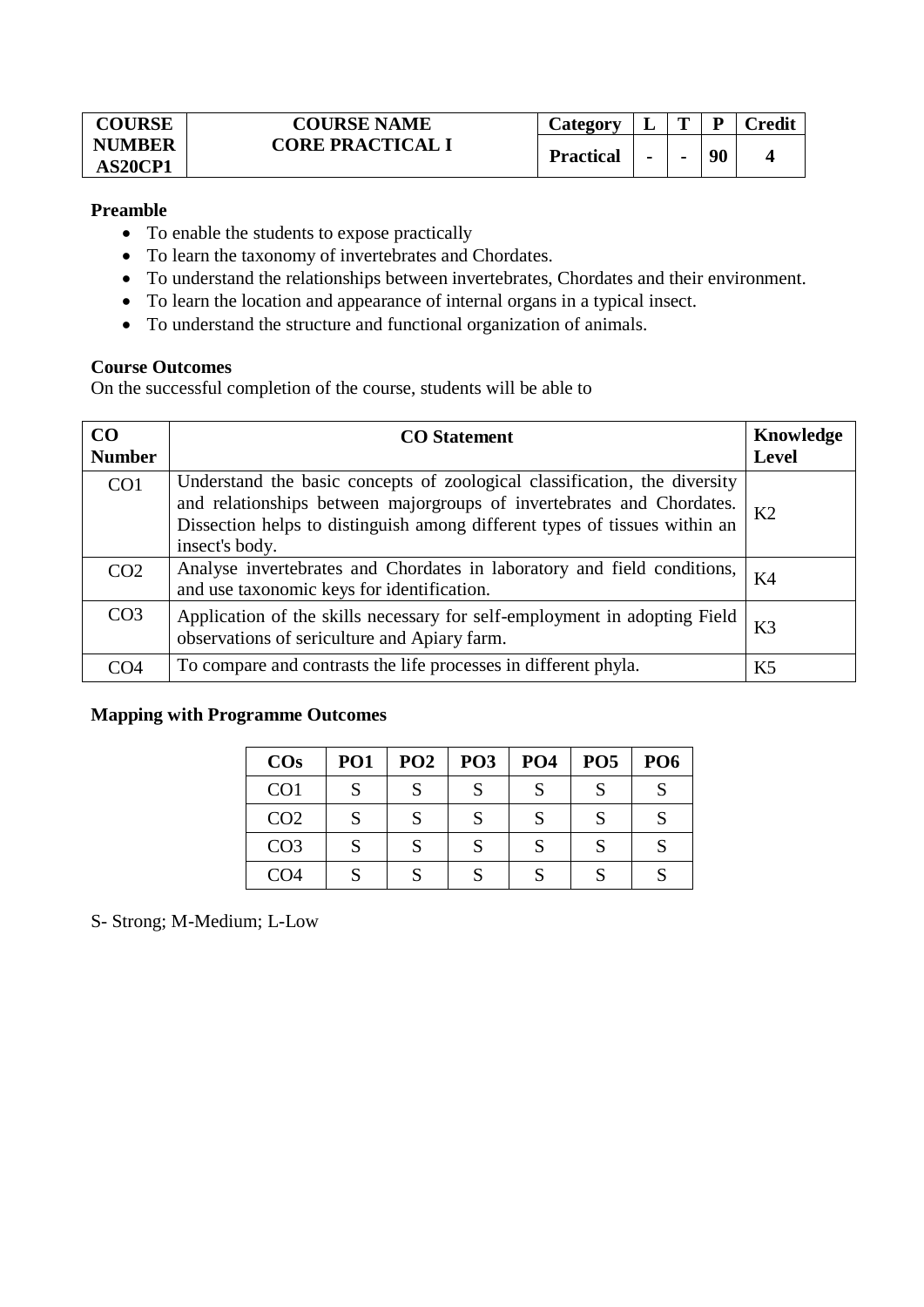#### **CORE PRACTICAL - I AS20CPI (90 Hrs)**

**Dissections** (**10 hrs)**

1. Cockroach Digestive system, Nervous system, Male & Female Reproductive systems

- 2. Fish (*Tilapia*) Viscera, Digestive system, Reproductive system
- 3. Earthworm- Digestive system, Nervous system
- 4. Digital Dissection

#### **Mounting:**

- 1. Mounting of scales of a marketable fish.
- 2. Mounting of gill arch.
- 3. Mounting of earthworm setae (**7 hrs)**
- 4. Mounting of mouth parts of cockroach
- 5. Mounting of Prawn appendages
- 6. Whole mount of Euglena, Amoeba and Paramecium, Binary fission and Conjugation in Paramecium

### **Spotters:**

**Classify giving reasons**:-Paramecium, Leucosolenia, Obelia colony, Prawn, Octopus, Star fish, Ascidian, Shark, Salamander, Pigeon, Bat **(8 hrs)**

**Draw labelled sketches**:-T.S. of Tape worm, Leech, Amphioxus,Frog – Skull, Vertebrae - typical, VIII, IX, X, Pectoral girdle, Pelvic girdle, Fore limb and Hind limb **(8 hrs)**

**Relate Structure and function**: - Gemmule, Scolex of tapeworm, Nereis -parapodium, Heteronereis, Prawn - Appendages, Honey bee-Queen, Drone, Worker; Quill feather, Tortoise – Carapace and plastron, Narcine – Electric organ, Placoid scale, Snake poison apparatus. **(6 hrs)**

**Write descriptive notes**:- Nauplius larva , Pila, Bipinnaria larva, Balanoglossus, Echeneis - Sucker fish, Draco - Flying lizard, Rat snake, Cobra, Hyla **(7 hrs)**

**Give biological significance**: - Tape worm entire, Chaetopterus, Peripatus,Limulus, Scorpion, Pearl oyster, Hippocampus male and female, Exocetus – Flying fish, Chameleon

|                                                                 | (6hrs) |
|-----------------------------------------------------------------|--------|
| Study of six common birds from different orders                 | (2 hr) |
| Observations on the Metamorphosis of silkworm                   | (1hr)  |
| Field observations combined with photography and/or videography |        |

| 1) Study of live water specimens in nearby water bodies | $(5 \text{ hrs})$ |
|---------------------------------------------------------|-------------------|
| 2) Study of insect fauna in the college campus          | $(5 \text{ hrs})$ |
| 3) Visit to a sericulture farm                          | $(5 \text{ hrs})$ |
| 4) Visit to an Apiary                                   | $(5 \text{ hrs})$ |
| 5) Visit to a Museum                                    | $(5 \text{ hrs})$ |
| 6. Study of pond ecosystem                              | $(5 \text{ hrs})$ |

#### **Culture Methods**

1) Culture of unicellular organisms (Amoeba, Paramecium, and Euglena)

2) Culture of multicellular organisms (Earthworm) **(5 hrs)**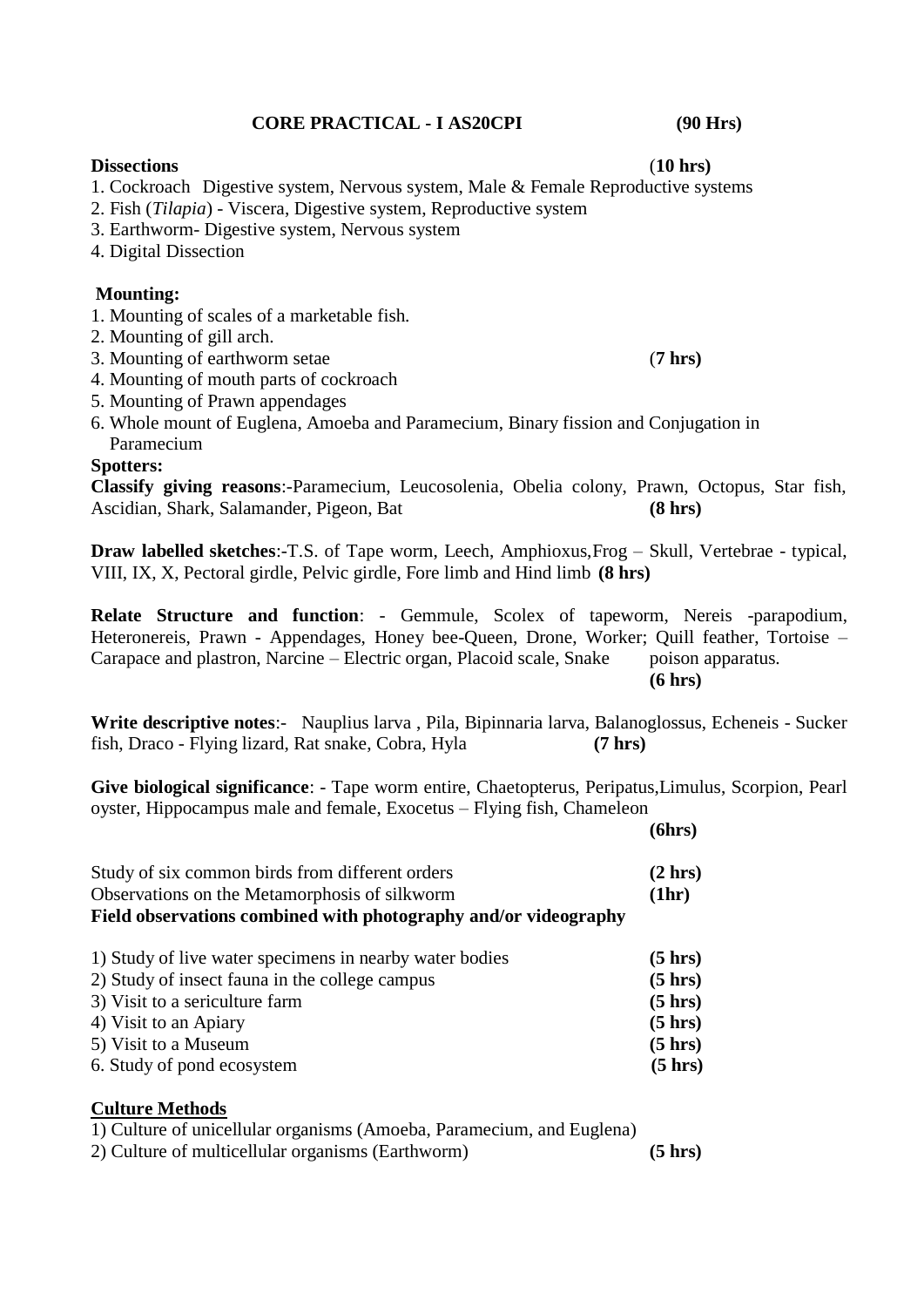# **Reference Books:**

| S.No.          | <b>Authors</b>                                  | <b>Title of the Book</b>                      | <b>Publishers</b>                        | Year of<br><b>Publication</b> |
|----------------|-------------------------------------------------|-----------------------------------------------|------------------------------------------|-------------------------------|
|                | Sinha. J, Chatterjee. A.<br>K, Chattopadhyay. P | Advanced<br>Zoology<br>Practical              | Arunabha Sen Books and<br>Allied (P) Ltd | 2011                          |
| $\overline{2}$ | Lal S. S.                                       | Textbook of Practical<br>Zoology Vertebrate   | Rastogi Publication                      | 2004                          |
| 3              | Lal S. S.                                       | Textbook of Practical<br>Zoology Invertebrate | Rastogi Publication                      | 2004                          |

### **Pedagogy:**

Demonstration, practical, dissection, slides, spotters, field visit, culture methods, power point presentation, e-content, group discussion.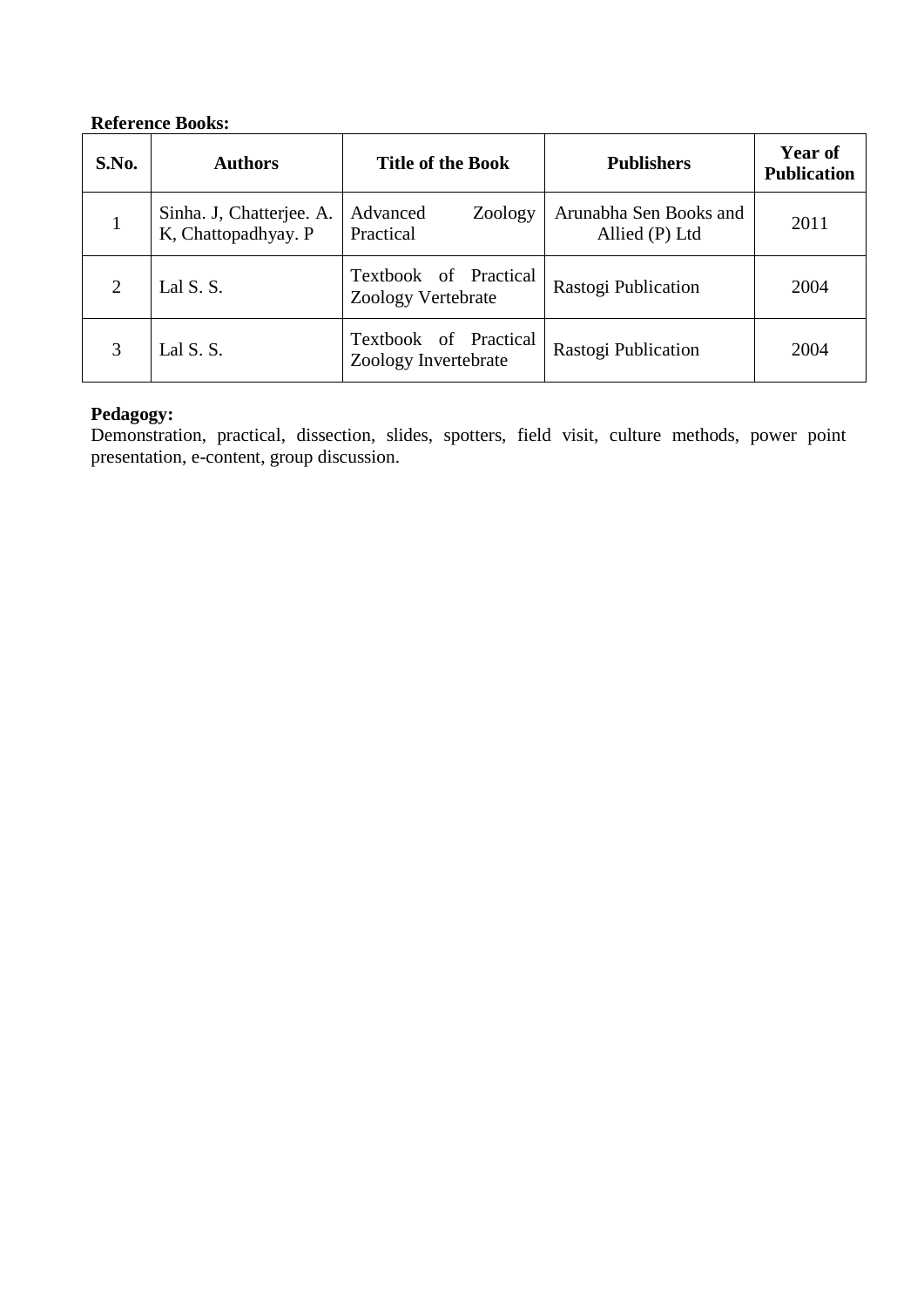| <b>Course Number</b> | <b>Course Name</b>             | Category | ┻  | m |                          | <b>Credit</b> |
|----------------------|--------------------------------|----------|----|---|--------------------------|---------------|
| <b>AS19CO3</b>       | <b>ECOLOGY AND EMBROYOLOGY</b> | Core     | 56 |   | $\overline{\phantom{0}}$ |               |

To understand the basic concepts of ecology & Embryology and to understand the functional details of environments and embryo & its stages.

### **Course Outcomes**

On the successful completion of the course, students will be able to

| CO              | <b>CO</b> Statement                                                                                                                                                                                                      | Knowledge                      |
|-----------------|--------------------------------------------------------------------------------------------------------------------------------------------------------------------------------------------------------------------------|--------------------------------|
| Number          |                                                                                                                                                                                                                          | Level                          |
| CO <sub>1</sub> | Explain the basic aspects of classification details of ecology Understand<br>biodiversity, habitat, adaptation organization and flora $\&$ fauna of soil $\&$<br>water, effect of light and temperature on living things | $K_1$ , $K_2$ , $K_3$<br>$K_4$ |
| CO <sub>2</sub> | Recall certain morphological attributes and physiological processes that are<br>distinct and significant to each chapter                                                                                                 | $K_1$ , $K_2$ , $K_3$<br>$K_4$ |
| CO <sub>3</sub> | Understand the systemic and functional morphology of various concepts of<br>ecology and embryology Explain the basic aspects of structural and functional<br>details of environments and embryo & its stages.            | $K_1$ , $K_2$ , $K_3$<br>$K_4$ |
| CO <sub>4</sub> | To compare and understand the general and specific characteristics within and<br>other environments in relation to abiotic $\&$ biotic factors and stages and<br>development of an embryo                                | $K_1$ , $K_2$ , $K_3$<br>$K_4$ |
| CO <sub>5</sub> | Interpret the major environments and to explain their ecological importance<br>with respect to abiotic & biotic, with animal relationships and different<br>changes in stages of embryo in its development.              | $K_1$ , $K_2$ , $K_3$<br>$K_4$ |

# **Mapping with Programme Outcomes**

| CO              | PO <sub>1</sub> | PO <sub>2</sub> | PO <sub>3</sub> | PO <sub>4</sub> | PO <sub>5</sub> |
|-----------------|-----------------|-----------------|-----------------|-----------------|-----------------|
| CO <sub>1</sub> |                 |                 | M               | M               | M               |
| CO <sub>2</sub> |                 |                 | M               | M               | M               |
| CO <sub>3</sub> |                 |                 |                 |                 | M               |
| CO <sub>4</sub> |                 |                 |                 |                 | M               |
| CO <sub>5</sub> |                 |                 |                 | М               | M               |

S- Strong; M-Medium; L-Low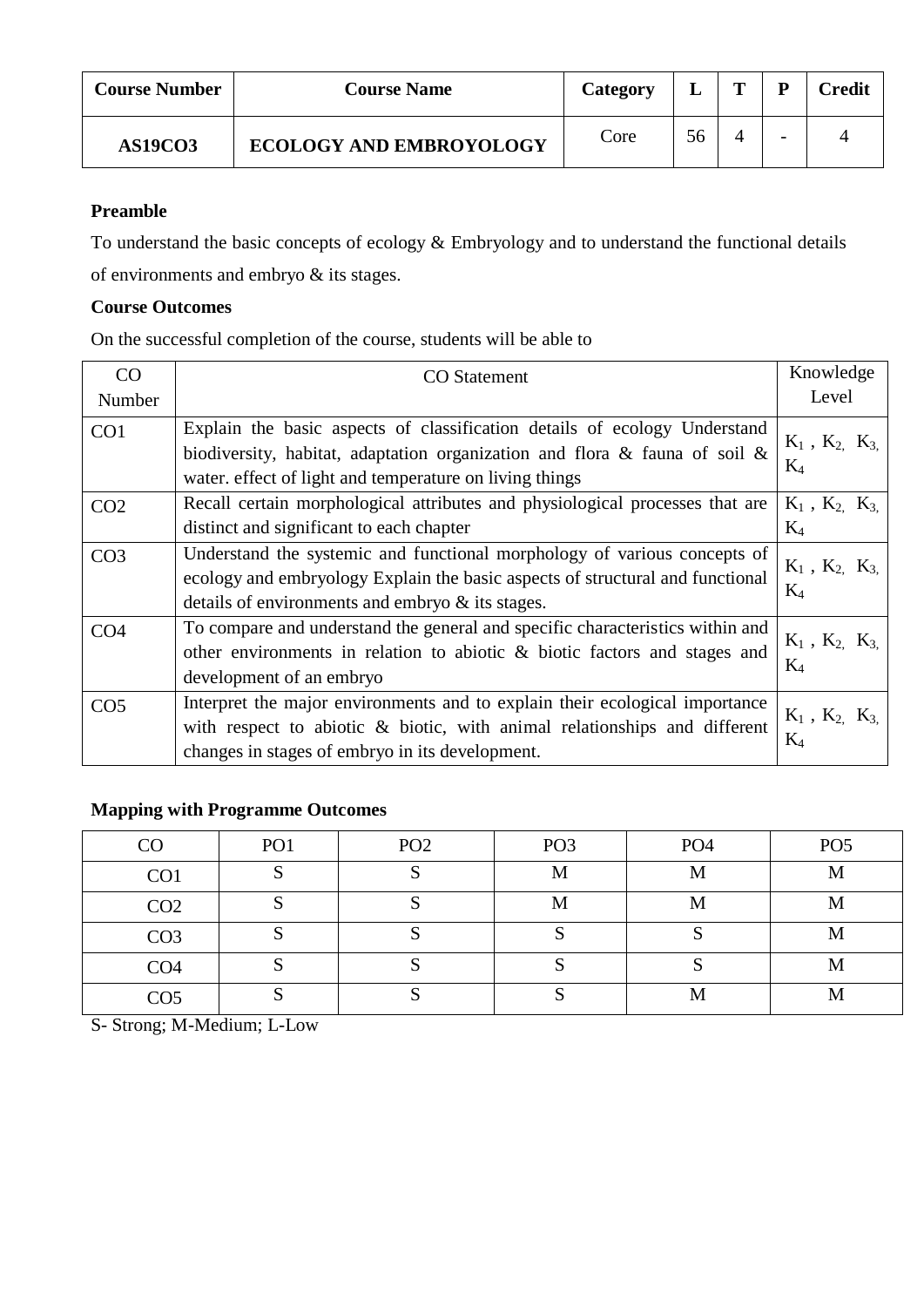#### **ECOLOGY AND EMBROYOLOGY - AS19CO3 (56 Hrs)**

#### **Syllabus**

#### Unit I (12 **Hrs)**

Scope of Environmental Biology, Abiotic factors – Soil, Water, Light,Temperature. Bioticfactors, Animal Relationships: Symbiosis, Mutualism, Commensalism, Antagonism, Parasitism, Predation,Competition,Population attributes: natality, mortality, population growth,population density, growth curves, Age pyramids, Biotic potential, Population regulation.

\*Biogeochemical cycles–Carbon, Oxygen, Nitrogen, Phosphorus and Sulphur cycles.

### **Unit II (11 Hrs)**

Community ecology – Definition, Types and Characteristics of community, Ecotone and Edge Effect, Ecological niche, Concepts of community, Ecological succession- sere and climax, Significance of succession. Habitat ecology – Marine Habitat-Definition, Stratification, Pelagic region – communities, plankton, Pelagic adaptations; Intertidal seashore – rocky, muddy, sandy – biota and adaptations.

\*Mangroves –Definition, Mangrove fauna and flora, Ecological conditions of mangroves.

### Unit III (11 **Hrs**)

Scope of Developmental Biology-definition, sub-divisions (Descriptive, Comparative, Experimental and Chemical). Early history of embryology.(Preformation and Epigenesis, Recapitulation theory or Biogenetic law, Germplasm theory (Weisman). Gametogenesis-Spermatogenesis –Spermiogenesis, Structure and types of sperms; Oogenesis- Growth of oocyte, vitellogenesis, organization of egg cytoplasm, Polarity and Symmetry, Maturation of egg, egg envelopes, Structure of Ovum; Fertilization-Definition , External and internal fertilization, Mechanism of fertilization. Cleavage-Patterns of cleavage-radial, spiral and bilateral; Types of cleavage - meroblastic and holoblastic. Blastulation-Types of Blastula; Fate map of frog , Gastrulation in frog. Morphogenetic movementsepiboly and emboly.\*Types of eggs.

**Unit IV (11 Hrs)** Organogenesis in frog – Development of eye,ear ,brain & heart.Organizer concept: Embryonic Induction, Role of organizers in development- Transplantation experiments of Spemann and Mangold. Chemistry of organizers. Extra-embryonic membranes in chick. Placentation in mammals-Classification of placenta based on Nature of contact,Mode of implantation,Histological intimacy of foetal and maternal tissue.Functions of placenta.

\* Metamorphosis in frog

**Unit V (11 Hrs)** Human Reproduction: Puberty, Menstrual cycle, Reproductive Hormones Menopause, Pregnancy, Parturition, Lactation, Infertility, Artificial insemination, Cryopreservation, Embryo transfer, Amniocentesis, Artificial Reproductive Technology-. ZIFT, GIFT and IVF. Birds eye view of stem cells

\*Test-tube baby and its Merits & Demerits.

\* Denotes self study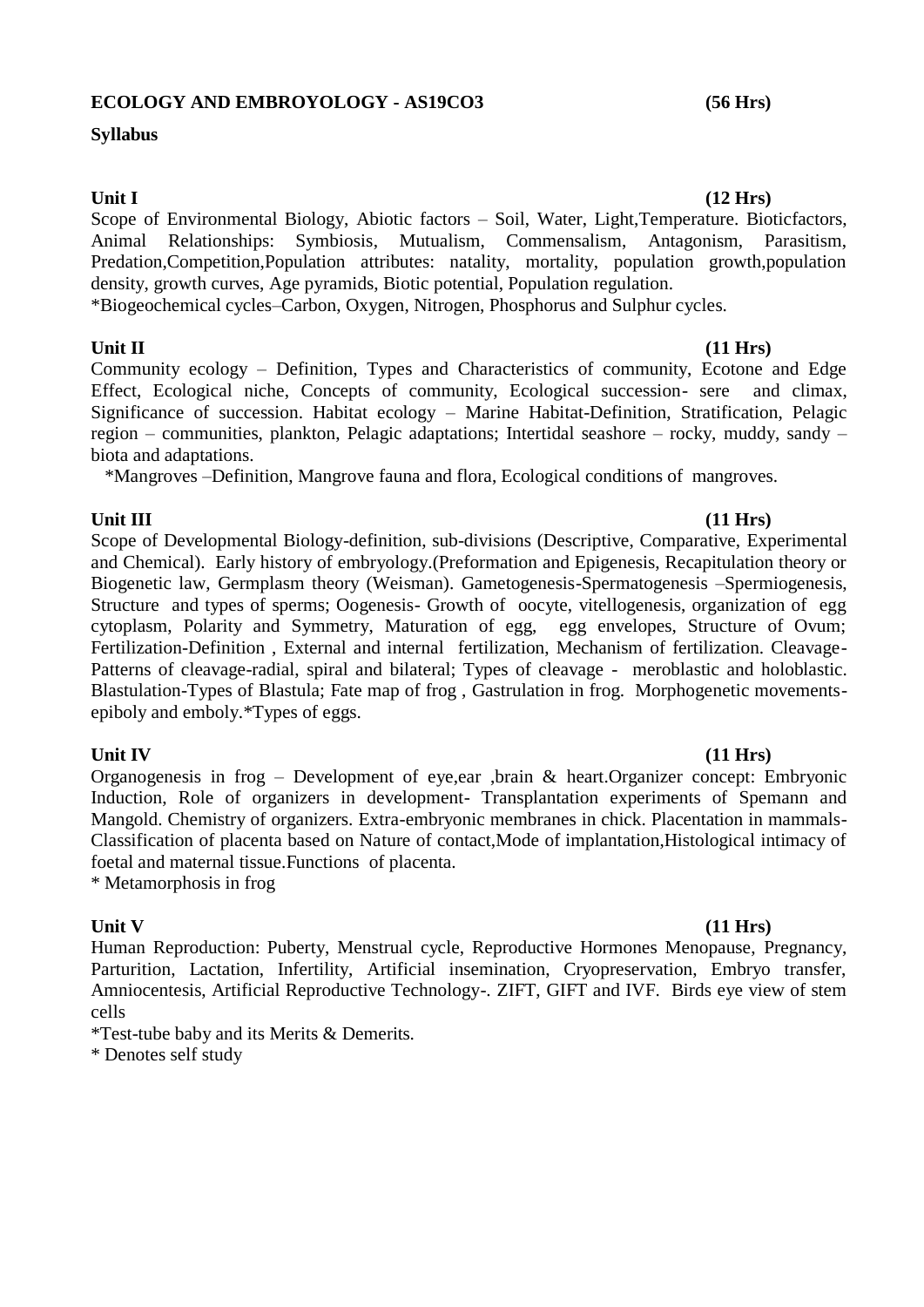# **TEXT BOOKS**

| <b>S. No.</b>  | Author                                 | <b>Title of the Book</b>                     | <b>Publisher</b>         | <b>Year of</b><br><b>Publication</b> |
|----------------|----------------------------------------|----------------------------------------------|--------------------------|--------------------------------------|
|                | Arumugam, N                            | <b>Book</b><br>of<br>Text<br>A<br>Embryology | <b>Saras Publication</b> | 2003                                 |
| $\overline{2}$ | <b>P.S.,</b><br>Verma<br>Agarwal., V.K | <b>Environmental Biology</b>                 | S. Chand & Company       | 2000                                 |

# **REFERENCE BOOKS**

| <b>S. No.</b>  | <b>Author</b>                                              | <b>Title of the Book</b>                    | <b>Publisher</b>                                                                             | of<br>Year<br><b>Publication</b> |
|----------------|------------------------------------------------------------|---------------------------------------------|----------------------------------------------------------------------------------------------|----------------------------------|
| $\mathbf{1}$   | Balinsky, B.I                                              | Introduction to Embryology                  | Saunders<br>College<br>Publishing                                                            | 1981                             |
| $\overline{2}$ | Berrill, N.J                                               | Developmental Biology                       | Mc<br>Hill<br>Tata<br>Graw<br>Publication Co.Ltd                                             | 1986                             |
| 3              | Clarke, G.L.                                               | <b>Elements of Ecology</b>                  | John Wiley & Son Inc.<br>New York & London                                                   | 1954                             |
| $\overline{4}$ | Kotpal, R.L.<br>and<br>Bali, N.P.                          | Concepts of Ecology                         | Publication,<br>Vishal<br>Delhi                                                              | 1986                             |
| 5              | Odum, E.P.                                                 | <b>Basic Ecology</b>                        | Saunders<br>College<br>Publishing, New York                                                  | 1983                             |
| 6              | Scott F. Gilbert,                                          | Developmental Biology                       | Sinauer Associates, Inc.<br>Publishers, Sunderland,<br>Massachusetts                         | 1997                             |
| 7              | Vijayaraghavan Nair<br>K & P.V. George                     | A Manual of Developmental<br><b>Biology</b> | Academica                                                                                    | $\qquad \qquad \blacksquare$     |
| 8              | Vincent<br>Terrence<br>Robello, John P.C.<br>and Prema A K | <b>Developmental Biology</b>                | Society<br>Zoological<br>Study Material Series,<br>Zoological Society of<br>Kerala, Kottayam | 2012                             |

# **Pedagogy**

 Lecture by chalk and talk, power point presentation, e-content, group discussion, assignment, quiz, peer learning, seminar

# **Course Designers**

1. Dr. N. Ezhili

2. Dr. M. Sheeba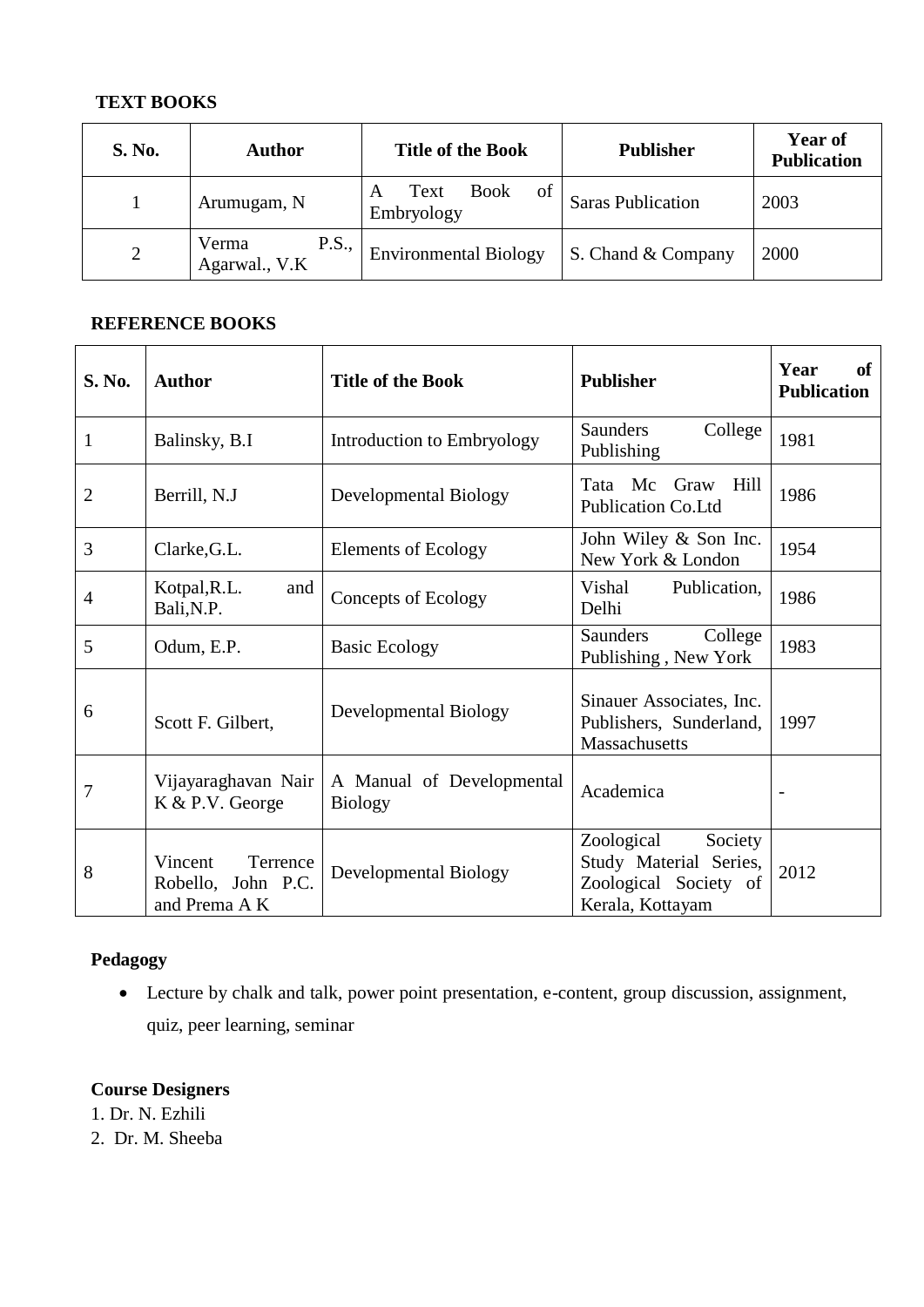| <b>Course Number</b> | <b>Course Name</b>                             | Category |    | D                        | Credit |
|----------------------|------------------------------------------------|----------|----|--------------------------|--------|
| <b>AS19C04</b>       | <b>CELL BIOLOGY AND</b><br><b>BIOCHEMISTRY</b> | Core     | 56 | $\overline{\phantom{0}}$ |        |

To enable the students to explore the intricacies of cell architecture and their complex biochemical interactions.

#### **Course Outcomes**

On the successful completion of the course, students will be able to

| CO              | <b>CO</b> Statement                                                         | Knowledge                     |
|-----------------|-----------------------------------------------------------------------------|-------------------------------|
| Number          |                                                                             | Level                         |
|                 |                                                                             |                               |
| CO <sub>1</sub> | To impart knowledge about the prokaryotic and eukaryotic cell, its          |                               |
|                 | complex organization, biosynthesis of cellular membranes and                |                               |
|                 | organelles and the unified role it plays for the ultimate sustainability of | $K_1$ , $K_2$ , $K_3$ , $K_4$ |
|                 | the organisms                                                               |                               |
| CO <sub>2</sub> | Rigorous foundation in the principles of molecular and cellular biology     |                               |
|                 | give insights into the mechanisms involved in the synthesis and function    | $K_1$ , $K_2$ , $K_3$ , $K_4$ |
|                 | of macromolecules such as DNA, RNA, and proteins                            |                               |
| CO <sub>3</sub> | Ability to make connections between the molecular mechanisms, holistic      |                               |
|                 | understanding of biological organisation and function from the              | $K_1$ , $K_2$ , $K_3$ , $K_4$ |
|                 | molecules to cells, tissues, organs and entire organism                     |                               |
| CO <sub>4</sub> | Studying biochemistry and molecular cell biology trains the students to     |                               |
|                 | think logically, critically and quantitatively                              | $K_1$ , $K_2$ , $K_3$ , $K_4$ |
| CO <sub>5</sub> | Learn to interpret statements made in the scientific literature, as well as |                               |
|                 | in non-science areas, based on evidence, not anecdotes                      | $K_1$ , $K_2$ , $K_3$ , $K_4$ |

**Mapping with Programme Outcomes**

| $\cos$          | <b>PO1</b> | PO <sub>2</sub> | PO <sub>3</sub> | PO <sub>4</sub> | PO <sub>5</sub> |
|-----------------|------------|-----------------|-----------------|-----------------|-----------------|
| CO <sub>1</sub> | N          | к.              |                 | M               | M               |
| CO <sub>2</sub> | N          | к.              |                 | М               | M               |
| CO <sub>3</sub> |            |                 |                 | $\sim$          |                 |
| CO <sub>4</sub> | М          |                 |                 |                 |                 |
| CO <sub>5</sub> |            | C               |                 |                 |                 |

S- Strong; M- Medium; L-Low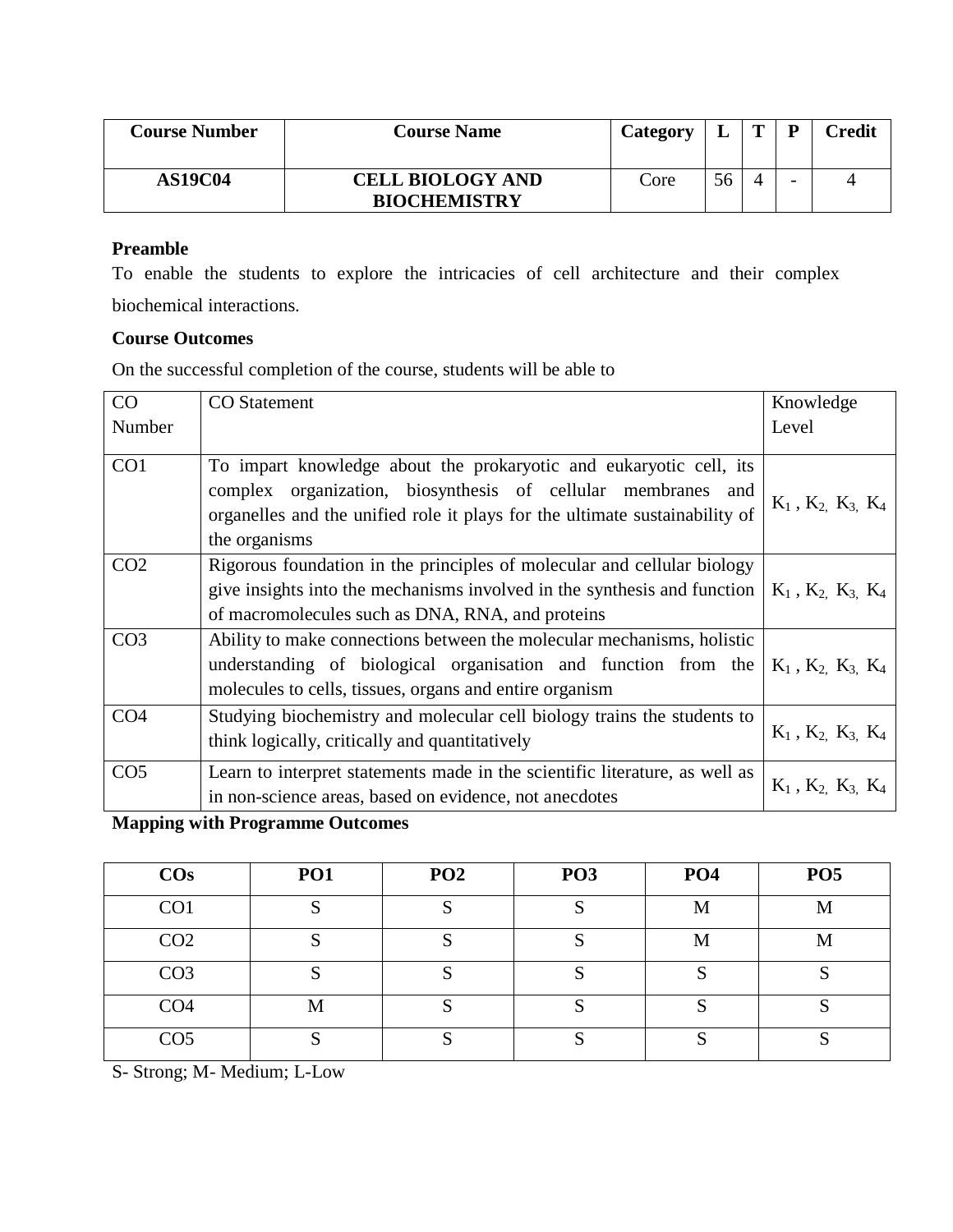# **Syllabus**

# **UNIT I (12Hrs)**

Scope of Cell Biology; Cell theory, General Characteristics of Prokaryotes, Structure of a Typical Animal Cell and its Organelles, Plasma Membrane - Structure, Fluid Mosaic Model, Unit Membrane Model – Functions- Active Transport, Passive Transport - Cytoskeleton \*Microscopes – Principle and Uses of Optical, Phase Contrast and Electron Microscope

# **UNIT II (11Hrs)**

Golgi Bodies – Ultra Structure and Functions, Endoplasmic Reticulum - Ultrastructure, Types and Functions, Lysosomes - Ultrastructure and Functions, Polymorphism in Lysosomes, Ribosomes – Structure and Functions Cell centre - Structure and Functions \* Cancer – Types and Properties of Cancer Cells; Theories on Carcinogenesis

# **UNIT III (11Hrs)**

Mitochondria – Ultrastructure, mDNA and functions, Mitochondrial enzymes, Oxidative phosphorylation, Kreb's cycle, Fatty acid oxidation, ATP production. Ultrastructure of Interphase Nucleus and Nucleolus; Chromosome – structure, organization, types and functions. \*Giant chromosomes – polytene, lamp brush chromosomes.

# **UNIT IV (11Hrs)**

DNA – Structure, Chemical Composition, Watson and Crick, Replication; RNA - Structure, Chemical Composition, Types – mRNA, tRNA, rRNA; DNA Repair Mechanism – Enzymatic Photo reactivation, Excision Repair, Recombination Repair; cell cycle. \* Cell Cycle and Cell Division

**UNIT V (11Hrs)** Scope of Biochemistry–Classification-Aldoses, Ketoses, Monosaccharide, Disaccharides, Polysaccharides (homo,hetero). Proteins–Types of Aminoacids, Primary, Secondary, Tertiary Structure of Proteins. Lipids – Simple lipids, Complex lipids, Phospholipids, Glycolipids, Lipoproteins. Enzymes– Michaelis–Menten Equation

\*Enzyme action – Factors Affecting Enzyme Action, Mechanism of Enzyme Action \* Denotes self study.

# **TEXT BOOKS**

| <b>S. No.</b> | <b>Author</b>                          | <b>Title of the Book</b>                                    | <b>Publisher</b>                                         | Year of<br><b>Publication</b> |
|---------------|----------------------------------------|-------------------------------------------------------------|----------------------------------------------------------|-------------------------------|
|               | Ambika<br>Shanmugam                    | <b>Fundamentals of Biochemistry</b><br>for Medical Students | Wolters<br>Kluwer<br>(India)<br>Pvt<br>Ltd.<br>New Delhi | 2012                          |
|               | <b>P.S.,</b><br>Verma<br>Agarwal., V.K | Cytology                                                    | Chand<br>&<br>Company                                    | 2012                          |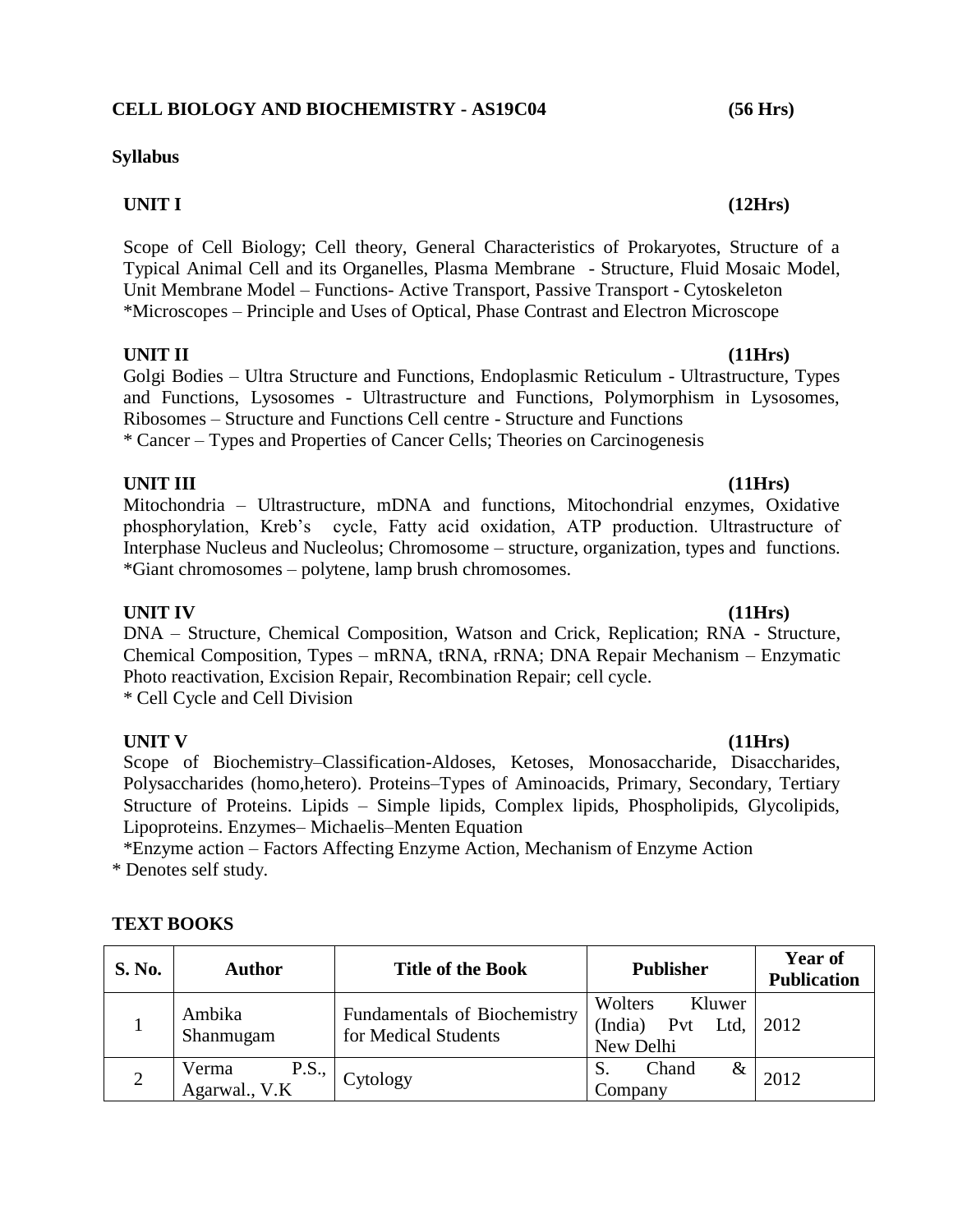|  | Veer Bala Rastogi   Introduction to Cytology | Introduction | to   2003 |
|--|----------------------------------------------|--------------|-----------|
|  |                                              | Cytology     |           |

# **REFERENCE BOOKS**

| <b>S. No.</b>  | <b>Author</b>                                    | <b>Title of the Book</b>                                         | <b>Publisher</b>                                          | Year<br>of<br><b>Publication</b>    |
|----------------|--------------------------------------------------|------------------------------------------------------------------|-----------------------------------------------------------|-------------------------------------|
| 1              | Albert L Lehninger                               | Biochemistry, Second Edition                                     | Kalyani<br>Publishers.<br><b>New</b><br>Delhi             | $2nd$ Edition                       |
| $\overline{2}$ | De Robertis, E.D.P.<br>and De Robertis,<br>E.M.F | Cell and Molecular Biology                                       | Lippincott<br>Williams<br>and<br>Wilkins,<br>Philadelphia | $8th$ Edition                       |
| 3              | $\mathbf U$<br>Satyanarayana<br>and Chakrapani U | <b>Essentials of Biochemistry</b>                                | Book and Allied<br>$(P)$ Ltd.                             | 2009                                |
| $\overline{4}$ | Karp, G                                          | Biology:<br>Molecular<br>Cell<br>and<br>Concepts and Experiments | $\&$<br>Wiley<br>John<br>Sons. Inc.                       | 6 <sup>th</sup><br>Edition,<br>2010 |

# **Pedagogy**

Chalk and Talk method, Seminar, Quiz, Group discussion, Power point presentation

# **Course Designers**

- 1. Dr. P.B. Harathi
- 2. Dr. M. Sheeba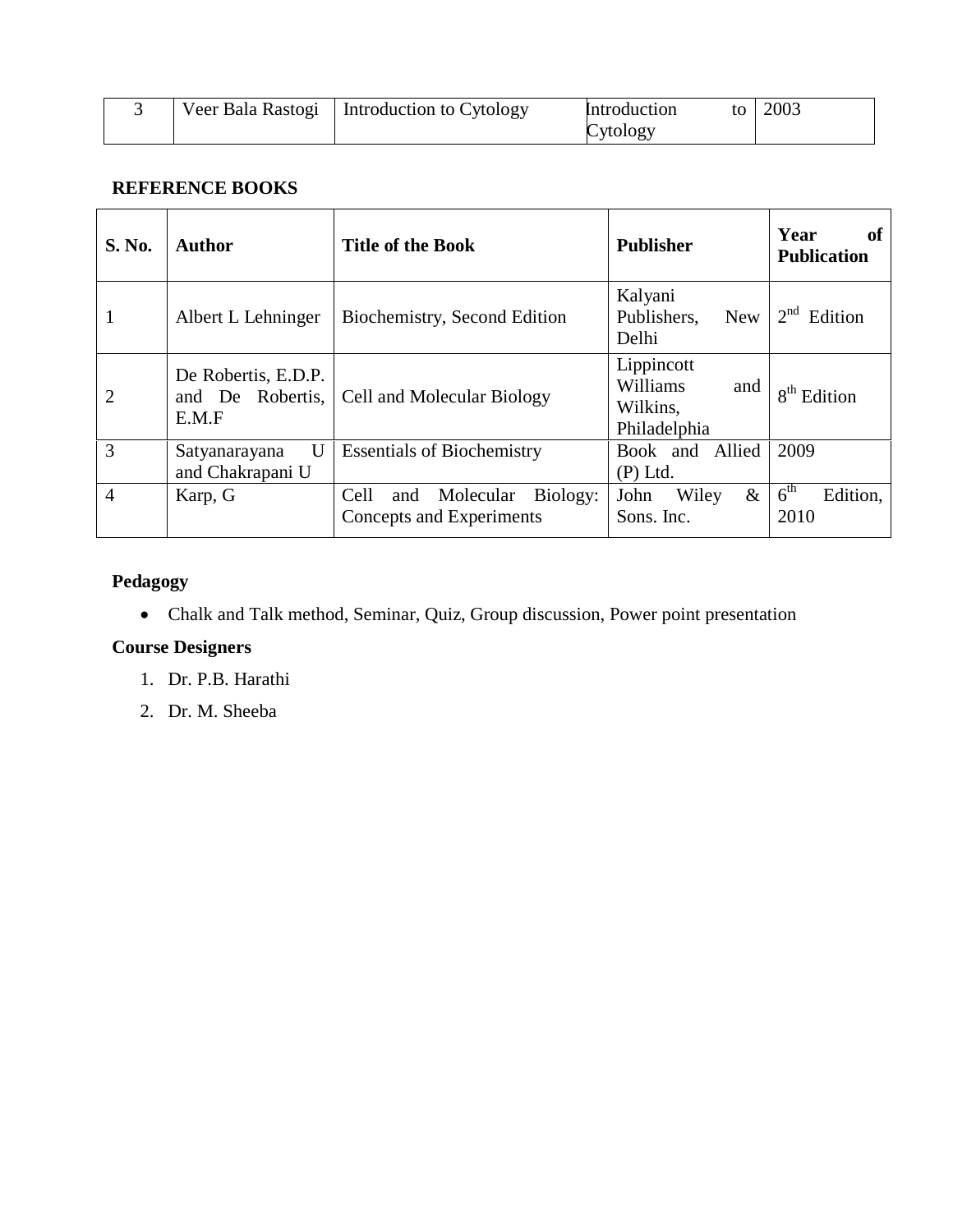| <b>Course Number</b> | <b>Course Name</b>          | Category  |                          | $\mathbf{p}$ | <b>Credit</b> |
|----------------------|-----------------------------|-----------|--------------------------|--------------|---------------|
| <b>AS16CP2</b>       | <b>ZOOLOGY PRACTICAL II</b> | Practical | $\overline{\phantom{0}}$ | 90           |               |

To provide practical knowledge on cell biology, environmental and developmental biology and to develop practical biological skills.

### **Course Outcomes**

On the successful completion of the course, students will be able to

| CO<br><b>Number</b> | <b>CO</b> Statement                                                                                                                                                                                                                                                     | Knowledge<br>Level |
|---------------------|-------------------------------------------------------------------------------------------------------------------------------------------------------------------------------------------------------------------------------------------------------------------------|--------------------|
| CO <sub>1</sub>     | Understand the basic concepts biology-based knowledge on the life of animal<br>forms and the environment. To understand the concepts of natural habitats<br>and the effects of ecological parameters. To understand the process by which<br>organisms grow and develop. | K2                 |
| CO <sub>2</sub>     | Analyse basic components of the ecosystem and their interactions and inter-<br>relationships to sustain life on earth. Analyse the different ecological<br>parameters and to analyse the mechanisms that intervene in developmental<br>alterations.                     | K <sub>4</sub>     |
| CO <sub>3</sub>     | Application of the acquired skills and adopting it for future research.                                                                                                                                                                                                 | K <sub>3</sub>     |
| CO <sub>4</sub>     | To compare the practical knowledge on cell biology, environmental and<br>developmental biology and develop practical biological skills.                                                                                                                                 | K4                 |

# **Mapping with Programme Outcomes**

| <b>Cos</b>      | PO1 | PO <sub>2</sub> | PO <sub>3</sub> | PO <sub>4</sub> | PO <sub>5</sub> |
|-----------------|-----|-----------------|-----------------|-----------------|-----------------|
| CO <sub>1</sub> |     |                 |                 |                 | ∼               |
| CO <sub>2</sub> |     |                 |                 |                 |                 |
| CO <sub>3</sub> |     |                 |                 |                 |                 |
| CO <sub>4</sub> |     |                 |                 |                 |                 |

S- Strong; M-Medium; L-Low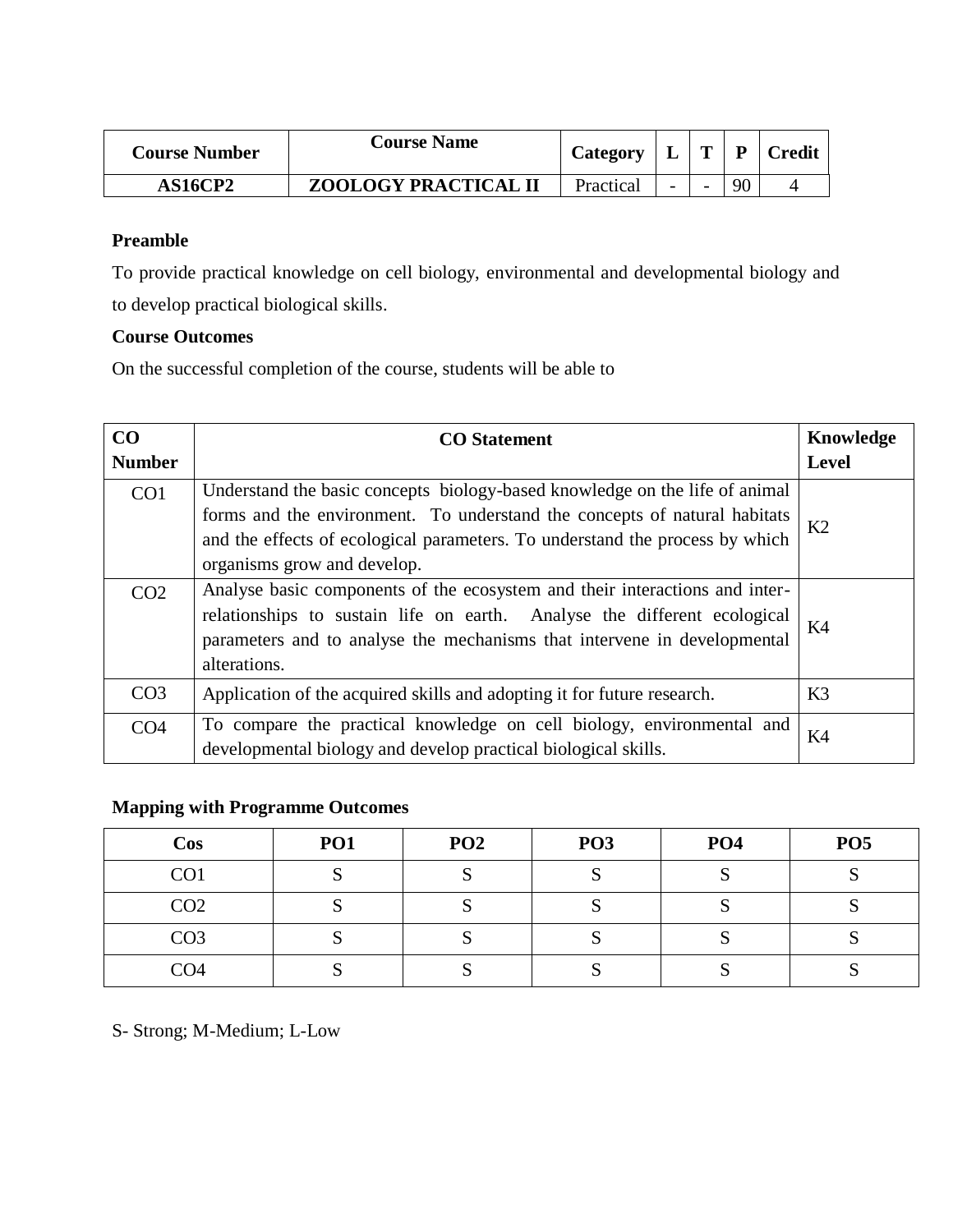### **ZOOLOGY PRACTICAL II - AS16CP2 (90 Hrs)**

#### **Syllabus**

# **CELL BIOLOGY** (**12 Hrs**) 1. Squash preparation of onion root tip. 2. Squash preparation of Grasshopper Testis/ Tradescantia anther. 3. Mounting of giant chromosomes in Drosophila larva**.**

### **BIOCHEMISTRY (6Hrs)**

1. Qualitative analysis of carbohydrates, proteins and lipids.

### **ENVIRONMENTAL BIOLOGY** (**42Hrs**)

- 1. Estimation of dissolved oxygen in water samples by Winkler's method.
- 2. Estimation of salinity, pH and temperature in water samples.
- 3. Estimation of free carbon dioxide in water samples.
- 4. Mounting and identification of Marine and Fresh water plankton.
- 5. Identification and study of inter tidal, rocky sandy and muddy shore fauna.
- 6. Estimation of total alkalinity of water and soil.
- 7. Estimation of total hardness of water.
- 8. Trip to a terrestrial ecosystem

#### **DEVELOPMENTAL BIOLOGY (30 Hrs)**

#### **Spotters**

- 1. Observation of different types of eggs Amphioxus, frog, hen's egg, ovum of mammal
- 2. Observation of different types of sperms- Sperm of frog, sperm of man.
- 3. Embryology of Frog Cleavage, Blastula, Gastrula, Yolk plug.
- 4. Chick embryo whole mount  $-24$ , 48, 72 & 96 hours.
- 5. Metamorphosis in frog.
- 6. Placenta of mammals pig, sheep and man.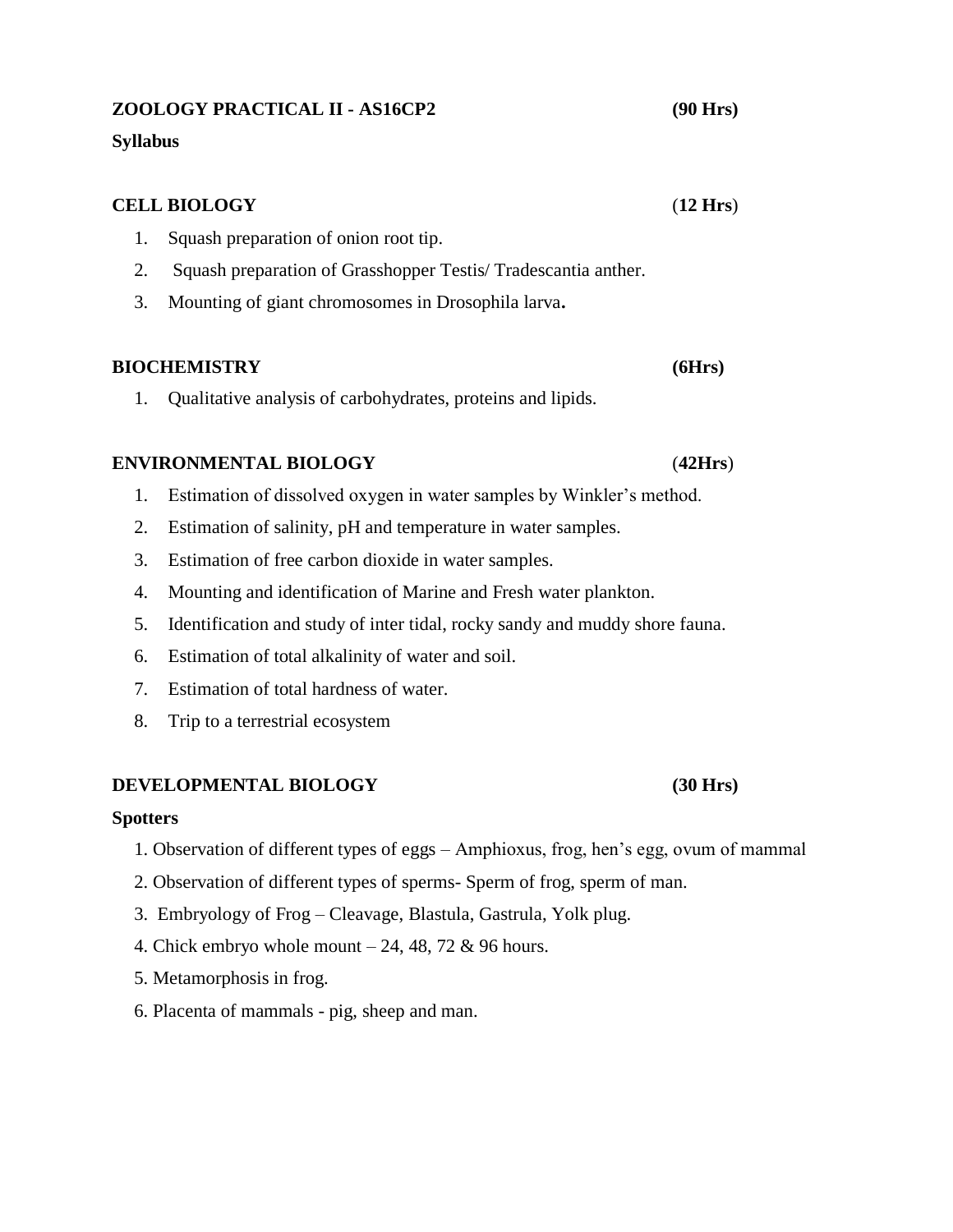# **REFERENCE BOOKS**

| <b>S. No.</b>  | <b>Author</b>                                         | <b>Title of the Book</b>                      | <b>Publisher</b>                         | <b>Year of</b><br><b>Publication</b> |
|----------------|-------------------------------------------------------|-----------------------------------------------|------------------------------------------|--------------------------------------|
| 1              | Sinha. J, Chatterjee.<br>Κ,<br>А.<br>Chattopadhyay. P | Zoology<br>Advanced<br>Practical              | Arunabha Sen Books and<br>Allied (P) Ltd | 2011                                 |
| $\overline{2}$ | Lal S. S., $A$                                        | Textbook of Practical<br>Zoology Vertebrate   | Rastogi Publication                      | 2004                                 |
| 3              | Lal S. S., $A$                                        | Textbook of Practical<br>Zoology Invertebrate | Rastogi Publication                      | 2004                                 |

# **Pedagogy**

 Demonstration, practical, dissection, slides, spotters, field visit, culture methods, power point presentation, e-content, group discussion.

# **Course Designers**

- 1. Dr. G. Sasikala
- 2. Dr. M. Sheeba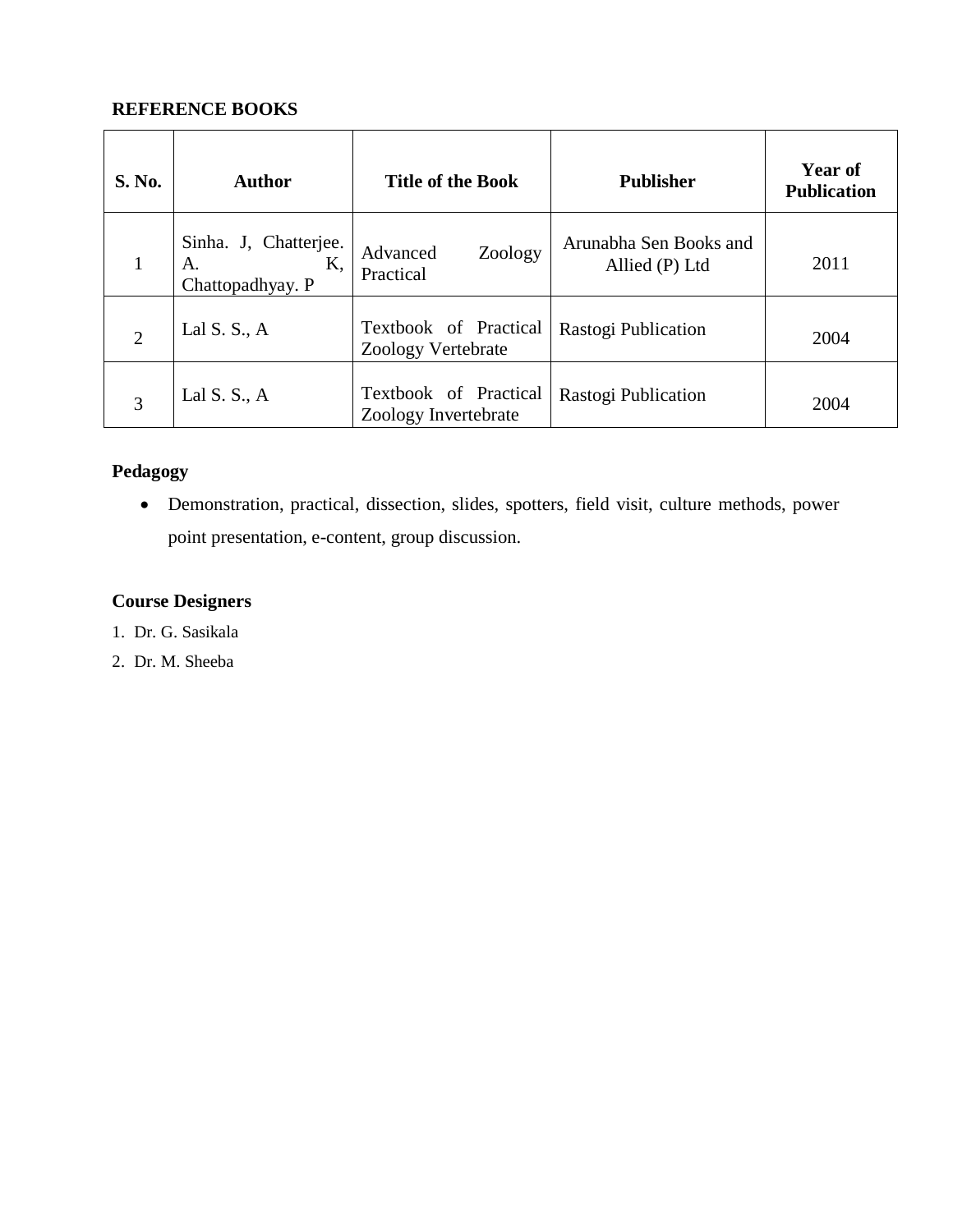| <b>Course No</b> | <b>Course Name</b>   | <b>Category</b> | ┻  | m<br>- |                          | Credit |
|------------------|----------------------|-----------------|----|--------|--------------------------|--------|
| <b>AS19SB01</b>  | <b>SERICULTURE I</b> | Core            | 43 | ∸      | $\overline{\phantom{0}}$ |        |

This course aims to understand the fundamental concepts of Sericulture and to impart scientific

& entrepreneurial principles and techniques involved in silkworm production etc.

| CO<br><b>Number</b> | <b>CO</b> Statement                                                          | Knowledge<br><b>Level</b> |
|---------------------|------------------------------------------------------------------------------|---------------------------|
| CO <sub>1</sub>     | To recall the historical perspective of sericulture, concepts of its origin, |                           |
|                     | scope and significance.                                                      | $K_1, K_2$                |
|                     | To understand the economic advantages of sericulture and its role towards    |                           |
|                     | rural development and employment.                                            |                           |
| CO <sub>2</sub>     | To acquaint the general aspects of sericulture industry.                     |                           |
|                     | To study the biodiversity of silkworms in India and worldwide and            | $K_1, K_2$                |
|                     | importance of sericulture byproducts.                                        |                           |
| CO <sub>3</sub>     | To understand the classification of biology of silkworm Bombyx mori.         | $K_1, K_2$                |
|                     | To study the morphology of silkworm and its anatomical features.             |                           |
| CO <sub>4</sub>     | To understand the biology and rearing of non-mulberry silkworms.             | $K_1, K_2$                |
|                     | To gain knowledge on silkworm rearing techniques                             |                           |
| CO <sub>5</sub>     | To familiarize with the common diseases and pests of non-mulberry            | $K_2, K_3$                |
|                     | silkworms and their management.                                              |                           |

# **Mapping with Programme Outcomes**

| $\cos$          | PO1 | PO <sub>2</sub> | PO <sub>3</sub> | PO <sub>4</sub> | PO <sub>5</sub> |
|-----------------|-----|-----------------|-----------------|-----------------|-----------------|
| CO <sub>1</sub> | S   | S               | S               | M               | M               |
| CO <sub>2</sub> | S   | S               | S               | M               | M               |
| CO <sub>3</sub> | S   | S               | S               | S               | S               |
| CO <sub>4</sub> |     | S               | S               | S               | S               |
| CO <sub>5</sub> | S   | S               | S               | S               | C<br>P          |

S- Strong; M- Medium; L-Low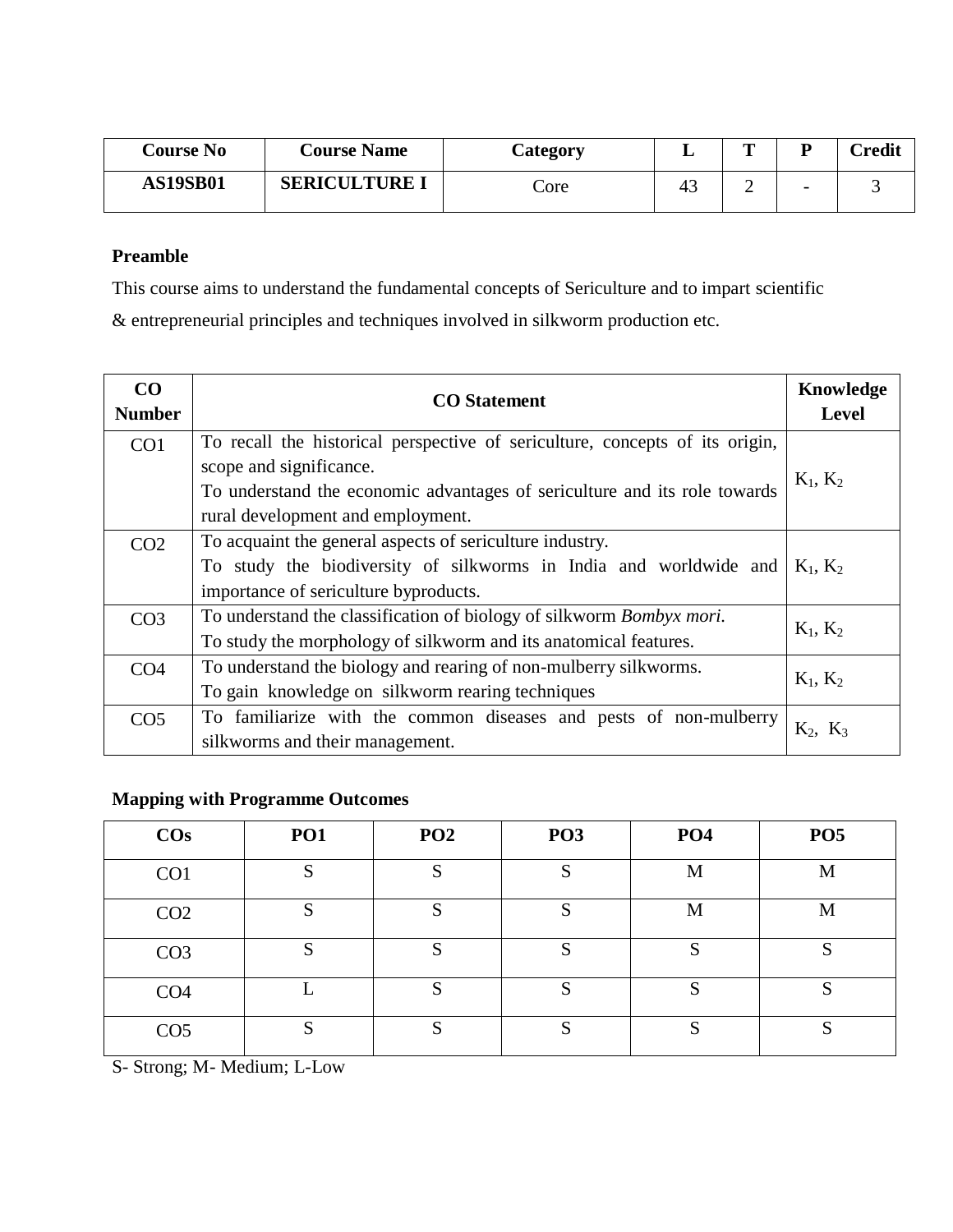#### **SERICULTURE I - AS19SB01 (43 Hrs)**

#### **Syllabus**

#### **UNIT I (8 Hrs)**

Introduction to sericulture – Origin and history of Sericulture – Silk Road, spread of Sericulture to Europe, South Korea, Japan, India and other countries. Sericulture map of India and World: Components of Sericulture. Employment generation in sericulture-Role of women in sericulture. Role of silk fibers amongst natural fibers

#### **UNIT II (8 Hrs)**

Classification and Taxonomic characters: Phylum, class, order, family, genus and Species-Distribution and varieties of silkworms – Mulberry  $\&$  non-mulberry – Tasar, Eri, Muga worms. Distribution and Races: Geographical distribution in the world and India and Exotic and indigenous races.

#### **UNIT III (9 Hrs)**

Egg: External and internal morphology and colour change. Larvae: Mouth parts, legs, prolegs, spiracles, eyes, claspers and integumentary hair and sexual markings. Pupa: Male and Female Morphology and sexual dimorphism Adult: Mouth parts, antenna, wings, external genitalia. Digestive system: Alimentary canal and physiology of digestion. Silk glands: Structure, development and mechanism of silk synthesis. Circulatory system: Dorsal vessel, haemolymph and haemocytes.

#### **UNIT IV (9 Hrs)**

Reproductive system: Male and female systems, mechanism of egg development. Life cycle of *Bombyx mori* – Reproductive system, Morphology of egg, larva, pupa and adult life span and bionomics, circadian rhythm, and behavior and growth rate of *Bombyx mori.* Exocrine glands: Structure, morphology and secretion of exocrine glands. Pheromone*:* sex attractants and their role in mating.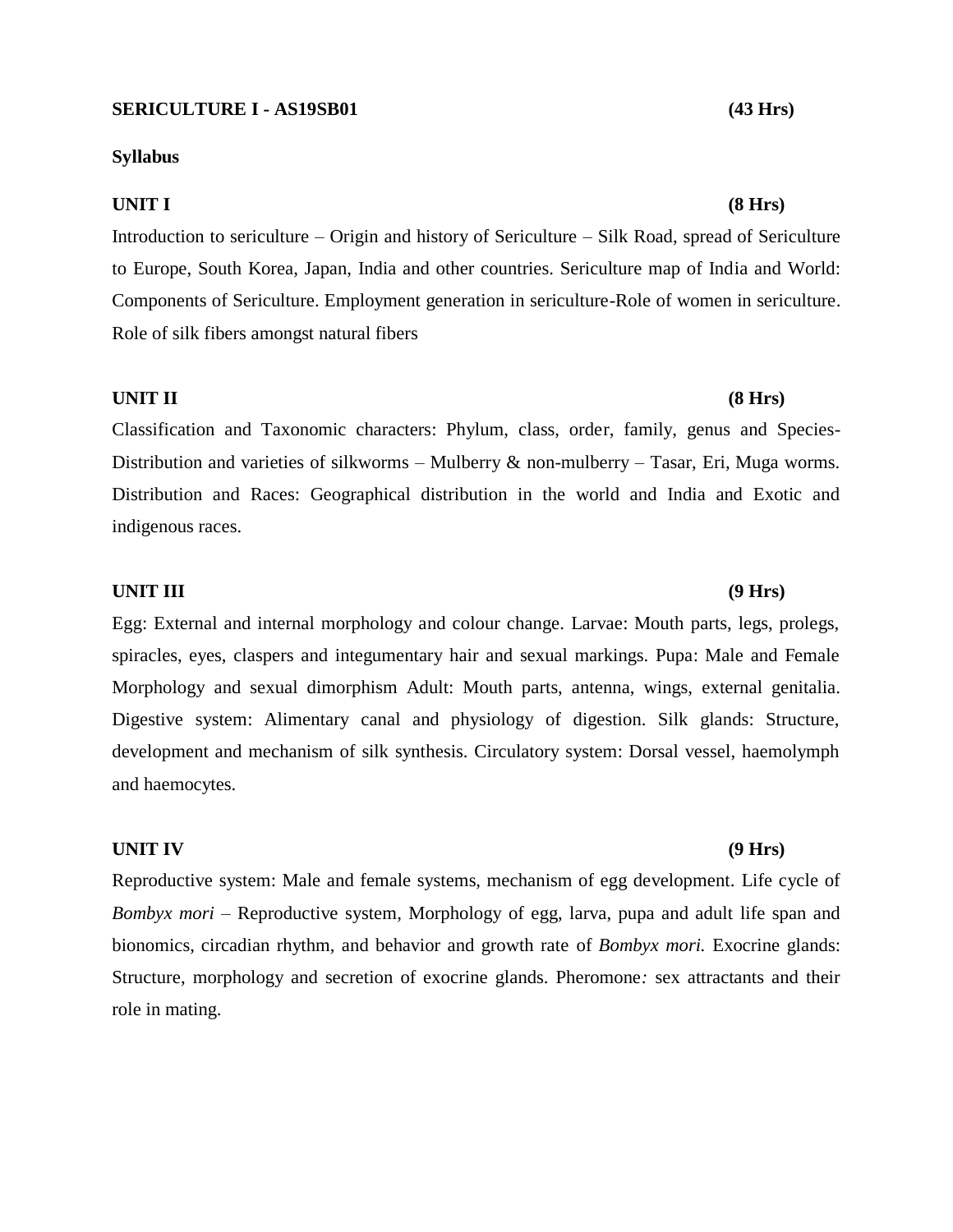#### **UNIT V (9 Hrs)**

Diseases of silkworms – Viral, bacterial, fungal, and protozoan: pathogens –Flacherie, Grasserie, Muscardine, Pebrine. Causes of various diseases, precaution Measures, control of diseases – disinfection methods. Disinfection and maintenance of hygiene during silkworm rearing

# **REFERENCE BOOKS**

| <b>S. No.</b> | <b>Author</b>                          | <b>Title of the Book</b>          | <b>Publisher</b>                                           | Year of<br><b>Publication</b> |
|---------------|----------------------------------------|-----------------------------------|------------------------------------------------------------|-------------------------------|
|               | Ganga, G and<br>Sulochana Chetty       | An Introduction to<br>Sericulture | Oxford and IBH<br>Publishing Co., Pvt.,<br>Ltd., New Delhi | 1991                          |
| 2             | Venkata Narasiah                       | Sericulture in India              | Ashesh Publishing<br>House, New Delhi                      | 2003                          |
| 3             | Dr. N. G. Djha and<br>Dr.Priyan Panday | <b>Silk Production</b>            | APH publishing<br>Corporation, New<br>Delhi                | 2004                          |

### **Pedagogy**

 Lecture by chalk and talk, power point presentation, demonstration, field visit, e-content, doing experiments, group discussion, assignment, peer learning, seminar.

### **Course Designer**

1. Mrs. Susheela.P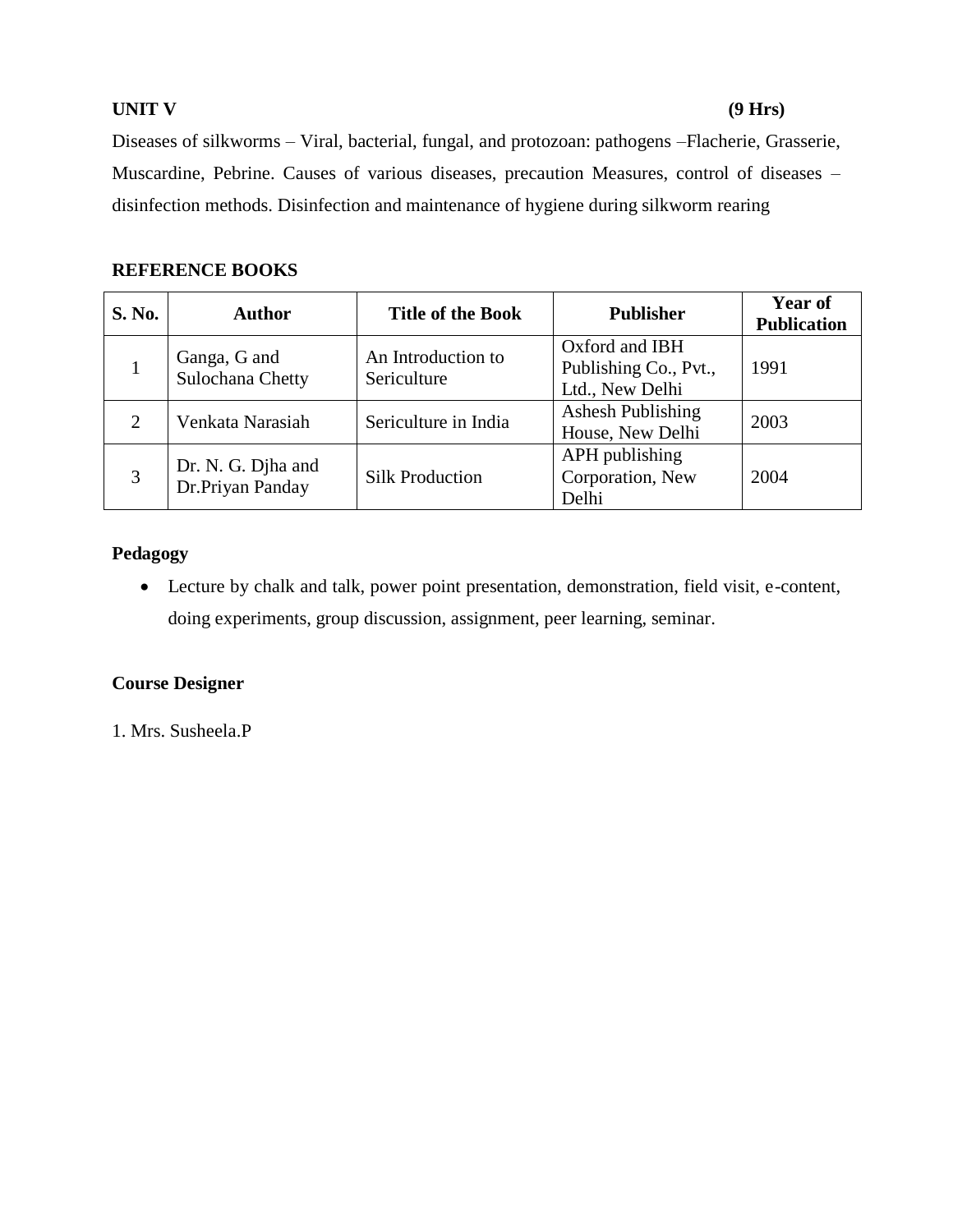| <b>Course Number</b> | <b>Course Name</b>               | Category  |  | D  | <b>Credit</b> |
|----------------------|----------------------------------|-----------|--|----|---------------|
| AS19SBP1             | <b>SERICULTURE PRACTICAL - I</b> | Practical |  | 45 |               |

To enable the students to understand the life cycle and morphological features of different types of silkworms, types of silk, pests of silkworm, learn the anatomical features of *Bombyx mori* and its rearing and various diseases that affect the silkworms and their management.

### **Course Outcomes**

On the successful completion of the course, students will be able to

| CO<br><b>Number</b> | <b>CO</b> Statement                                                                                       | Knowledge<br><b>Level</b> |
|---------------------|-----------------------------------------------------------------------------------------------------------|---------------------------|
| CO <sub>1</sub>     | To learn the history and distribution of sericulture in India and world.                                  | $K_1$                     |
| CO <sub>2</sub>     | To distinguish between the properties of different types of silk                                          | $K_2, K_3$                |
| CO <sub>3</sub>     | To understand the characteristic features of young age and late age silkworms                             | $K_2, K_3$                |
| CO <sub>4</sub>     | To correlate the production of silk and other fibres in India and other countries<br>of the world         | $K_2, K_3$                |
| CO <sub>5</sub>     | To give scientific knowledge about silkworm rearing techniques so as to<br>enable entrepreneurship skill. | $K_2$ , $K_3$             |

### **Mapping with Programme Outcomes**

| $\cos$          | PO1     | PO <sub>2</sub> | PO <sub>3</sub> | PO <sub>4</sub> | PO <sub>5</sub> |
|-----------------|---------|-----------------|-----------------|-----------------|-----------------|
| CO <sub>1</sub> | S       | S               | C<br>N          | M               | M               |
| CO <sub>2</sub> | ຕ<br>D. | C<br>G          | M               | M               | M               |
| CO <sub>3</sub> | S       | S               | $\mathbf{C}$    | c               | S               |
| CO <sub>4</sub> |         | S               | o               |                 | S               |
| CO <sub>5</sub> | S       | S               | C               | $\mathbf{C}$    | S               |

S- Strong; M- Medium; L-Low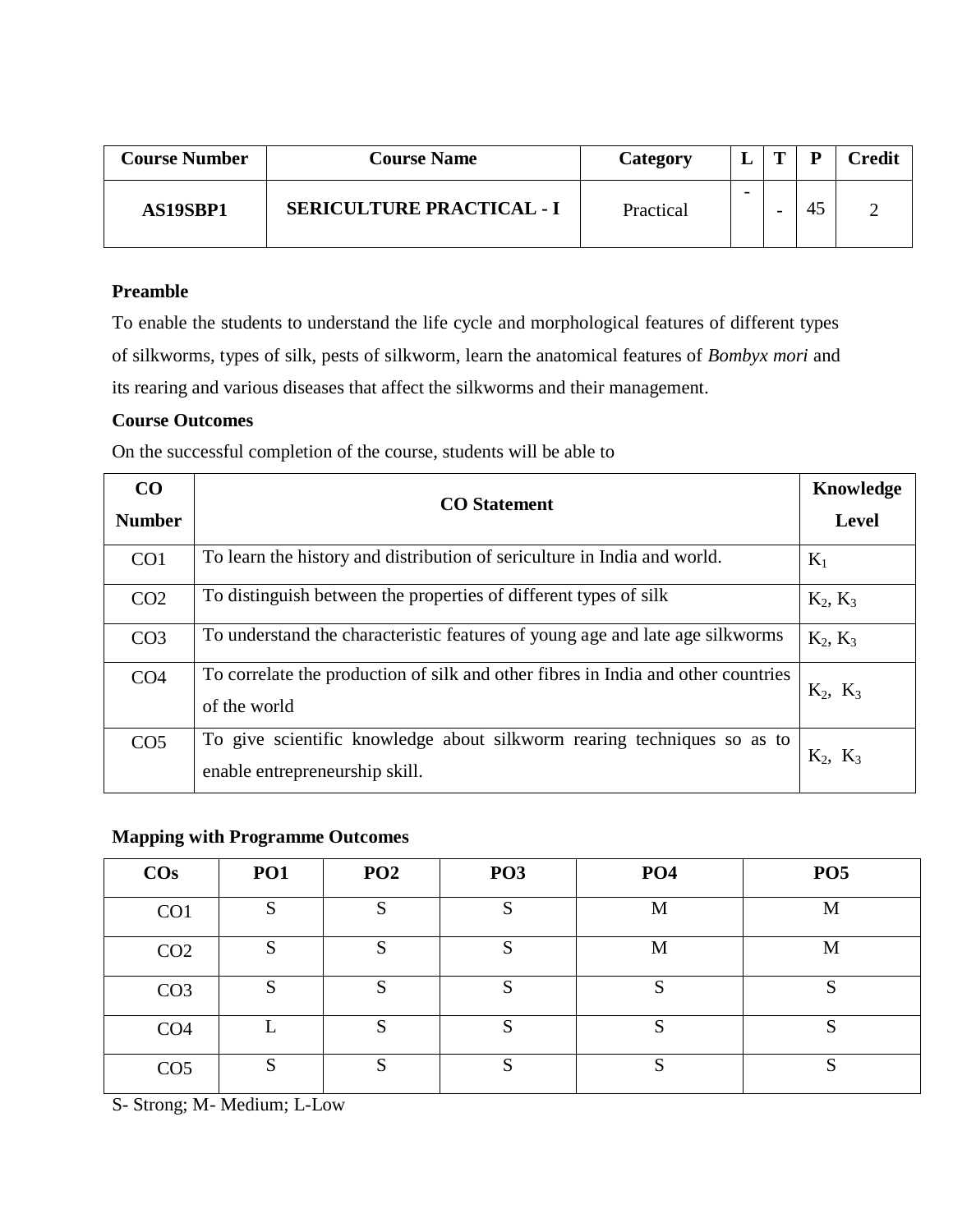### **SERICULTURE PRACTICAL I - AS19SBP1 (43 Hrs)**

#### **Spotters:**

- 1. Morphology and Life cycle of the mulberry silkworm *Bombyx mori.*
- 2. Identification of different types of silk.
- 3. Pests and diseases of silkworm.
- 4. Microscopic and physical properties of natural fibres-cotton, silk.
- 5. Morphology and life cycle of Eri silkworm.
- 6. Morphology and life cycle of Tasar silkworm.
- 7. Morphology and life cycle of Muga silkworm.

#### **Dissection:**

- 8. Dissection of the digestive systems in silkworm
- 9. Dissection of nervous system and silk glands in silkworm
- 10. Dissection of male and female reproductive systems of silk moths

#### **Sericulture maps:**

- 11. World maps and Silk Road.
- 12. Sericulture map of India and Tamil Nadu.

#### **Preparation of histograms and pie charts on:**

- 13. Production of textile fibers in India.
- 14. World silk production.
- 15. Pie chart on mulberry and non-mulberry silk production in India

#### **Field visit:**

16. Visit to a Sericulture unit and submission of report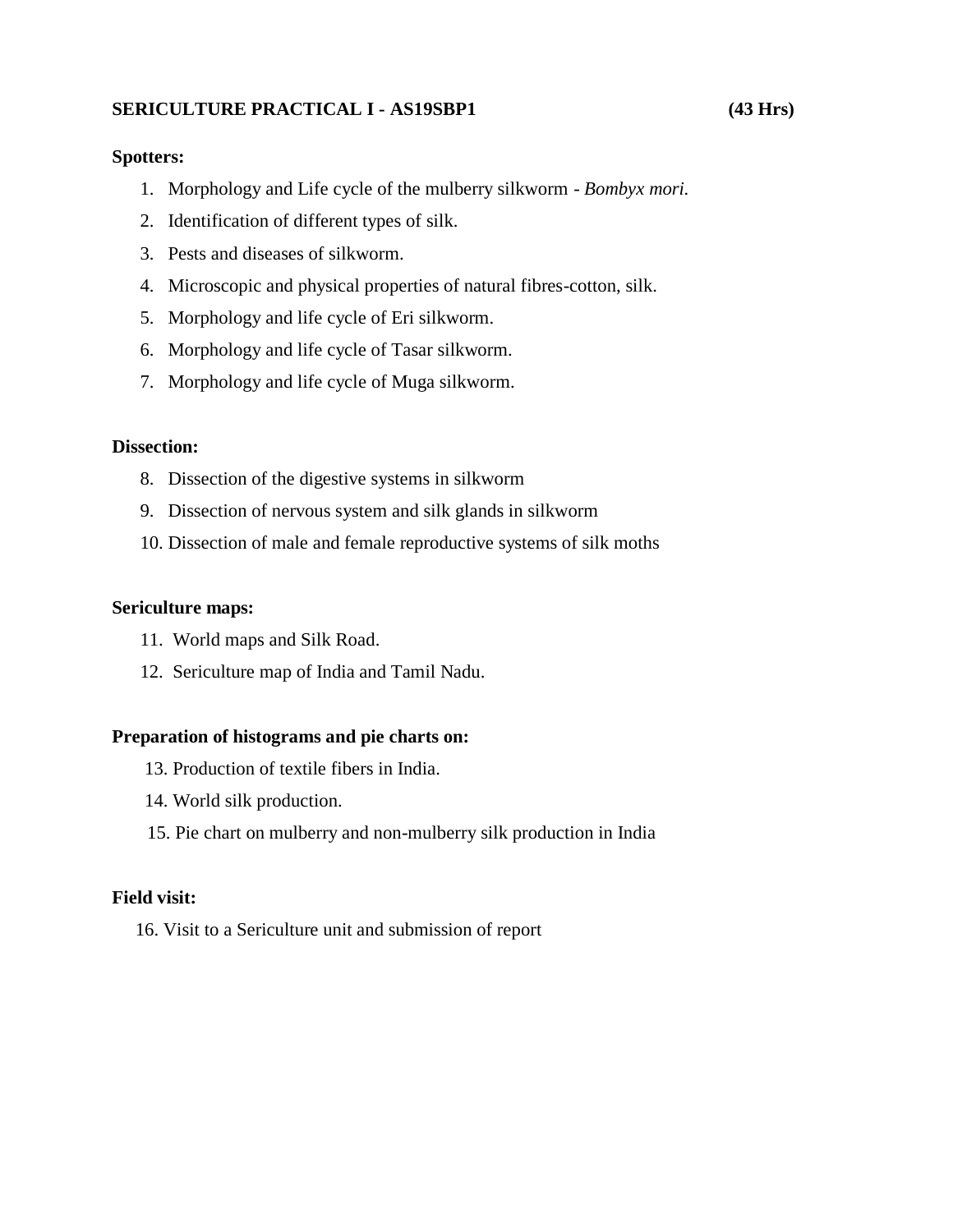| <b>Course Number</b> | <b>Course Name</b>               | Category |    | m |                          | <b>Credit</b> |
|----------------------|----------------------------------|----------|----|---|--------------------------|---------------|
| <b>AS19A01</b>       | <b>INVERTEBRATA AND CHORDATA</b> | Allied   | 71 |   | $\overline{\phantom{0}}$ |               |

An introduction to basic concepts in biology through study of the major lineages of invertebrate and vertebrate animals, with emphasis on the ontogeny, structure, and function of organ systems in an evolutionary context in allied Zoology to understand biodiversity, adaptation, organization and taxonomic position, explaining the basic aspects of classification, structural and functional details of the invertebrates and chordates.

### **Course Outcomes**

On the successful completion of the course, students will be able to fill up the lacunae in the study of natural sciences.

| CO              | <b>CO</b> Statement                                                        | Knowledg                       |
|-----------------|----------------------------------------------------------------------------|--------------------------------|
| <b>Number</b>   |                                                                            | e Level                        |
|                 |                                                                            |                                |
| CO1             | To understand the systematics, morphology, functional, and structural      | $K_1$ , $K_2$ , $K_3$          |
|                 | modification in various groups of invertebrates & chordates.               | $K_4$                          |
| CO <sub>2</sub> | Recollection of certain morphological and physiological processes that are | $K_1$ , $K_2$ , $K_3$          |
|                 | distinctive and important to each Phyla                                    | $K_4$                          |
| CO <sub>3</sub> | To understand the structure and physiology of the types included with      | $K_1$ , $K_2$ , $K_3$          |
|                 | special emphasis on the adaptations to their modes of life and             | $K_4$                          |
|                 | environment.                                                               |                                |
| CO <sub>4</sub> | To compare and understand the general and specific characteristics within  |                                |
|                 | each Phyla, Develop some of the general principles of zoology as they are  | $K_1$ , $K_2$ , $K_3$<br>$K_4$ |
|                 | encountered in the survey of the animal kingdom.                           |                                |
| CO <sub>5</sub> | Develop a general familiarity with all major groups of animals, including  |                                |
|                 | specific information about selected representatives of each group,         |                                |
|                 | Learning Zoology will lead to discuss the diversity of both invertebrate   | $K_1$ , $K_2$ , $K_3$<br>$K_4$ |
|                 | and vertebrate animal life and the fascinating adaptations that enable     |                                |
|                 | animals to inhabit nearly all conceivable ecological niches                |                                |

#### **Mapping with Programme Outcomes**

| $\cos$          | PO1 | PO <sub>2</sub> | PO <sub>3</sub> | PO <sub>4</sub> | PO <sub>5</sub> |
|-----------------|-----|-----------------|-----------------|-----------------|-----------------|
| CO <sub>1</sub> |     |                 |                 | M               | M               |
| CO <sub>2</sub> |     | $\sim$          | M               | M               |                 |
| CO <sub>3</sub> |     |                 | C               |                 |                 |
| CO <sub>4</sub> |     |                 |                 |                 |                 |
| CO <sub>5</sub> |     |                 |                 | M               |                 |

S- Strong; M-Medium; L-Low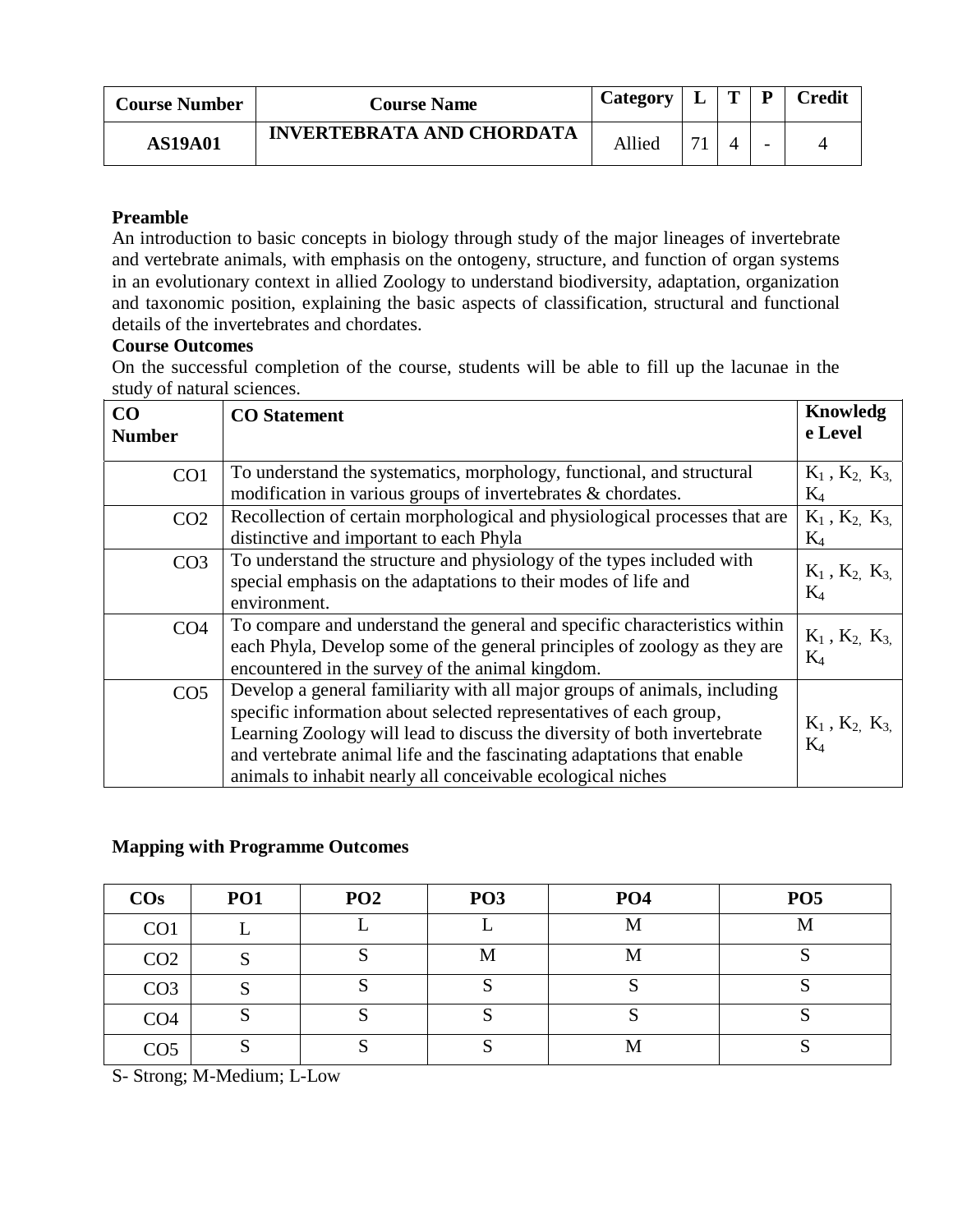#### **INVERTEBRATA AND CHORDATA - AS19A01 (71 Hrs)**

#### **Syllabus**

Outline classification of animal kingdom upto class level with two examples each. Type study under each phylum to deal with structure, organization and life cycle.

#### Unit 1 (14 Hrs)

**Phylum Protozoa :** Structure and life cycle of *Paramecium caudatum* –External features, Nutrition, Locomotion- effective stroke, recovery stroke, Metachronal rhythm, Reproduction-Asexual- Binary fission ,Sexual reproduction –Conjugation, Autogamy, Endomixis, Hemimixis and Cytogamy.

**Phylum Porifera:** Structure and life cycle of *Leucosolenia botryoides*- External features, Body wall, Spicules, Canal System, Nutrition, Reproduction.

**Phylum Coelenterata :** Structure and life cycle of Hydra- External features, Histology of body wall, Cnidoblast and its functions, Nutrition, locomotion, Respiration, Excretion and Osmoregulation, Nervous System, Reproduction – asexual – budding; sexual – testis and spermatogenesis, ovary and oogenesis, fertilization, development, hatching - regeneration in Hydra.

#### **Unit II (14 Hrs)**

**Phylum Helminthes:** Structure and life cycle of *Taenia solium -* External features, Body wall, Feeding, Respiratory system, Excretory system-flame cells, Nervous system, Reproductive system, Life cycle- Onchosphere and Cysticercus larvae.

**Phylum Annelida**- Structure and life cycle of *Megascolex mauritii* - External features, Body wall, Coelom, Locomotion, Digestive system, Respiratory system, Excretory system-Meganephridia, Micronephridia, Pharyngeal nephridia, Nervous system, Reproductive system.

**Phylum Arthropoda-** Structure and life cycle of *Periplaneta americana -* External features, Body wall, Mouthparts, Digestive system, Respiratory system, Circulatory system, Nervous system, Sense organs, Excretory system, Reproductive system.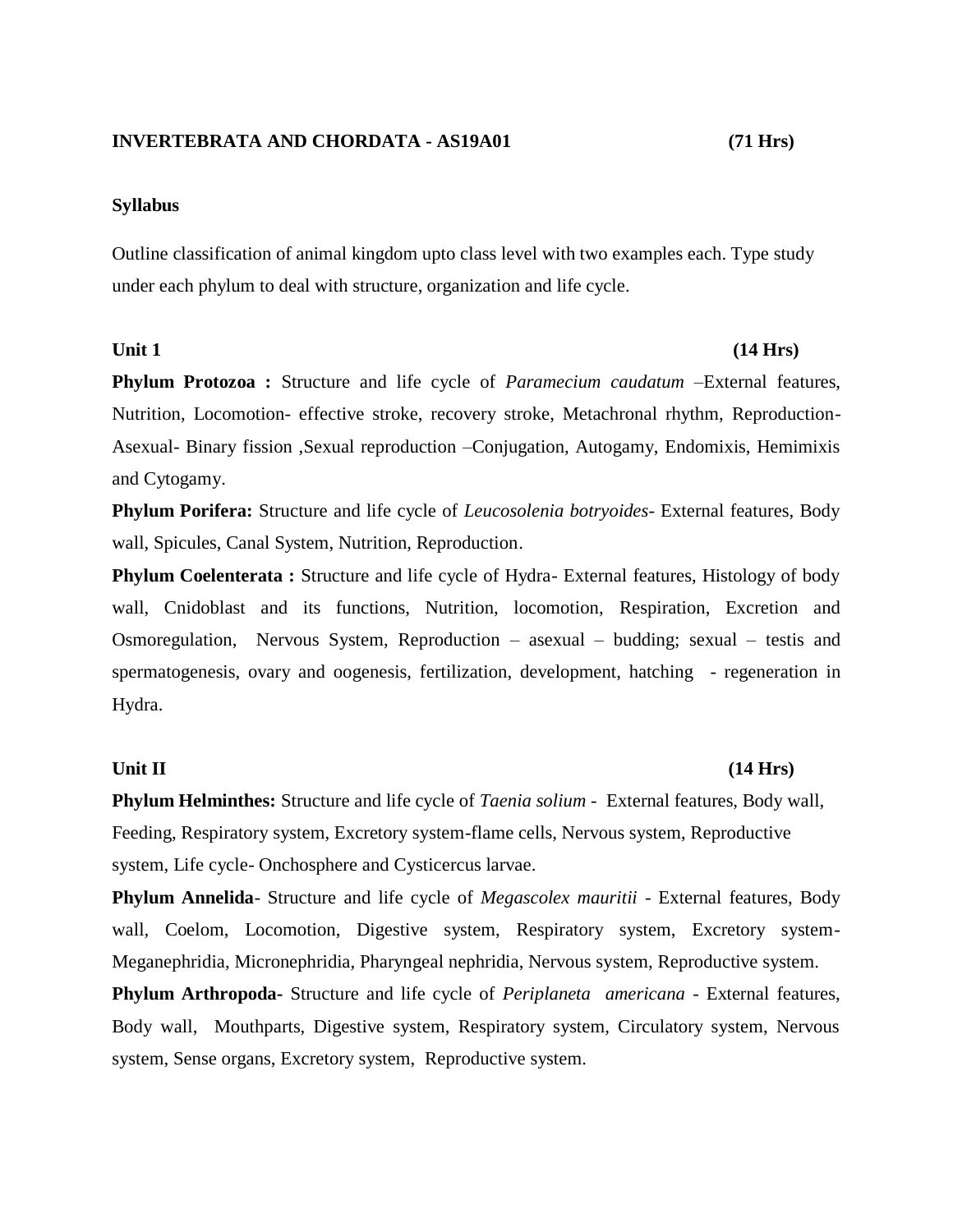**Phylum Mollusca-** Structure and life cycle of *Pila globosa -* External features, Shell, Digestive system, Respiratory system, Circulatory system, Nervous system ,Sense organs- Eyes, Osphradium, Statocyst, Tentacles, Excretory system, Reproductive system..

**Phylum Echinodermata-** Structure and life cycle of *Asterias rubens.*- External features, Pedicellaria-Structure and Function, Digestive system, Respiratory system, Water vascular system-Structure and Function, Circulatory system-Perihaemal and Haemal system, Nervous system ,Sense organs, Excretory system, Reproductive system.

#### **Unit IV (14 Hrs)**

**Phylum Chordata-**Morphology and organ systems of Shark & Frog (Excluding endoskeleton) **Class Pisces: Shark -** Systematic Position, Habits and Habitat, External features, Exoskeleton-Placoid Scales, Digestive System**,** Respiratory system & Mechanism of respiration, Circulatory system, Nervous system, Sense organs-Olfactory organs, Eyes, Internal ears, Neuromast or lateral line system, Ampullae of Lorenzini. Urinogenital system.

**Class Amphibia: Frog-** Systematic Position, Habits and Habitat, External features, Sexual dimorphism, Digestive System, Respiratory system, Circulatory system, Nervous system-Sense organs- Tangoreceptors, Tastebuds, Olfactory organs, Internal structure and functions of Eye and Ear, Urinogenital system

**Class Reptilia:** *Calotes***-** Systematic Position, Habits and Habitat, External features, Digestive System, Respiratory system- Respiratory mechanism, Circulatory system-Blood, Heart-Internal structure, Arterial system, Venous system. Nervous system- Brain, Spinal cord, cranial nerves and spinal nerves. Sense organs, Jacobson's organs, Internal structure and functions of Eye and Ear, Urinogenital system

#### Unit V (15 hrs)

**Phylum Chordata** - Morphology and organ systems of Pigeon & rabbit (excluding endoskeleton)

**Class Aves: Pigeon** -Systematic Position, Habits and Habitat, External features, Feathers-Structure of a typical feather in Pigeon, Types of feathers in pigeon .Muscular System- Flight muscles, Digestive System, Respiratory system- Syrinx and voice production, Air sacs and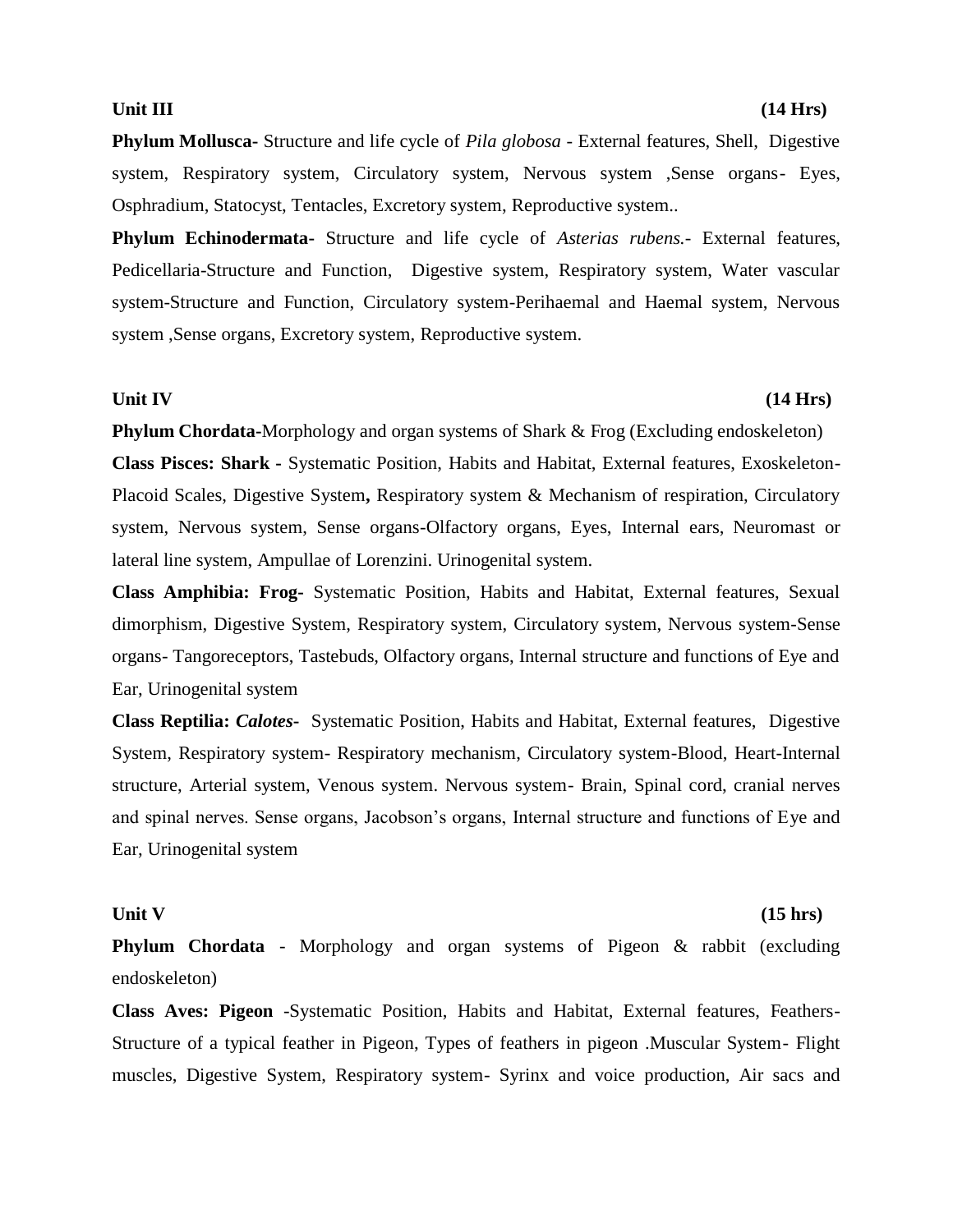functions. Respiratory mechanism, Circulatory system-Nervous system, Structure and function of Eye and Ear, Urinogenital system.

**Class Mammalia: Rabbit-** Systematic Position, Habits and Habitat, External features, Digestive System, Respiratory system, Circulatory system, Nervous system. Structure and function of Eye and Ear, Excretory system, Reproductive system.

# **TEXT BOOKS**

| <b>S. No.</b> | <b>Authors</b>                     | <b>Title of the Book</b>    | <b>Publishers</b>               | Year of<br><b>Publication</b> |
|---------------|------------------------------------|-----------------------------|---------------------------------|-------------------------------|
|               | $\&$<br>Jordon. E.L<br>Verma, P.S. | <b>Invertebrate Zoology</b> | S. Chand $\&$ Co.,<br>New Delhi | 1993                          |
|               | Jordan. E.L<br>and<br>Verma.P.S.   | Chordate Zoology            | S. Chand & Co,<br>New Delhi     | 2014                          |

### **REFERENCE BOOKS**

| S.<br>No.      | <b>Authors</b>             | <b>Title of the Book</b>                                          | <b>Publishers</b>                     | of<br>Year<br><b>Publication</b> |
|----------------|----------------------------|-------------------------------------------------------------------|---------------------------------------|----------------------------------|
| 1              | Ekambaranatha<br>Ayyar, M. | <b>Outlines of Zoology</b>                                        | Viswanathan<br>Publication            | 1992                             |
| $\overline{2}$ | <b>Fatik Baran Mandal</b>  | Invertebrate Zoology Ist Edn                                      | Eastern Economy<br>Edition            | 2012                             |
| 3              | Jan A. Pechenik            | Biology of the Invertebrates 7th<br><b>Revised Edition</b>        | McGraw-Hill<br>Companies,             | 2014                             |
| $\overline{4}$ | Barrington EJW,            | and<br>Invertebrate<br><b>Structure</b><br><b>Function II Edn</b> | ELBS and Nelson,                      | 1979                             |
| 5              | Waterman, Allyn J.         | Structure and Function,                                           | Mac Milan $& Co.,$<br><b>New York</b> | 1971                             |

### **Pedagogy**

Chalk and Talk method, Seminar, Quiz, Group discussion, Power point presentation.

#### **Course Designers**

- 1. Mrs. Susheela. P
- 2. Dr. G. Sasikala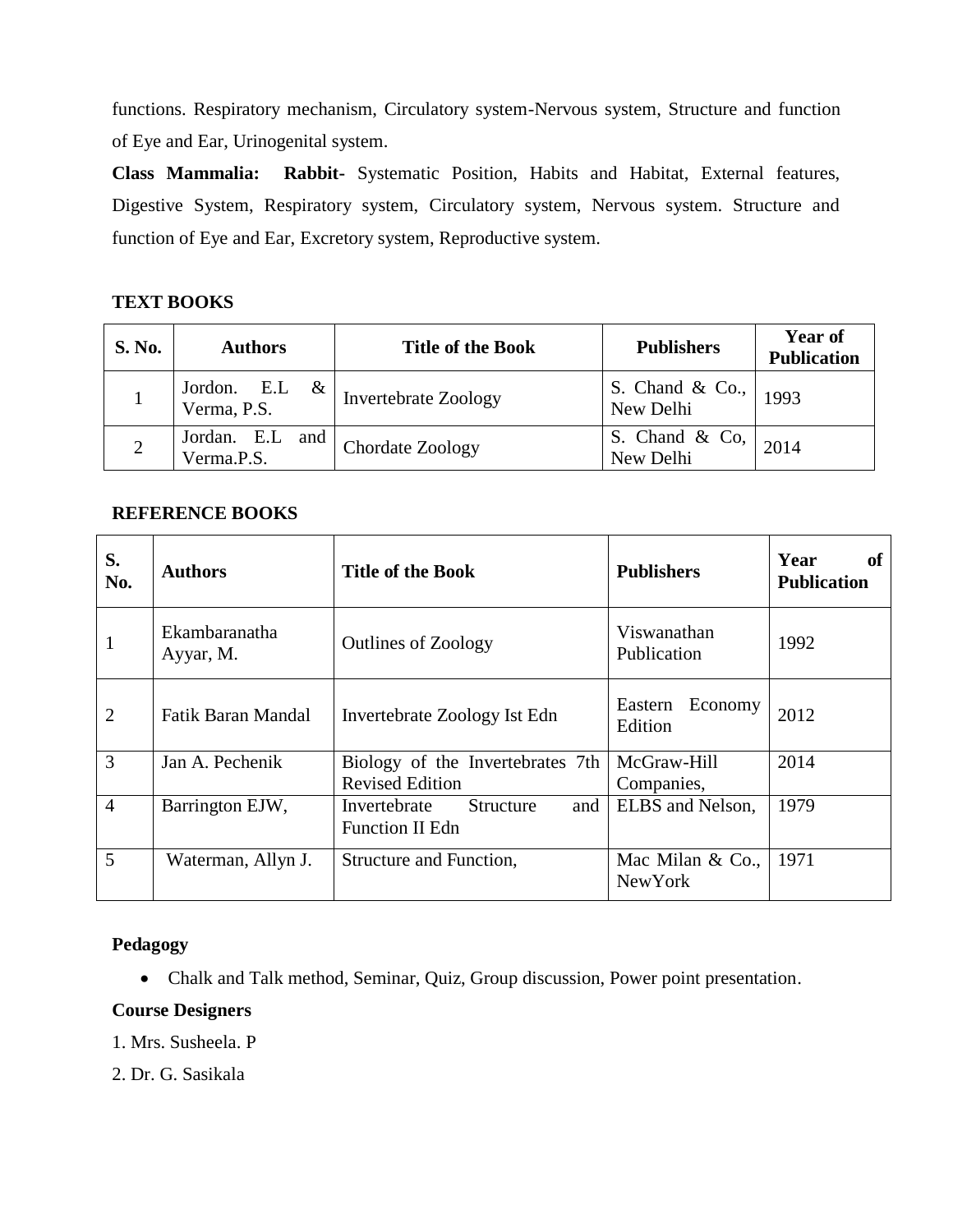| <b>Course Number</b> | <b>Course Name</b>                   | Category |              | D | <b>Credit</b> |
|----------------------|--------------------------------------|----------|--------------|---|---------------|
| <b>AS19A02</b>       | <b>GENERAL PRINCIPLES IN ZOOLOGY</b> | Allied   | $\mathbf{r}$ | - |               |

The course imparts knowledge and understanding of basic cell structure and function, genetics, developmental biology, physiology, and evolution.

### **Course Outcomes**

On the successful completion of the course, students will be able to understand the structuralfunctional relationships of living organisms. Students will come to appreciate and enjoy the subject of zoology and be able to place the subject in the larger context of human knowledge and experience on a global scale.

| CO<br>Number    | <b>CO</b> Statement                                                                                                                                                                                                                                                                                                                                                  | Knowledge<br>Level               |
|-----------------|----------------------------------------------------------------------------------------------------------------------------------------------------------------------------------------------------------------------------------------------------------------------------------------------------------------------------------------------------------------------|----------------------------------|
| CO <sub>1</sub> | Learn that the cells are the basic units of life, which contribute to form tissue,<br>organs, and organ systems and their functions, diversity and evolutionary<br>relationships among animals                                                                                                                                                                       | $K_1$ , $K_2$ , $K_3$<br>$K_4$   |
| CO <sub>2</sub> | Recognize and understand the fundamentals of cell biology, genetics, animal<br>physiology and evolution                                                                                                                                                                                                                                                              | $K_1$ , $K_2$ , $K_3$<br>$K_4$   |
| CO <sub>3</sub> | Understand the diversity of Chordates and its outline systematic.<br>Discuss their affinities and adaptations to different modes of life.                                                                                                                                                                                                                            | $K_1$ , $K_2$ , $K_3$<br>$K_4$   |
| CO <sub>4</sub> | Students will be able to explain how organisms function at the level of the gene,<br>genome, cell, tissue, organ and organ-system. Drawing upon this knowledge, they<br>will be able to give specific examples of the physiological adaptations,<br>development, reproduction and behavior of different forms of life                                                | $K_1$ , $K_2$ , $K_3$<br>$K_4$   |
| CO <sub>5</sub> | Students will be able to use the evidence of comparative biology to explain how the<br>theory of evolution offers the only scientific explanation for the unity and diversity<br>of life on earth. They will be able to use specific examples to explicate how descent<br>with modification has shaped animal morphology, physiology, life history, and<br>behavior. | $K_1$ , $K_2$ , $K_3$ ,<br>$K_4$ |

**Mapping with Programme Outcomes**

| $\cos$          | <b>PO1</b> | PO <sub>2</sub> | PO <sub>3</sub> | PO <sub>4</sub> | PO <sub>5</sub> |
|-----------------|------------|-----------------|-----------------|-----------------|-----------------|
| CO <sub>1</sub> |            |                 |                 | M               | M               |
| CO <sub>2</sub> |            |                 | M               | M               |                 |
| CO <sub>3</sub> |            |                 | ື               |                 |                 |
| CO <sub>4</sub> |            |                 |                 |                 |                 |
| CO <sub>5</sub> |            |                 |                 | M               |                 |

S- Strong; M-Medium; L-Low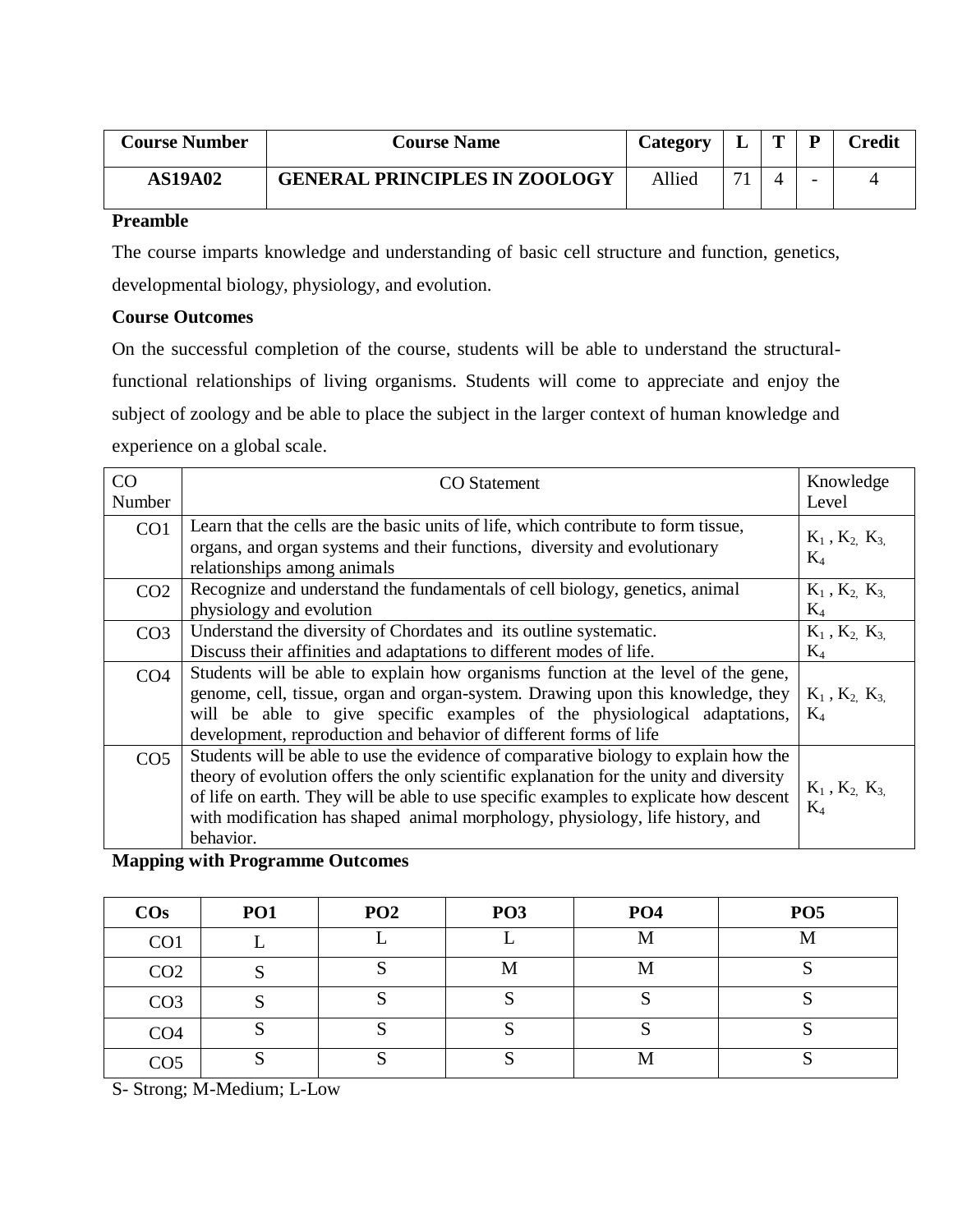# **GENERAL PRINCIPLES IN ZOOLOGY AS19A02 (71 Hrs)**

#### **Syllabus**

#### **UNIT I Cell Biology & Genetics (14 Hrs)**

Cell concept-life and living things, cell history, cell theory, cell diversity, internal organization, cell structure and function, Cell types-Prokaryotic, Eukaryotic cell (plant and animal cell), Eukaryotic Animal cell – Structure and functions of Plasma membrane, Golgi apparatus, Mitochondria, Nucleus, Cell cycle - Cell division, Mitosis, Meiosis.

#### **UNIT II Genetics and Physiology (14 Hrs)**

Mendel's Laws of inheritance-Punnett square, Types of genetic cross-Monohybrid and dihybrid cross, Sex determination in man.

Nutrition in man – food types, vitamins and minerals. Digestion and absorption of food in man, balanced diet.

### **UNIT III Embryology (14 Hrs)**

Gametogenesis – spermatogenesis and oogenesis, Fertilization, cleavage-study of cleavage patterns. Radial and spiral cleavage- Early cleavage in frog- uncleaved egg, two cell stage, morula stage, Blastulation, Gastrulation in Frog - study of different types of eggs- Classification based on amount and distribution of yolk

#### **UNIT IV Endocrinology (14 Hrs)**

Structure, secretions and functions of pituitary- Anterior pituitary and posterior pituitary, thyroid, pancreas and reproductive glands – testes, ovary.

#### **UNIT V Evolution (15 Hrs)**

Origin of life and evolution of cell- Theories on evolution by Lamarck, Charles Darwin & De Vries, living fossils, organic evolution, Evidences of evolution - fossil evidence, morphological, comparative anatomy, embryological, vestigial structures, biochemical and paleontological evidences. Origin of India and its Mega diversity.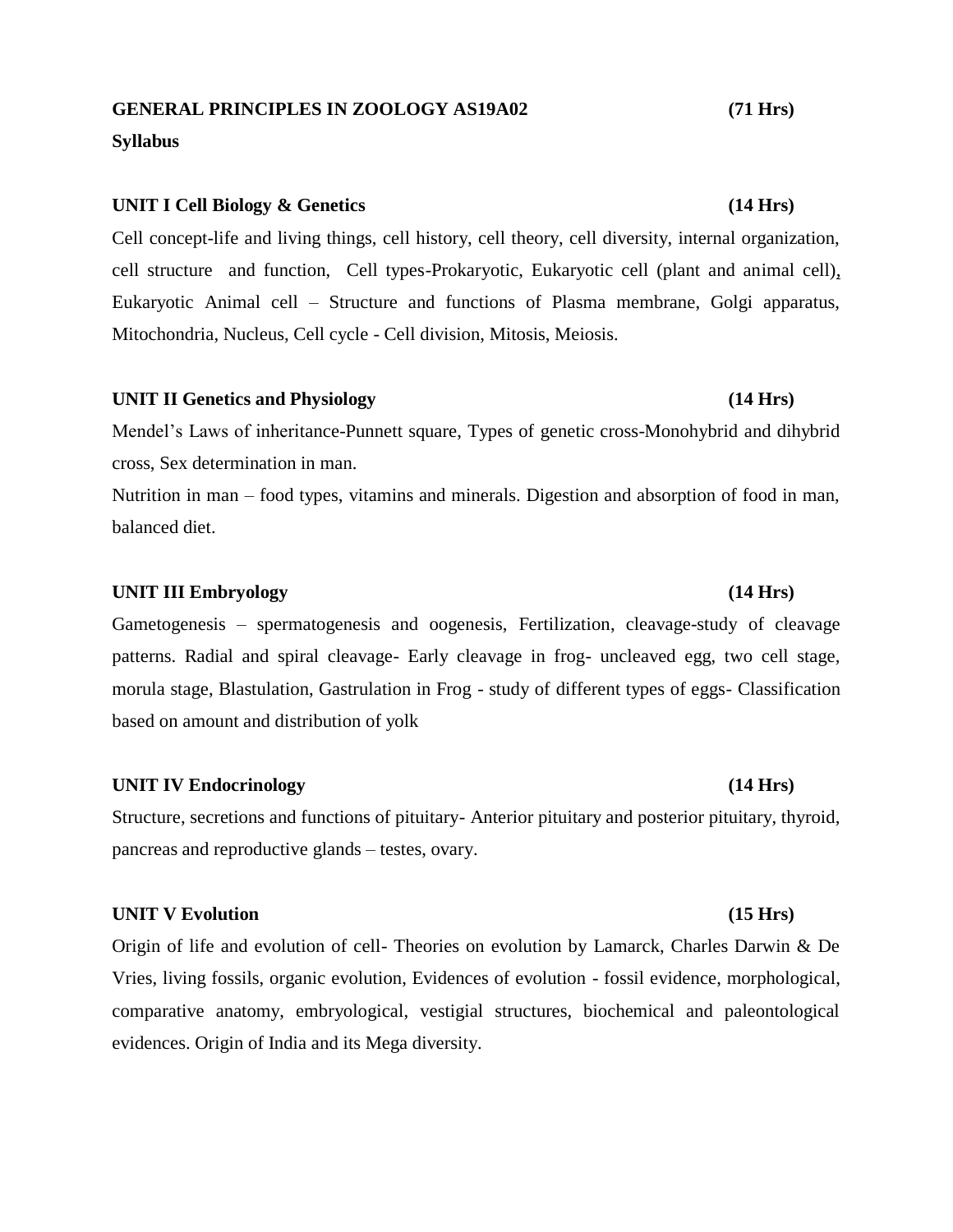# **TEXT BOOKS**

| S.<br>No.      | <b>Authors</b>                         | <b>Title of the Book</b>                                    | <b>Publishers</b>                      | Year of<br><b>Publication</b> |
|----------------|----------------------------------------|-------------------------------------------------------------|----------------------------------------|-------------------------------|
| T              | Verma P.S., Agarwal.,<br>V.K.          | <b>Cytology Reprint Edition</b>                             | S.<br>Chand<br>and<br>Company          | 2012                          |
| $\overline{2}$ | Arumugam, N.                           | Cell<br>Biology,<br>Genetics,<br>Embryology                 | S.<br>Chand<br>and<br>Company          | 2012                          |
| 3              | Arumugam, N                            | $\&$<br>Genetics<br>Biology,<br>Cell<br>Evolution Volume-3. | <b>Saras Publication</b>               | 1999                          |
| $\overline{4}$ | Verma P.S. & Tyagi B.S.                | Animal Physiology,                                          | S.<br>and<br>Chand<br>Company          | 2012                          |
| $\mathfrak{S}$ | P.S.<br>Verma.<br>and<br>Agarwal. V.K. | Chordate Embryology                                         | Chand and Co.<br>S.<br>Ltd., New Delhi | 1998                          |

# **REFERENCE BOOKS**

| S.<br>No.      | <b>Authors</b>                                                                   | <b>Title of the Book</b>                                                            | <b>Publishers</b>                  | <b>of</b><br>Year<br><b>Publication</b> |
|----------------|----------------------------------------------------------------------------------|-------------------------------------------------------------------------------------|------------------------------------|-----------------------------------------|
| 1              | Berry, A.K.                                                                      | A Text Book of Animal Physiology<br>with related Biochemistry                       | <b>Emkay Publications</b>          | 1993                                    |
| $\overline{2}$ | Sarada<br>Subrahmanyam.,<br>Madhavan Kutty, K.,<br>$&$ Singh H.D.                | Text Book of Human Physiology,<br>Reprint                                           | S. Chand & Co,                     | 2012                                    |
| 3              | De Robertis EMF                                                                  | De Rebertis EDP & Cell & Molecular Biology. $8^{th}$ Ed.                            | BI Wauerly Pvt. Ltd,<br>New Delhi. | 1996                                    |
| $\overline{4}$ | Berrill, N.J.                                                                    | Developmental Biology                                                               | McGraw Hill, New<br>Delhi.         | 1986                                    |
| 5              | Bodmer,<br>Modern<br>Embryology,<br>Hold<br>Rinefiar & Winston.<br>N.Y. Balinsky | Introduction<br>Embryology<br>to<br>International student edition, $3rd$<br>Edition | <b>Saunders</b><br>Philadelphia.   | 1981                                    |

# **Pedagogy**

Chalk and Talk method, Seminar, Quiz, Group discussion, Power point presentation

# **Course Designers**

1**.** Mrs.Susheela.P

2. Dr. G. Sasikala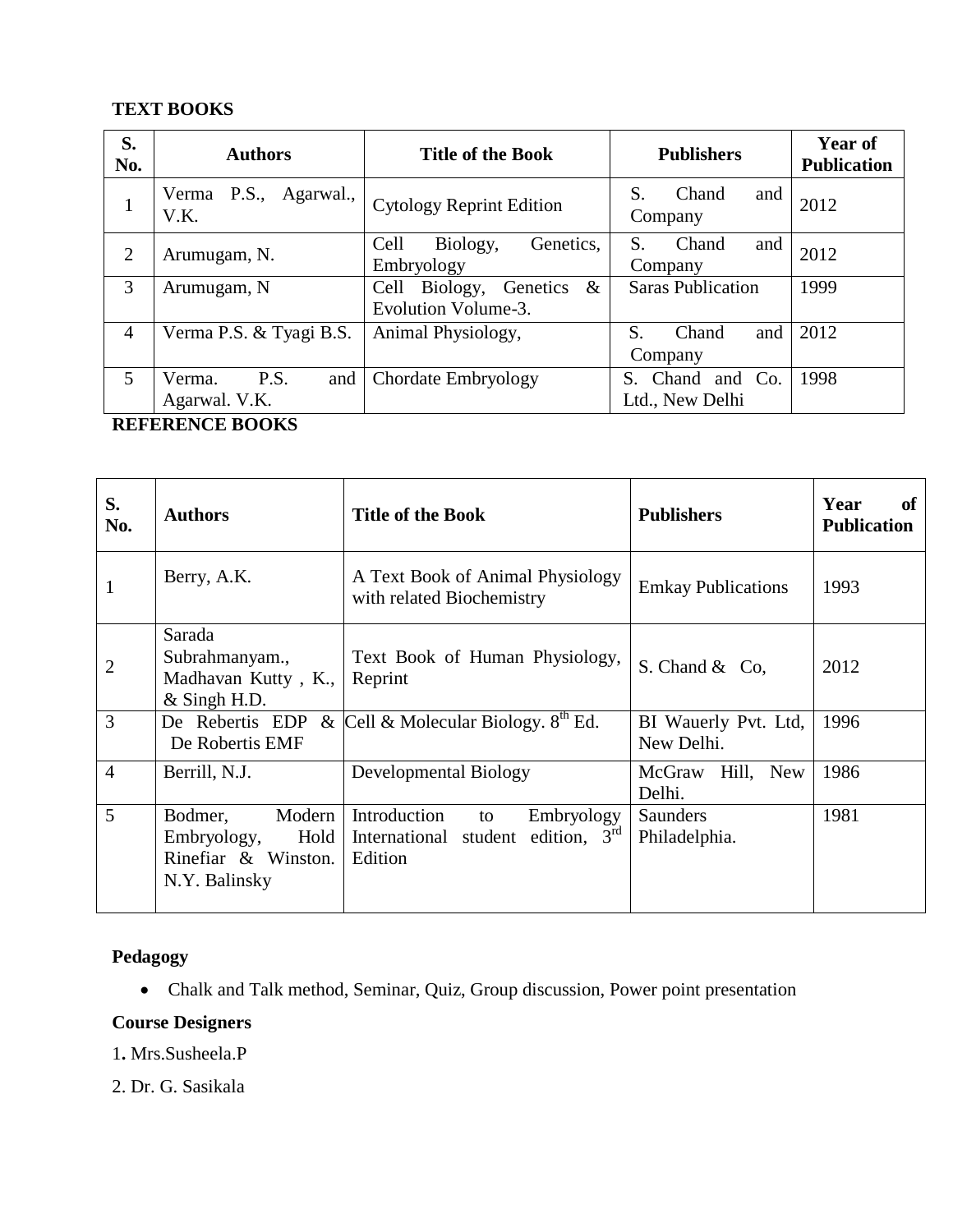| <b>Course Number</b> | <b>Course Name</b>              | Category  | ┻                        | m                        | D  | Credit |
|----------------------|---------------------------------|-----------|--------------------------|--------------------------|----|--------|
| AS19AP1              | <b>ALLIED ZOOLOGY PRACTICAL</b> | Practical | $\overline{\phantom{a}}$ | $\overline{\phantom{0}}$ | 60 |        |

Topics related to fundamentals of zoology, including exposure to diversity in animal groups based on the zoological areas are covered. The practical course is aimed to equipped the students with skills required for animal identification and classification and also applications of zoology in the various allied fields

### **Course Outcome**

On the successful completion of the course, students will be able to

| CO<br><b>Number</b> | <b>CO</b> Statement                                                                                                                                                                                  | Knowledge<br><b>Level</b> |
|---------------------|------------------------------------------------------------------------------------------------------------------------------------------------------------------------------------------------------|---------------------------|
| CO <sub>1</sub>     | Understand general taxonomic rules on animal classification and general<br>characteristics of animals                                                                                                | $K_1$                     |
| CO <sub>2</sub>     | Appreciate basic concepts of developmental biology and cell biology                                                                                                                                  | $K_1, K_2$                |
| CO <sub>3</sub>     | Learn fieldwork modalities & Temporary slides are prepared from fresh water<br>culture medium                                                                                                        | $K_3$                     |
| CO <sub>4</sub>     | Dissections of invertebrate animal will aid the students to understand different<br>systems                                                                                                          | $K_3$                     |
| CO <sub>5</sub>     | Prepared slides are studied to understand the structures and arrangement<br>Study of museum specimens which are present in the departmental museum<br>helps the students to have practical knowledge | $K_1, K_2$                |

### **Mapping with Programme Outcomes**

| $\cos$          | PO <sub>1</sub> | PO <sub>2</sub> | <b>PO3</b> | <b>PO4</b> | PO <sub>5</sub> |
|-----------------|-----------------|-----------------|------------|------------|-----------------|
| CO <sub>1</sub> | S               | ຕ<br>د          | C<br>N     | S          | S               |
| CO <sub>2</sub> | S               | D.              | S          | S          | S               |
| CO <sub>3</sub> | S               | D.              | S          | M          | M               |
| CO <sub>4</sub> | S               | D.              | S          | M          | M               |
| CO <sub>5</sub> | S               | Q<br>D.         | S          | C<br>N     | M               |

S- Strong; M-Medium; L-Low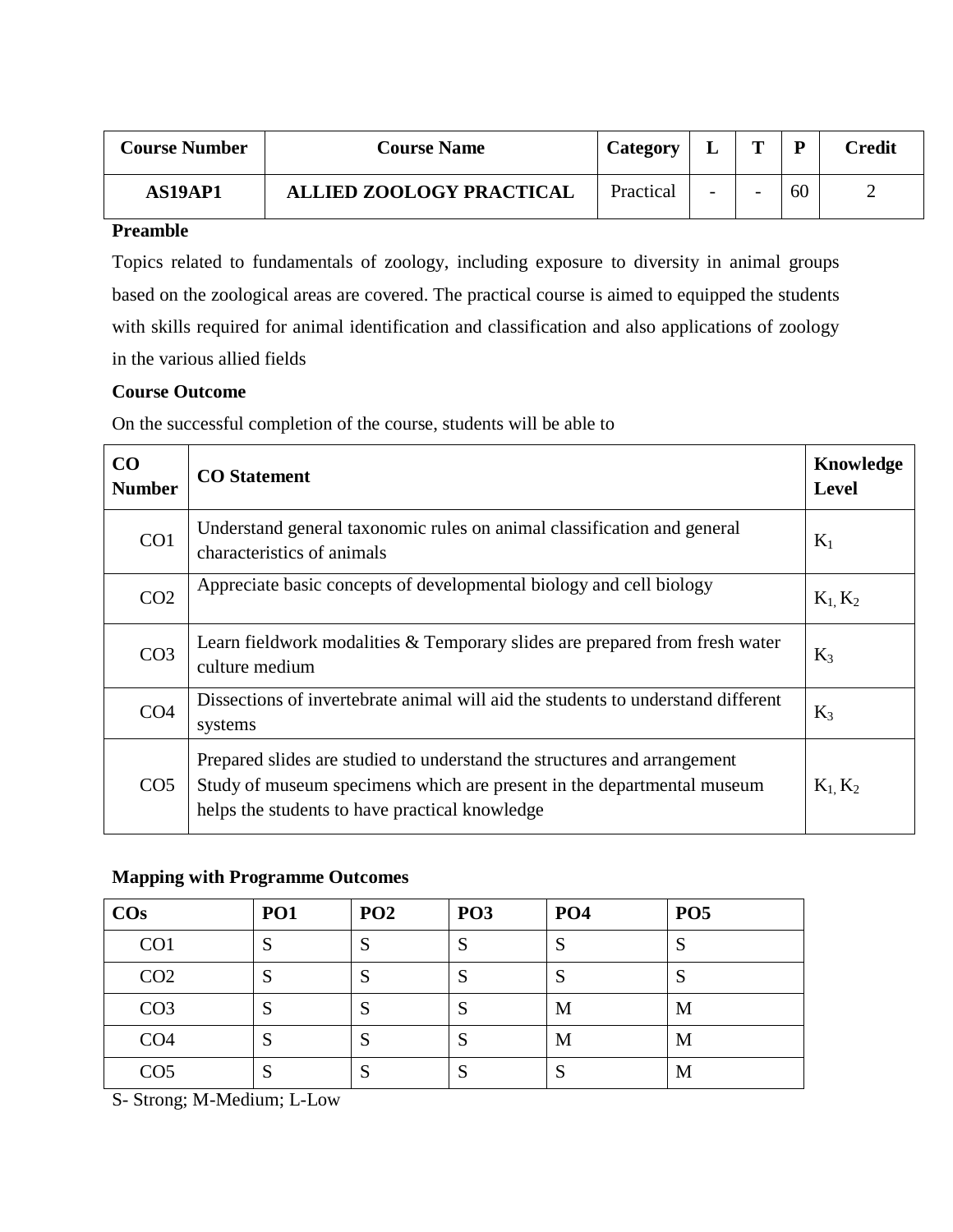# **1. Dissections: (30 Hrs)** 2. Fish (*Tilapia*) - Digestive system 3. Prawn- Nervous system **Mounting:** 1. Mounting of scales of a marketable fish. 2. Mounting of gill arch. 3. Mounting of earthworm setae 4. Mounting of mouth parts of cockroach 5. Mounting of Prawn appendages **2. Spotters (12 Hrs)** • Paramecium – Entire, binary fission, conjugation Leucosolenia Hydra vulgaris – Entire Taenia solium – Entire, T.S

- Ascaris -male,female
- Earth worm
- Pila
- Star fish
- Amphioxus
- Shark
- $\bullet$  Frog
- Skeleton of frog- Skull, Vertebrae-Typical, VIII, IX, X, Girdles & Limbs
- Calotes
- $\bullet$  Pigeon
- Quill feather
- Rabbit
- Mitosis stages

# **Frog embryology**

 $Egg$ 

# **ALLIED ZOOLOGY PRACTICAL - AS19AP1 (60 Hrs)**

1. Cockroach Digestive system, Nervous system, Male & Female Reproductive systems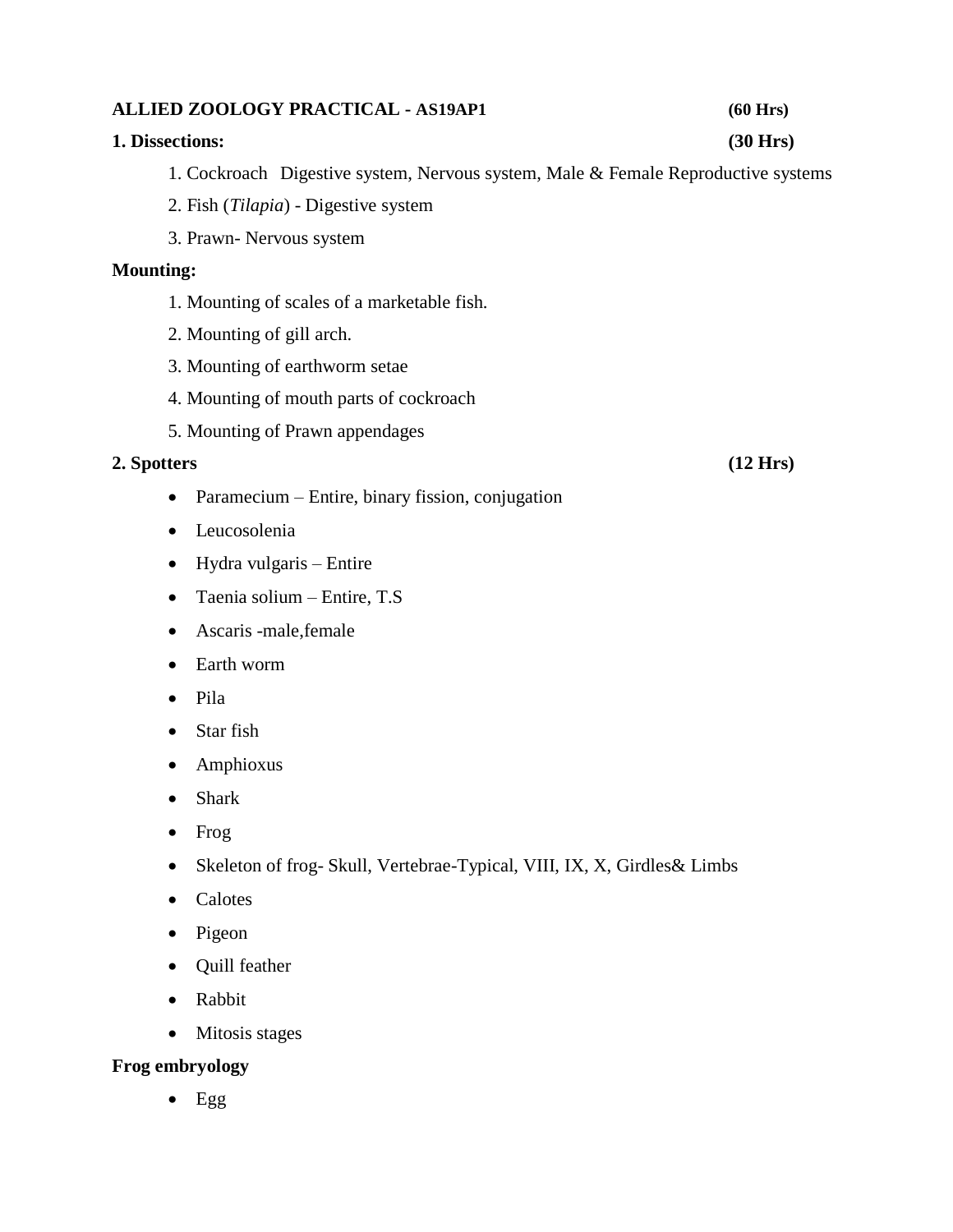- Sperm
- Blastula
- Gastrula

| 3. Field observations combined with photography and/or videography | (4 Hrs) |
|--------------------------------------------------------------------|---------|
| Study of insect fauna in the college campus                        |         |
| 4. Culture methods                                                 | (2 Hrs) |
| Culture of unicellular organisms.                                  |         |
| 5. Models                                                          |         |
| Animal Cell<br>$\bullet$                                           |         |
| Mitochondria<br>$\bullet$                                          |         |
| <b>DNA</b><br>$\bullet$                                            |         |
| <b>RNA</b><br>$\bullet$                                            |         |
| Chromosomes<br>$\bullet$                                           |         |
| Alimentary Canal of Man<br>$\bullet$                               |         |
| Male Reproductive Tract<br>$\bullet$                               |         |
| Female Reproductive Tract                                          |         |

- Human Placenta
- Protein Structure

### **REFERENCE BOOKS**

| S. No | <b>Authors</b>                                | <b>Title of the Book</b>                             | <b>Publishers</b>                        | <b>Year of</b><br><b>Publication</b> |
|-------|-----------------------------------------------|------------------------------------------------------|------------------------------------------|--------------------------------------|
|       | Sinha J, Chatterjee<br>AK,<br>Chattopadhyay P | <b>Advanced Zoology Practical</b>                    | Arunabha Sen Books<br>and Allied (P) Ltd | 2011                                 |
|       | Lal S S                                       | <b>Textbook of practical Zoology</b><br>Invertebrate | Rastogi Publication                      | 2004                                 |
| 3     | Lal S S                                       | <b>Textbook of practical Zoology</b><br>Vertebrate   | Rastogi Publication                      | 2004                                 |

# **Pedagogy**

Observation of slides, specimens and models; field visit, dissection

# **Course Designer:**

1. Dr. P. B. Harathi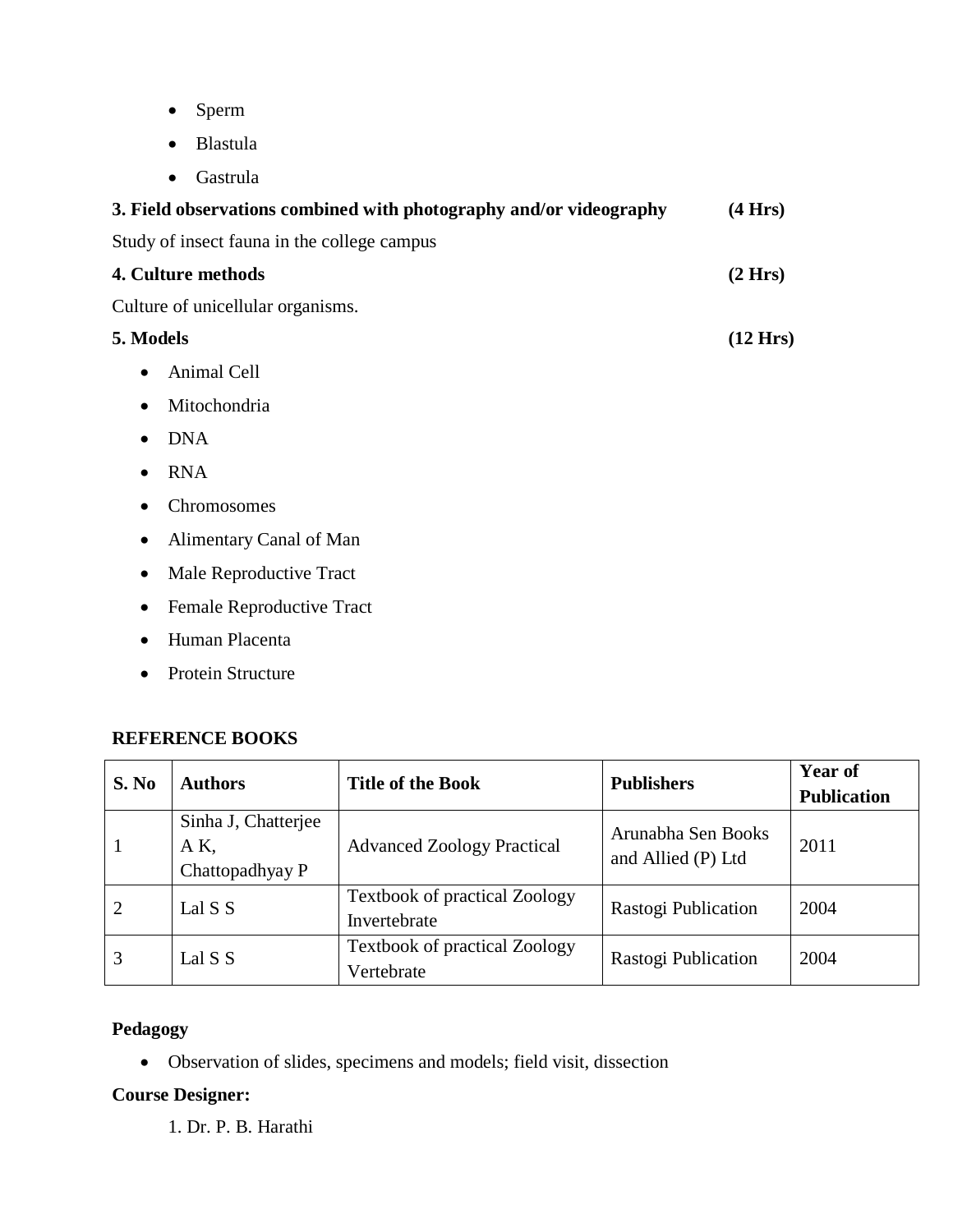**Semester : III & IV**

**Paper : Job Oriented Course**

**Title : Apiculture**

**Subject Code : JOB1993**

#### **Lecture Hours: 60**

#### **Unit I (8 Hrs)**

Bee keeping down the ages - Present status of Apiculture in India - Classification and Biology of Honey Bees. Embryology and life history - Anatomy and Physiology of honeybee. Social Organization of Bee Colony

# **Unit II (8 Hrs)**

Types of beehives - structure - location, care and management - Genetic studies - breeding of stocks - winter broods. Artificial Bee rearing (Apiary), Bee Pasturage. Selection [of Bee Species](http://hozir.org/pelling-bee.html)  [for Apiculture.](http://hozir.org/pelling-bee.html) Bee Keeping Equipment.

#### **Unit III (8 Hrs)**

Bee foraging: Pollen and nectar yielding plants. Honey extraction, seasonal maintenance, swarming and supersedure - pheromone. Natural enemies and diseases of honey bees and control methods. Bee poisoning and utility of bees in toxicity studies. Apiculture Management

#### **Unit IV (8 Hrs)**

Uses of honey and beeswax in Indian medicine. Bee Products and Marketing of Bee products. Economics of bee keeping: Economics in small scale and large scale bee keeping. Economic Value of Commercial Beekeeping.